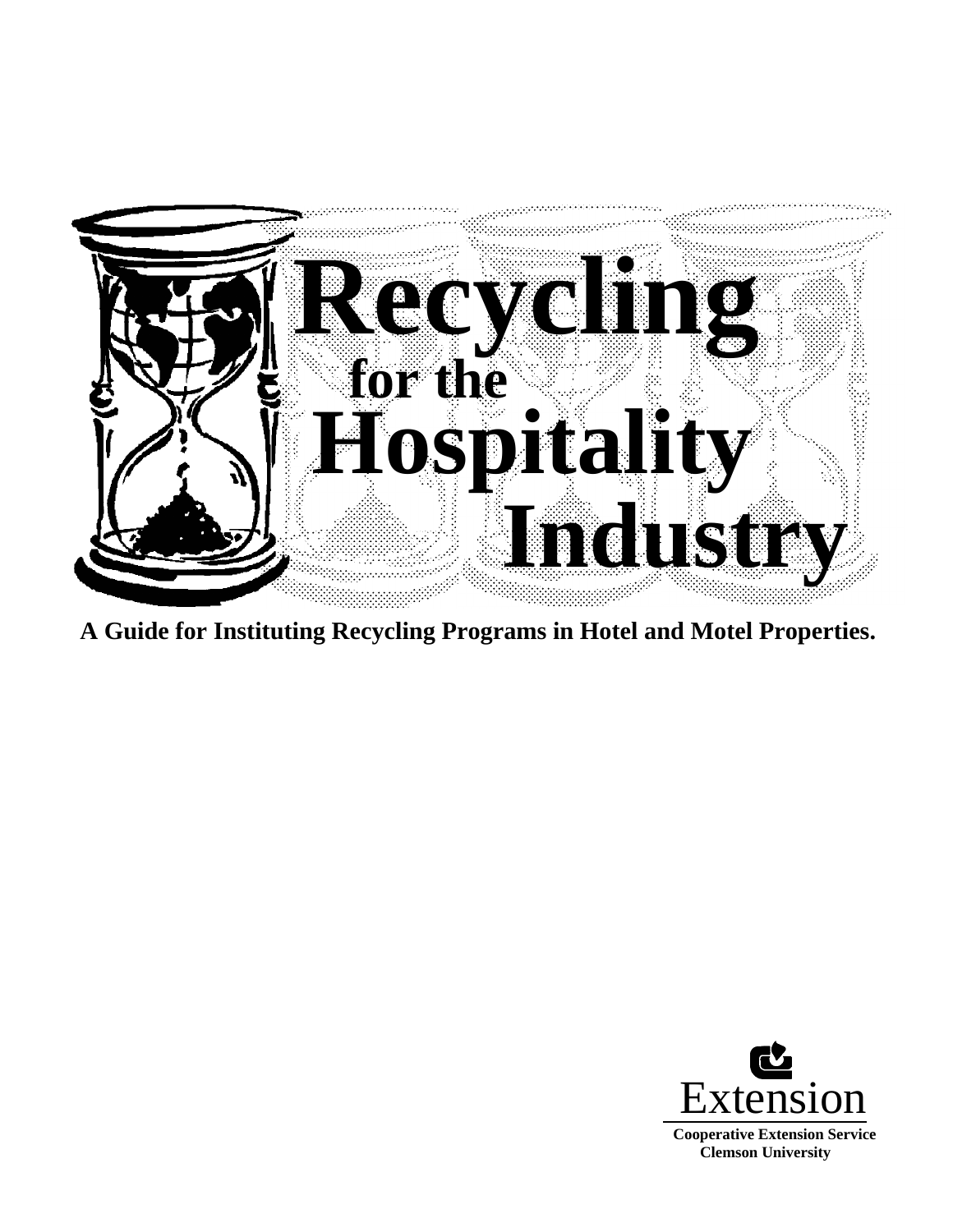# **Recycling for the Hospitality Industry**

#### **Authors**

| <b>Thomas D. Potts</b> | Associate Professor,<br>Parks Recreation and Tourism<br>Management                                     |
|------------------------|--------------------------------------------------------------------------------------------------------|
| Joyce H. Christenbury  | Professor, Family and Youth<br>Development                                                             |
| Francis J. Wolak       | Professor, Agricultural<br>& Biological Engineering<br>Coordinator Office for<br>Solid Waste Education |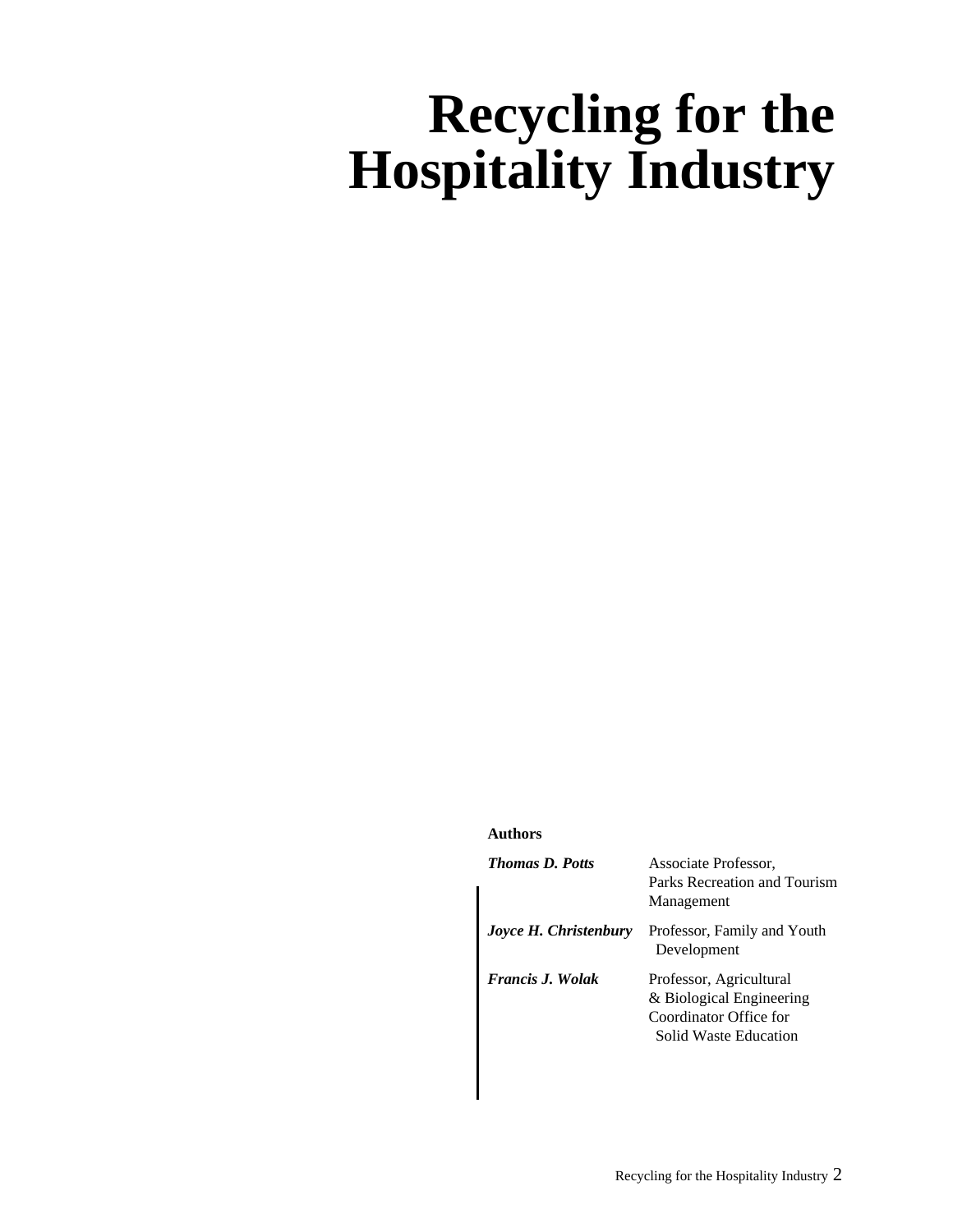#### **Acknowledgment**

Some of the material incorporated into this manual was adapted from information contained in other recycling guides. Most notable among these were: "Recycling in Hotels and Motels", from the Florida Cooperative Extension Service; "Guide to Commercial and Institutional Recycling, from the Northeast Maryland Waste Disposal Authority; and the "Business Guide for Reducing Solid Waste" by the Environmental Protection Agency.

The Authors wish to extend their appreciation to Ms. J. M. Townsend at the University of Florida for her help and invaluable insights to hotel and motel recycling. The Staff of the Westin Resort in Hilton Head Island, South Carolina is commended for their participation in pilot study activities. Finally the South Carolina Department of Health and Environmental Control, Office of Solid Waste Reduction & Recycling is thanked for financial support which made development of this manual possible.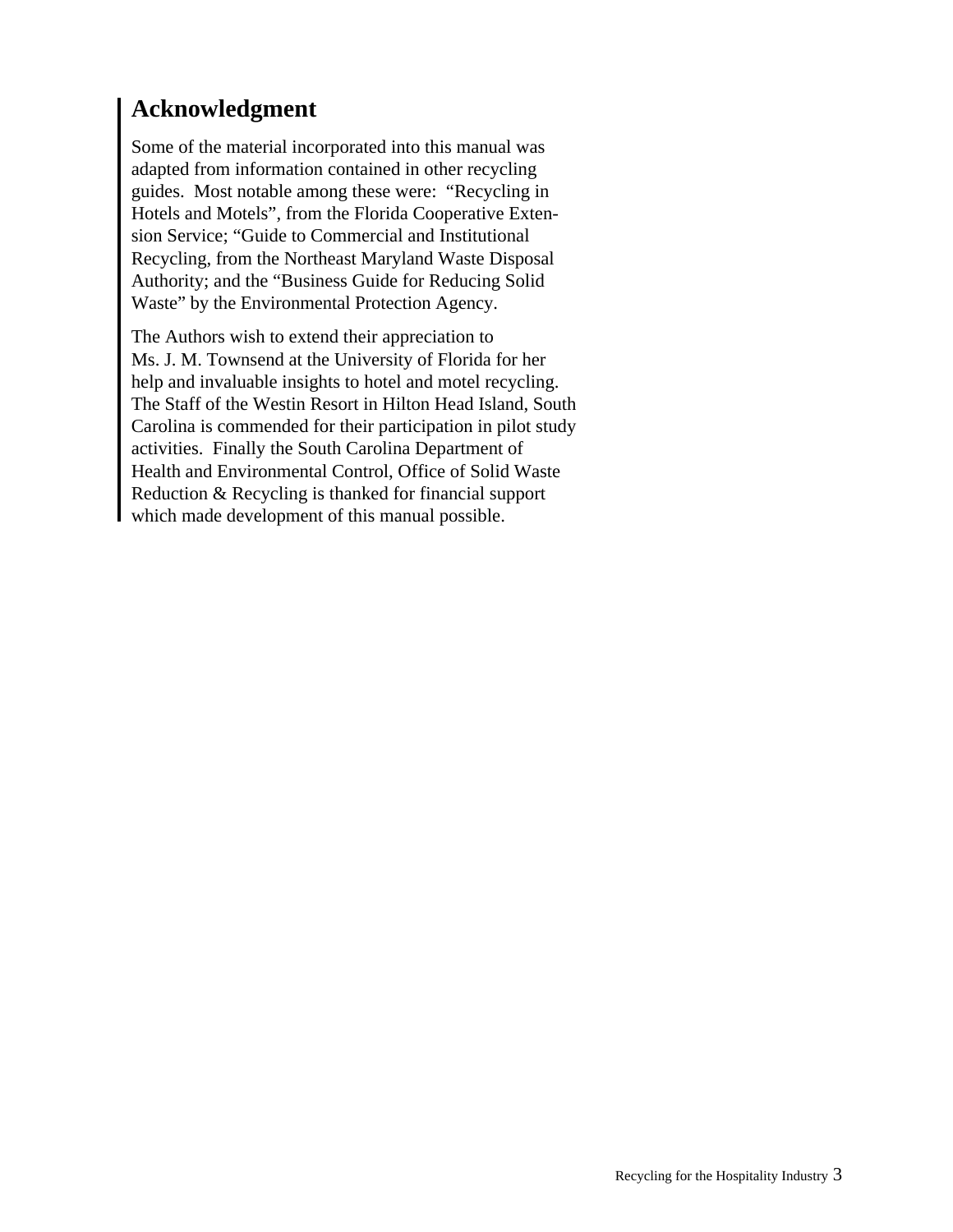## **Overview**

South Carolina is a beautiful state blessed with a wide range of natural resources from the mountains to the ocean shore. It is vital that we all work together to protect our environment for our benefit and the welfare of generations yet to come.

Towards this end, South Carolina enacted the Solid Waste and Management Policy Act of 1991. This legislation was designed to address the growing concern citizens have towards the impact of solid waste upon the environment. A main component of the act is to promote the reduction, reuse, and recycling of solid waste before landfilling or incineration. One of the provisions of the law is the establishment of 30% waste reduction and 25% recycling goals by the year 1997.

Government alone cannot meet the goals. Legislation by itself is not the way to encourage people to recycle and reduce. It takes the cooperation of all; government, business, industry, and private citizens. Each group must do their part if we are to preserve the beauty this state possesses.

Today there is an increasing need to wisely utilize our resources. The attractiveness of our

environment influences the decision making process of the potential traveler to South Carolina and is therefore a major factor in determining our market potential. One of the greatest challenges that we face is maintaining or improving that environmental base.

Recycling is a key component in maintaining or improving the local environment. Not only does recycling make good economic sense, but it also demonstrates to the guest and the community a sense of good ethics.

Use this manual as a beginning point in developing a recycling program for your property. With teamwork and realistic expectations, your property can have a successful recycling experience. With the cooperation of individual citizens, along with public and private sector groups, we can accomplish our goal of making South Carolina a better place to be.

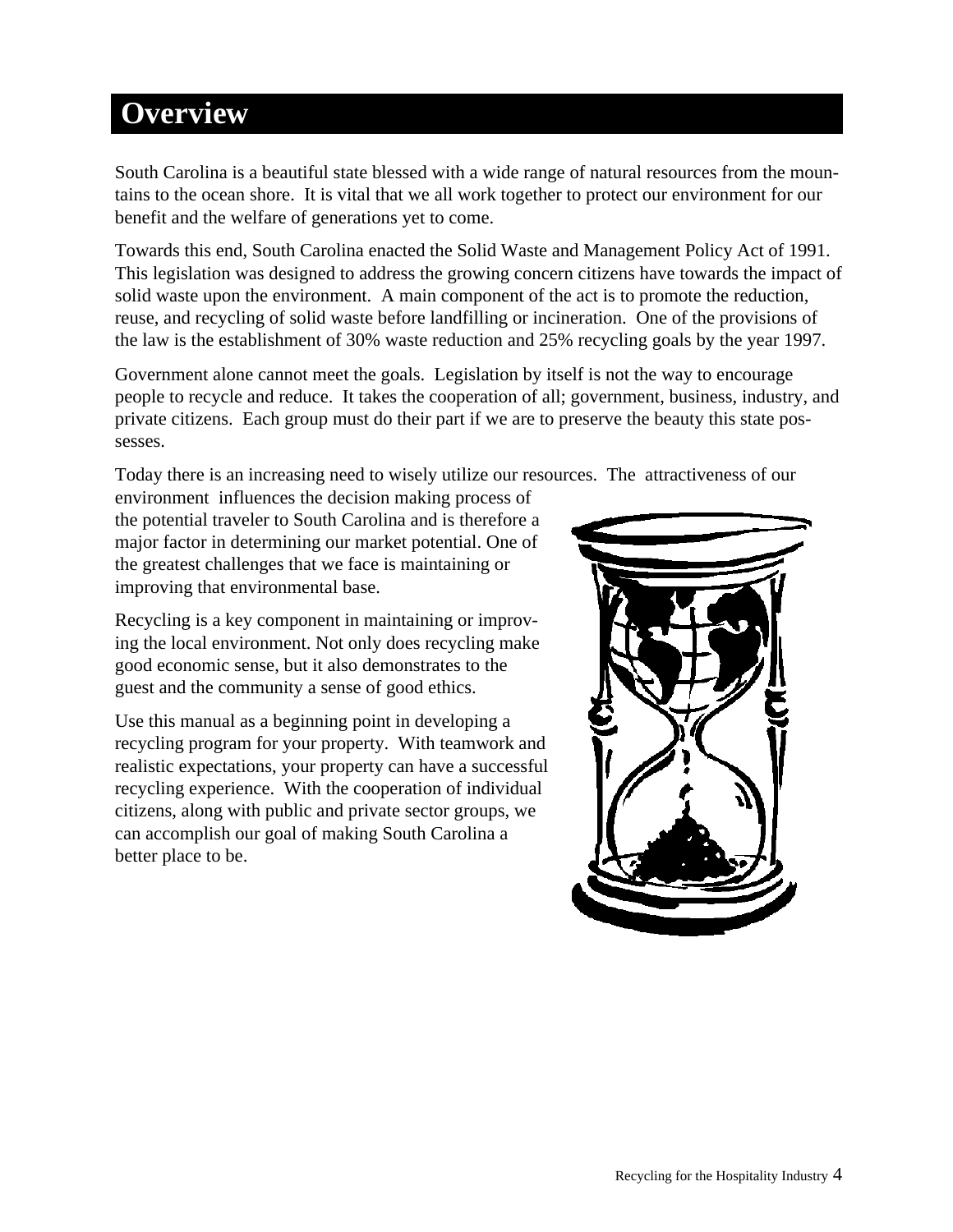# **Introduction**

Recycling is one element in the process of addressing the growing problem of municipal solid waste in the United States. By recycling, valuable materials which would otherwise be discarded are collected, remanufactured, and reused. The idea of resource recovery and reuse is a key element in the modern concept of sustainable development.

Another solution to the solid waste problem is to reduce the amount of solid waste generated in the first place. Source Reduction can be implemented hand-inhand with recycling at hotels. This publication will help guide the development of recycling programs at your facility. While the primary focus is upon recycling, it should be a goal of the hotel staff to look for ways to reduce the generation of trash in the first place.



#### *To be highly effective your solid waste management program should address the following topics:*

**Capture of recyclable materials from the waste stream.** This is only the first step in recycling. It involves knowing which materials can be effectively separated from the hotel waste stream. It also involves identification of local markets which will accept the recyclable materials for ultimate remanufacture into new products. Only those items which have a local market should be considered for inclusion in collection programs.

**Delivery of recyclable materials to the remanufactures.** From the hospitality industry point of view, this step primarily involves the delivery of quality-clean recyclables to the processor. The intermediate processors\haulers involved in this step are dealing with a low-value commodity. By supplying clean, sorted material at the loading dock, you can ensure a market for your recyclable materials.

**Source reduction.** This concept has great potential in the hospitality industry. As your recycling team begins to function, they will be able to identify ways to reduce waste before it happens! A simple idea such as two-sided copies can have a tremendous impact upon the waste stream and often times save money in the process (without even considering the avoided solid waste disposal expense).

**Purchase of materials with recycled content.** This step has to occur for true recycling to take place. Your commitment to collection and marketing is meaningless if you are not willing to actively look for and purchase products with recycled content. The availability of recycled content products are increasing and the price differential compared to virgin content products is disappearing as the recycling industry grows.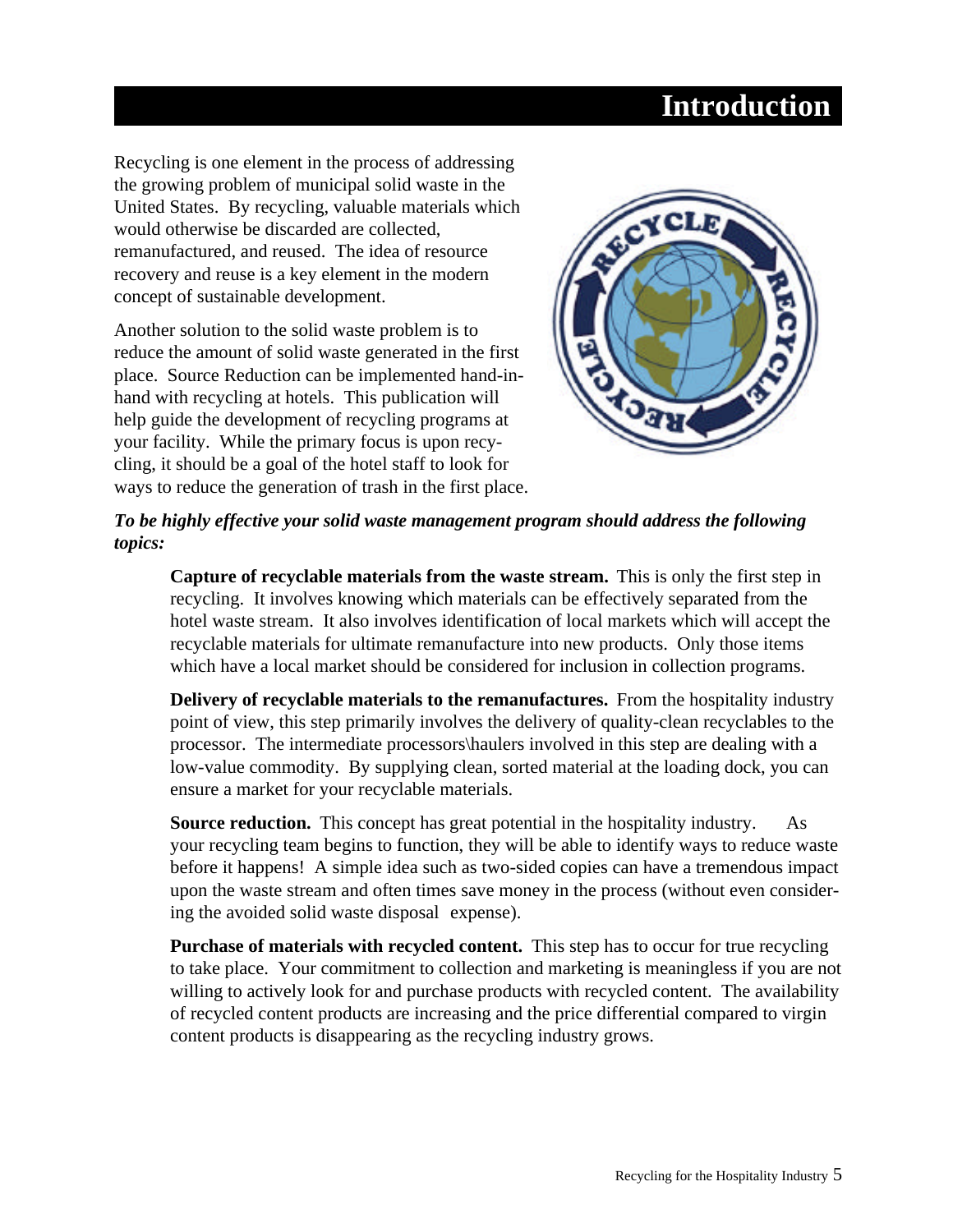# **Program Development**

For any property to implement a recycling program it is necessary to develop a complete and thorough plan. This publication is designed to lead you through the entire process necessary to develop and implement a successful recycling program for resort properties, as outlined in Figure 1. Each step of Figure 1 is discussed in detail on the following pages.



*Figure 1. Recycling Program Development Process*

The planning process is not a top-down, straight-line process. Initial plans are developed, key players are approached, information is gathered, further plans are made, and continuous evaluation is required to determine where further work or information is needed.

This manual can be used in the same fashion. For instance, the feasibility audit is only the beginning point. The feasibility audit cannot be completed until portions of the team are identified and relevant information has been gathered. By stressing the team approach and making each member a functioning element, a superior plan can be developed.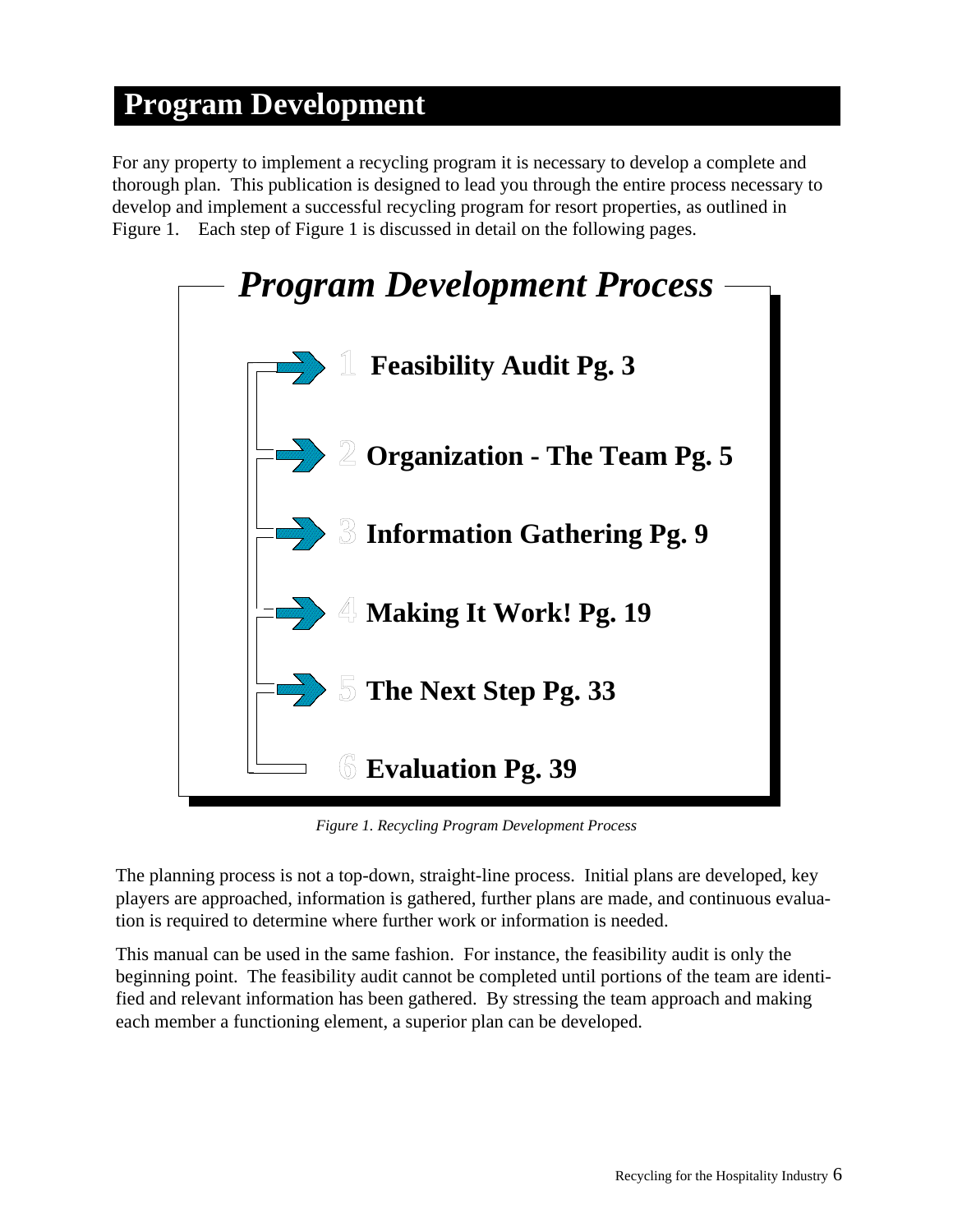

**1**

# **Feasibility Audit**

As a beginning point a rough feasibility analysis must be undertaken to determine the potential for a recycling program to be established at any hotel or motel. This "first-cut" analysis should consider as a minimum the following items:

Is recycling right for the property?

- Will management support it?
- Will the staff support it?

Are there markets for the collected material?

- What items can be marketed locally?
- Are there public and/or private interests supporting this activity?

What are the costs of recycling?

- Transportation?
- Processing fees?

What are the benefits of recycling?

- Advertising?
- A positive member of the community?
- Environmental stewardship?
- Less solid waste fees?

It is not possible to simply sit down and determine answers to all of the above questions. Good data may not be available in all areas. A recycling team may need to be formed to search out answers and to develop the final plan to go forward or to hold-off until conditions change.

A quick check of local conditions and attitudes will give you an indication of the need to develop a more comprehensive plan to institute recycling at your facility.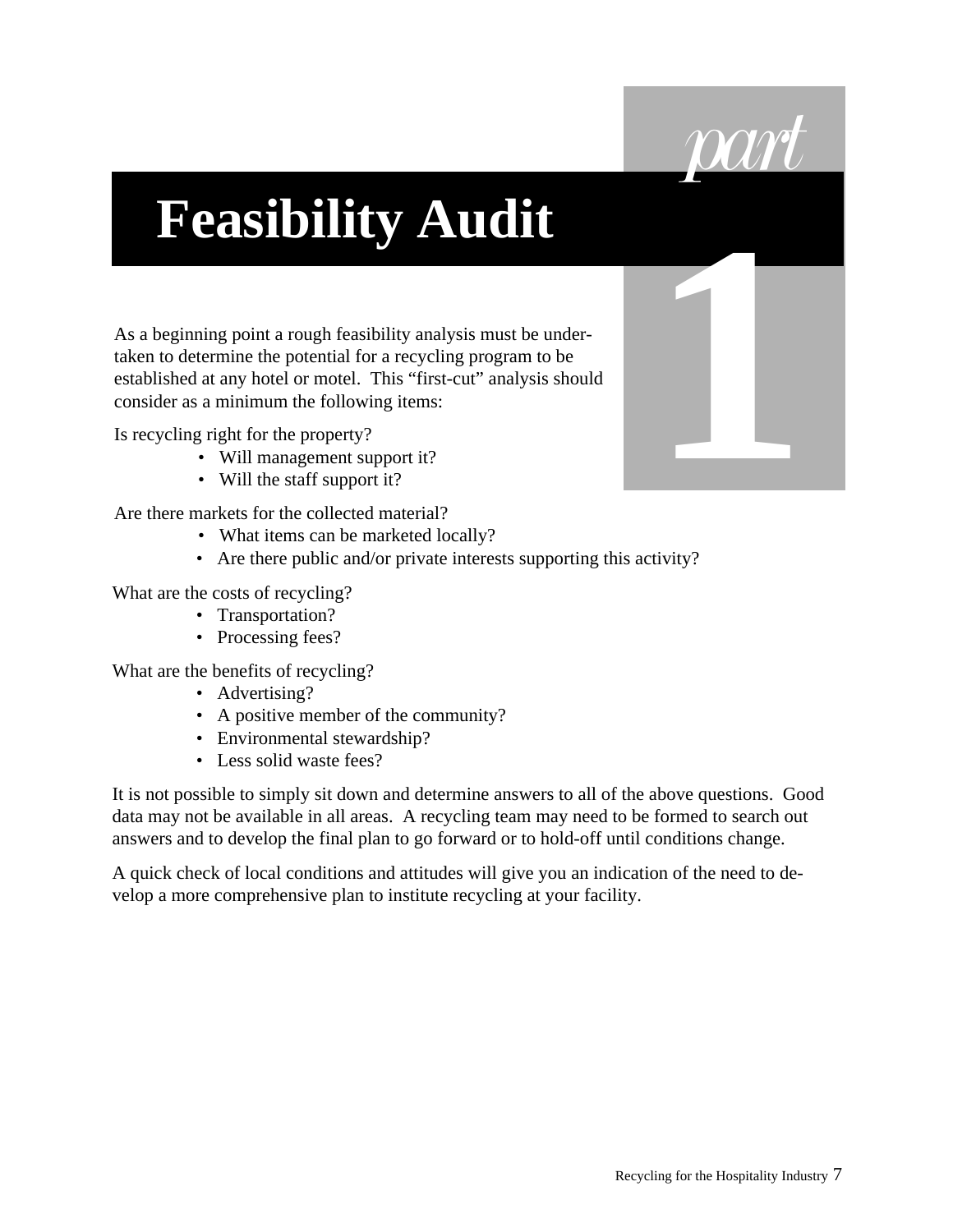

# **Team Work Is The Key!**

# **Decision by General Manager**

If upon review of the initial feasibility audit the general manager decides to go forward with a recycling program the following actions are suggested to ensure program success:

• Inform the hotel's owners and appropriate corporate managers of the hotel's plan to organize a recycling program, and seek their commitment and financial support.



- Appoint a local Recycling Program Manager.
- Establish an accounting system that reflects monthly waste management costs. A monthly report is needed for tracking waste disposal and recycling information.
- Establish a budget for the recycling program. Funds may be needed for purchasing containers, equipment, and developing employee motivation programs.
- Create employee interest in the facilities recycling program.
- Build ownership by involving employees in the initial stages of the program.
- Assist the recycling team in establishing the hotel's recycling goals. Post the goals on bulletin boards so all employees are informed.
- Meet with the recycling team periodically to demonstrate the company's commitment and to monitor the program's progress.
- Support the recycling team's decisions that make the program operate more successfully. Changing waste disposal practices may present challenges for some department managers and supervisors.
- Incorporate recycling procedures in employee position descriptions. Include recycling in employee orientation, employee training, and staff meetings.
- Inform employees of the program's progress.
- Develop an environmentally green marketing plan for the hotel. Work with the hotel's marketing company to highlight the hotel's Recycling and Eco-Purchasing programs in all promotional materials.

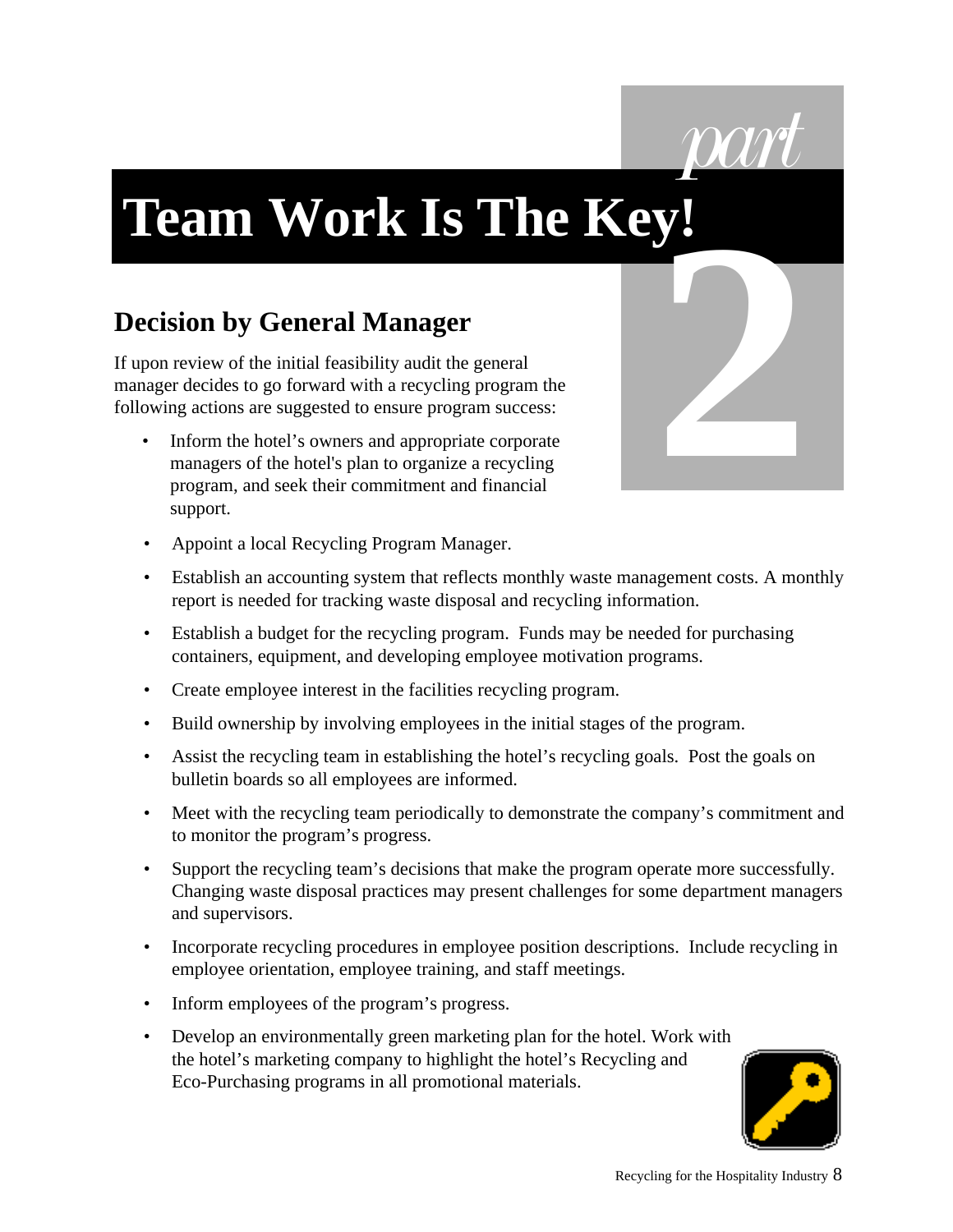Organizing a hospitality related recycling program requires a long term commitment that incorporates a systematic approach which involves the owners, general managers, department managers, and employees. An example of this approach is noted in the Westin Environmental Policy memo which follows.

|                                                                                                                                                                                                                                                                                                                                                                                                                                                                                                                                                                                                                                                                                                                                                                                                                                                  | Memo                                                                                              |  |  |  |  |
|--------------------------------------------------------------------------------------------------------------------------------------------------------------------------------------------------------------------------------------------------------------------------------------------------------------------------------------------------------------------------------------------------------------------------------------------------------------------------------------------------------------------------------------------------------------------------------------------------------------------------------------------------------------------------------------------------------------------------------------------------------------------------------------------------------------------------------------------------|---------------------------------------------------------------------------------------------------|--|--|--|--|
|                                                                                                                                                                                                                                                                                                                                                                                                                                                                                                                                                                                                                                                                                                                                                                                                                                                  | July 27, 1994                                                                                     |  |  |  |  |
| Subject:                                                                                                                                                                                                                                                                                                                                                                                                                                                                                                                                                                                                                                                                                                                                                                                                                                         | WESTIN NORTH AMERICA'S POLICY RELATIVE<br>TO ITS COMMITMENT TO THE ENVIRONMENT                    |  |  |  |  |
| To:                                                                                                                                                                                                                                                                                                                                                                                                                                                                                                                                                                                                                                                                                                                                                                                                                                              | <b>WNA Leaders</b><br>From: Jim Treadway                                                          |  |  |  |  |
| cc:                                                                                                                                                                                                                                                                                                                                                                                                                                                                                                                                                                                                                                                                                                                                                                                                                                              | <b>Corporate Officers</b><br><b>Corporate Sales Offices</b><br><b>Central Reservations Office</b> |  |  |  |  |
| Dear Colleagues:                                                                                                                                                                                                                                                                                                                                                                                                                                                                                                                                                                                                                                                                                                                                                                                                                                 |                                                                                                   |  |  |  |  |
| It is the policy of Westin North America to protect, preserve, and enhance if possible,<br>the natural environment. Westin does this by continuously improving its efforts to<br>conserve natural resources, reduce pollution, and effect and support activities that<br>enhance the natural environment. Such efforts shall include energy and water conser-<br>vation practices, waste reduction and recycling, the use of recycled products, reduction<br>of the discharge of air and water pollutants and environmentally-harmful materials,<br>and initiation or support of local efforts to protect or enhance ecosystems. Related<br>programs and plans to action shall be developed, documented and put into practice.<br>These plans shall be maintained as "living documents" and be part of each property's<br>overall business plan. |                                                                                                   |  |  |  |  |
| Please anticipate as part of the business planning process identifying the steps your<br>property is taking or will take to fulfill your role in making this policy reality. Many<br>thanks.                                                                                                                                                                                                                                                                                                                                                                                                                                                                                                                                                                                                                                                     |                                                                                                   |  |  |  |  |
|                                                                                                                                                                                                                                                                                                                                                                                                                                                                                                                                                                                                                                                                                                                                                                                                                                                  | Regards,                                                                                          |  |  |  |  |
|                                                                                                                                                                                                                                                                                                                                                                                                                                                                                                                                                                                                                                                                                                                                                                                                                                                  |                                                                                                   |  |  |  |  |
|                                                                                                                                                                                                                                                                                                                                                                                                                                                                                                                                                                                                                                                                                                                                                                                                                                                  |                                                                                                   |  |  |  |  |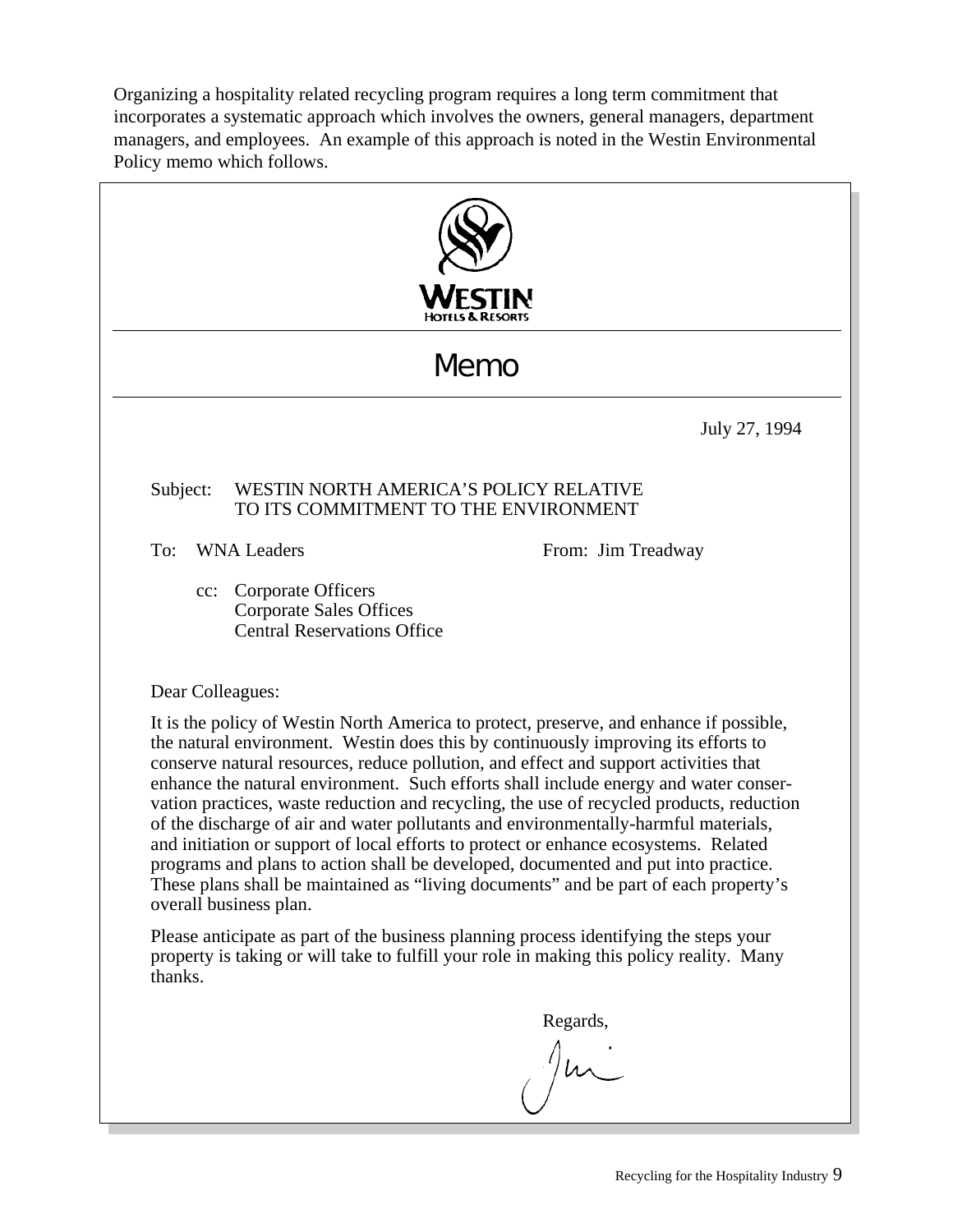# **Appointment of the Recycling Program Manager**

The recycling program manager should be appointed by the general manager. This position requires an individual with leadership and communication skills who is able to motivate employees. Knowledge of the hotel's current waste disposal practices and contracting procedures would be helpful. The recycling program manager should:

- Meet monthly with the hotel's general manager to inform him/her of the recycling program's progress.
- Organize the hotel's employee recycling team through the involvement of employees from all departments.
- With management's assistance establish a budget for program organization, equipment purchases, and employee motivation/ rewards.
- Develop an action plan which in cludes dates, activities, employee education, publicity, and reports for management and employees.



- Establish a team meeting schedule. Weekly meetings will be needed during the first few weeks as the recycling program is being organized. Once the program is fully imple mented, monthly meetings will probably be sufficient.
- Post meeting announcements on employee bulletin boards so all employees are aware of the meetings. List dates with the facilities meeting planner so it will appear on the daily event television monitors for the public.
- Work with the recycling materials processor to train the team on materials preparation.
- Develop recycling procedures to complement the operational practices of the facility. Train employees in recycling procedures specific for their departments.
- Research recycling container types and equipment prices.
- Contact intermediate processors and government materials recovery facilities for processing information.
- With the assistance of department managers and employees, design materials collection and storage systems that compliment employee work procedures. Seek their input in selecting recycling collection containers for work stations in their departments.
- Issue bid invitations to waste haulers and intermediate processors for removal/hauling and processing of recyclable materials.
- Work with the General Manager and Properties Public Information Manager to prepare news releases for hospitality industry publications and local media.
- Issue bid invitations for purchasing and leasing recycling containers and equipment.
- Develop a monitoring program that addresses employee compliance in the property's recycling program. If one employee does not comply with the recyclable materials preparation requirements of the processor, an entire load of materials may be rejected.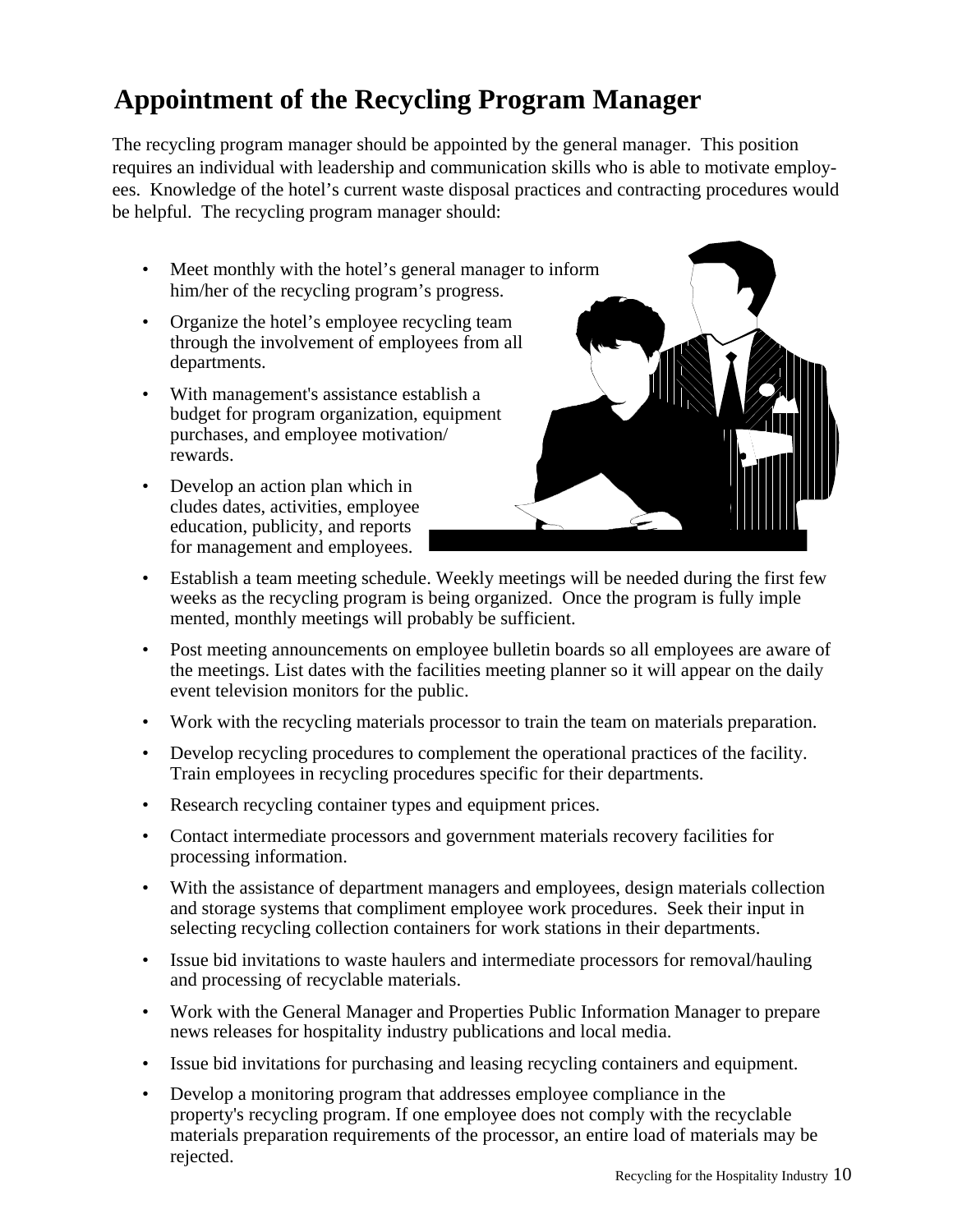# **Organization of Recyling Team**



When organizing the recycling team be sure to include When organizing the recycling team be sure to include employees from all departments and work shifts. Team members may be volunteers, selected by management, or elected by co-workers. Be sure to establish a rotation system for recycling team members. It is important to keep a few experienced members on the team at all times. The team should:

- Assist in developing, implementing, and monitoring the property's recycling program.
- Set specific goals for volume and weight reduction.
- Teach recycling techniques to employees in their departments.
- Inform co-workers of the recycling program's progress.
- Assist in preparing recycling procedures for the various hotel departments.
- Monitor compliance with recycling procedures established by the recycling team.
- Periodically evaluate types and amounts of wastes generated in the various departments and adjust the recycling program to include those materials, if appropriate.
- Evaluate program effectiveness.

#### **Team Agenda**

During the first two to three months, meeting agendas should focus on organizing the recycling program and training employees. After the initial program organization, meeting agendas should cover motivational programs, employee ideas, and program publicity.

Suggested Team Topics:

- Hauling charges and receipts.
- Recycling material payments.
- Departmental recycling compliance.
- Program publicity.
- Employee motivational programs.
- Container condition/sanitation.
- Employee suggestions.
- Source reduction/EcoPurchasing.



Denise Civiletti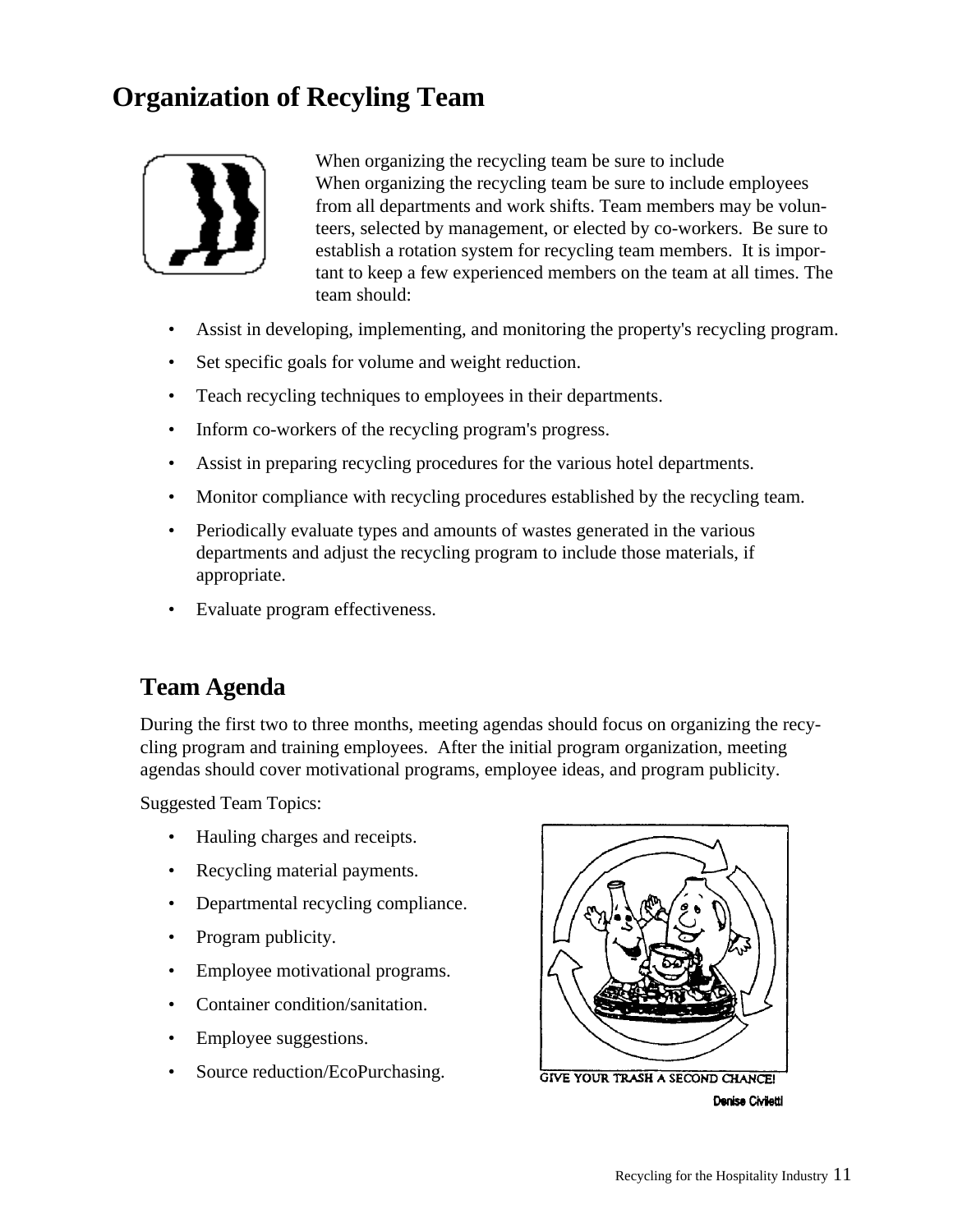

# **Information Gathering 3**

# **Waste Audit**

In order to develop an effective program it is important to know your starting point, this is accomplished with a waste audit. The waste audit identifies the types and approximate quantities of material generated on the property that are available for recycling. The audit will help you determine:

- $\checkmark$  The amount of waste and recyclables generated
- ✓ Types of recyclables generated
- ✓ Potential savings due to waste disposal cost reduction

Although an estimate of the amount of recyclables can be done by direct sorting and measurement of waste, experience has taught us that an acceptable estimate of recyclables can be made from reviewing purchasing and waste removal records and by conducting a walking audit of facilities.

#### **Facility Walk-Through**

This activity is designed to identify and record the different waste-generating activities and equipment in your facility, the types of waste produced, and any current waste reduction efforts. During this activity it will be possible to identify materials that could be targeted by your source reduction program and brainstorm ways to reduce, recycle, or compost these materials (See suggestions beginning on page 33).

The walk-through will produce the following information:

- Waste-producing activity or equipment.
- Waste material produced.
- Estimated waste produced per year.
- Current waste reduction activities, if any.

The walk-through entails carefully observing waste-generating activities and equipment, examining the contents of waste containers, interviewing supervisors and employees, and documentation of findings.

Be sure to pay close attention to areas and operations that tend to generate the largest amounts of waste, such as shipping and receiving departments, copying areas, cafeterias, assembly lines, and offices. Remember to included a review of the grounds maintenance operations. While conducting the walk-through, watch closely for activities and equipment that generate waste unnecessarily, as well as waste reduction efforts that are already in place.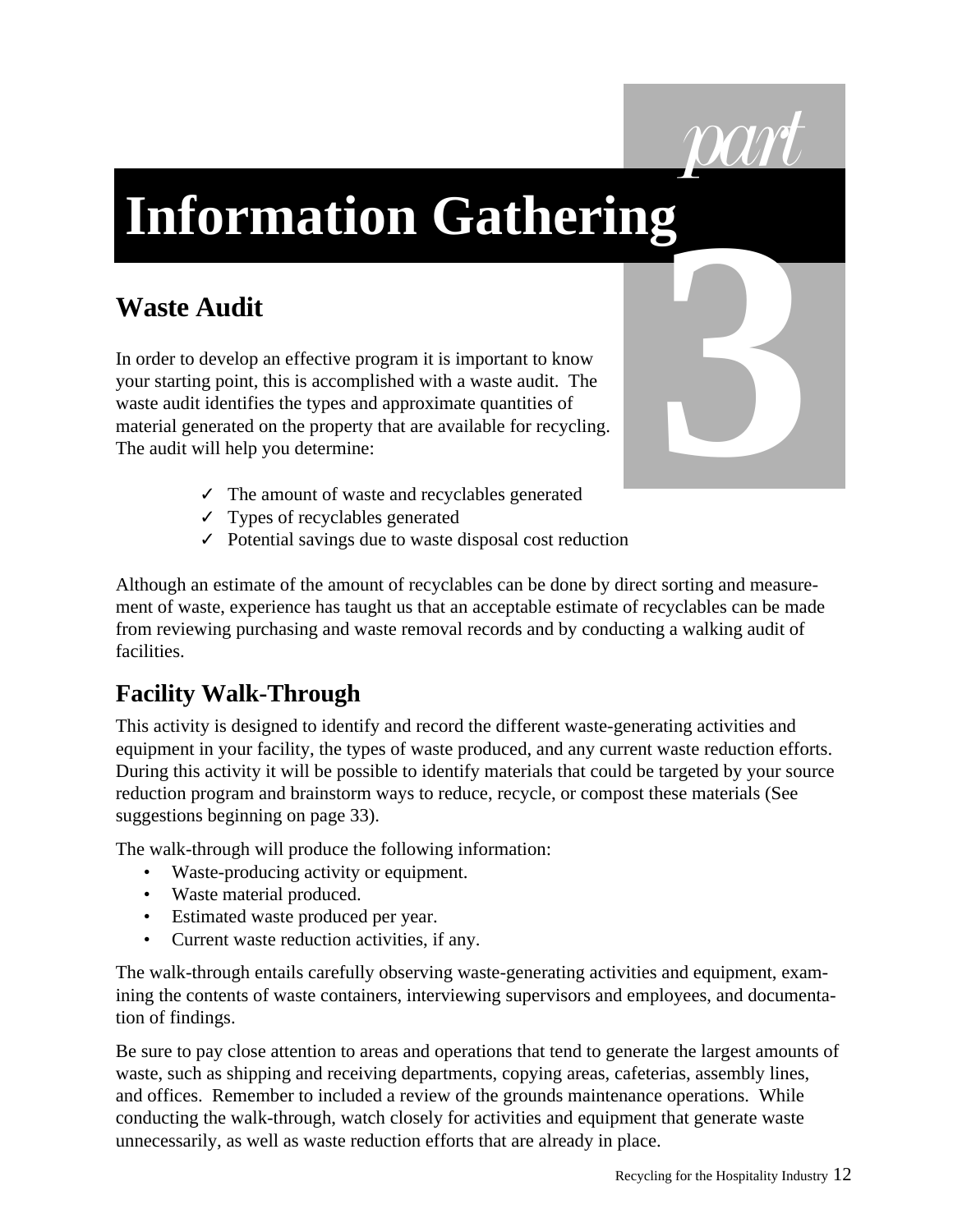Before the walk-through begins, contact department managers to inform them of the visit and the possibility of short interviews with department staff. (More involved interviews should be scheduled separately.) You may also want to interview custodial workers and operations staff.

If possible, schedule the walk-through just before trash pickups to allow a sufficient amount of waste to accumulate. Avoid scheduling it on or around holidays, company parties, or other special events that would produce waste not representative of a normal workday.

During the walk-through, ask questions about variations in daily waste generation. For example, periodic deliveries may result in more discards on the delivery day. In addition, ask about any recent or upcoming changes within the department, such as new equipment or procedures, that could alter the types or amounts of waste generated.

#### **Review of Purchasing and Waste Removal Records**

After completing the facility walk-through, it may be useful to document recycling potential by reviewing records. The weight of waste, cardboard, newspaper, glass, and steel can be estimated using worksheets 1-5. Worksheets  $6 & 7$  can be utilized to

document waste disposal costs and potential savings due to recycling.

This summary only considers the major recycleables contributing to disposal weight reduction (cardboard, newspaper, glass, and steel). However, aluminum, office paper, and plastic are items which can be easily seperated from the solid waste stream and have good markets in many locations. They should be given serious considered for program inclusion. Later



chapters will discuss the marketing of recyclables including cardboard, newspaper, glass, steel, aluminum, office paper, and plastic.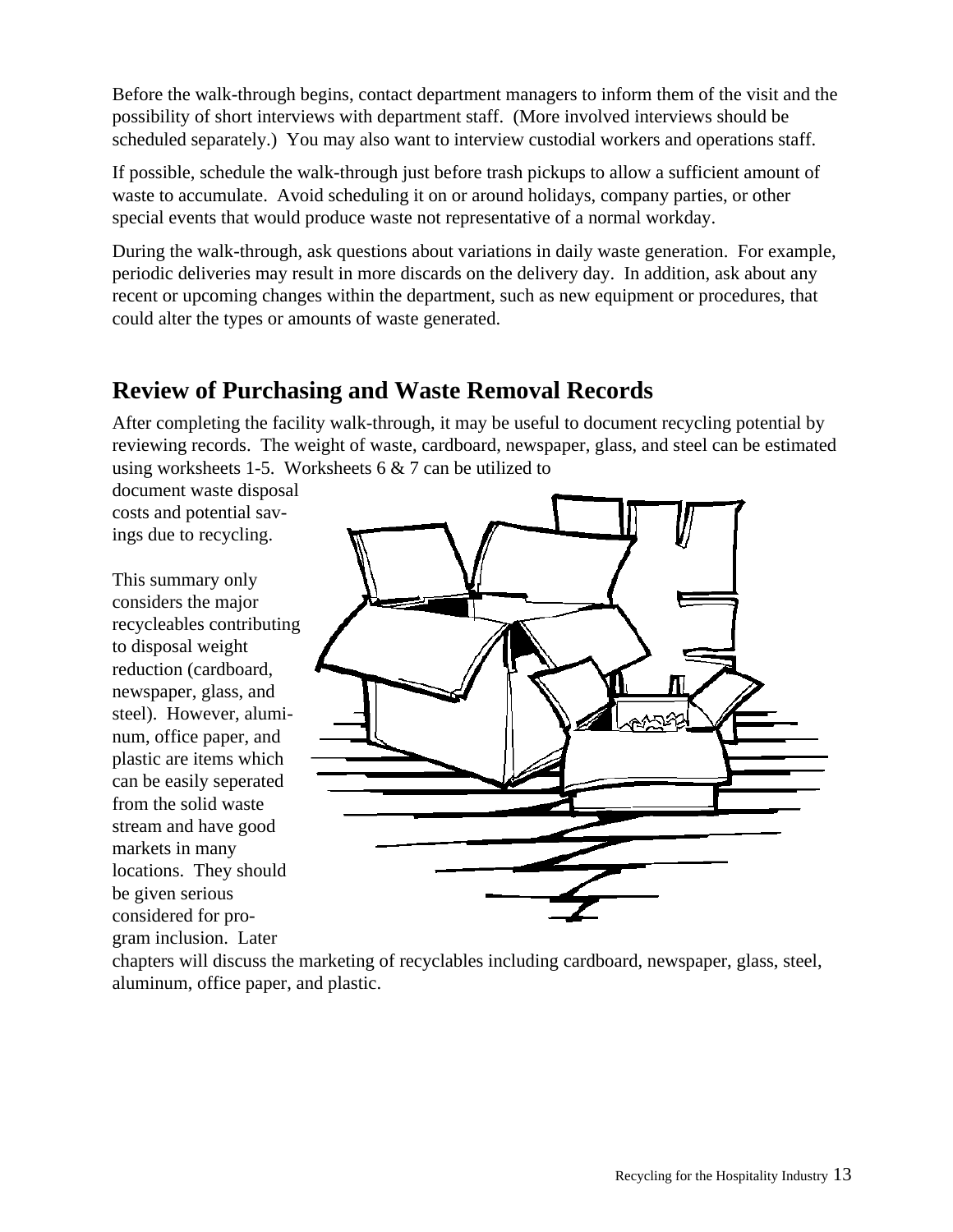#### Worksheet 1. Estimating the weight of waste



| <b>From records:</b> |           |
|----------------------|-----------|
|                      | ton/year  |
|                      | ton/month |
|                      |           |
|                      |           |

#### *By guestimating:* 3. Volume of waste disposal containers (width x length x depth) ................. \_\_\_\_\_\_ ft<sup>3</sup> 4. Number of pick-ups per month.................................................................. \_\_\_\_\_\_ #/month 5. Average load in containers (ie 70% full, use 0.70).................................... \_\_\_\_\_\_ 6. Estimated conversion of hotel waste volume to weight ............................ \_\_\_\_\_\_ lb/ft<sup>3</sup> (uncompacted use  $181$  lb/ft<sup>3</sup>, compacted use  $28$  lb/ft<sup>3</sup>) 7. Monthly solid waste stream (lines 3 x 4 x 5 x 6 ÷ 2000) .......................... \_\_\_\_\_\_ ton/month

#### Worksheet 2. Estimating the weight of cardboard

This item is hard to quantify. You may wish to spot check weights for a short period of time to estimate your total use. Previous studies have found monthly, cardboard recycling rates as high as 18% of the solid waste stream at some hotels. Use the following as a rough guide.

| 1. Tons of solid waste per month (line 2 or line 7, Worksheet 1) | ton/month |
|------------------------------------------------------------------|-----------|
|                                                                  | $\%$      |
|                                                                  | ton/month |

| Worksheet 3. Estimating the weight of newspaper |                                                            |  |             |  |
|-------------------------------------------------|------------------------------------------------------------|--|-------------|--|
|                                                 | 1. Number of newspapers delivered to guest rooms per month |  | $\#$ /month |  |
| 2.                                              |                                                            |  | $\#$ /month |  |
| 3.                                              |                                                            |  | $\#$ /month |  |
| 4.                                              |                                                            |  | $lb$ paper  |  |
|                                                 |                                                            |  | lb/month    |  |
| 6.                                              |                                                            |  | ton/month   |  |

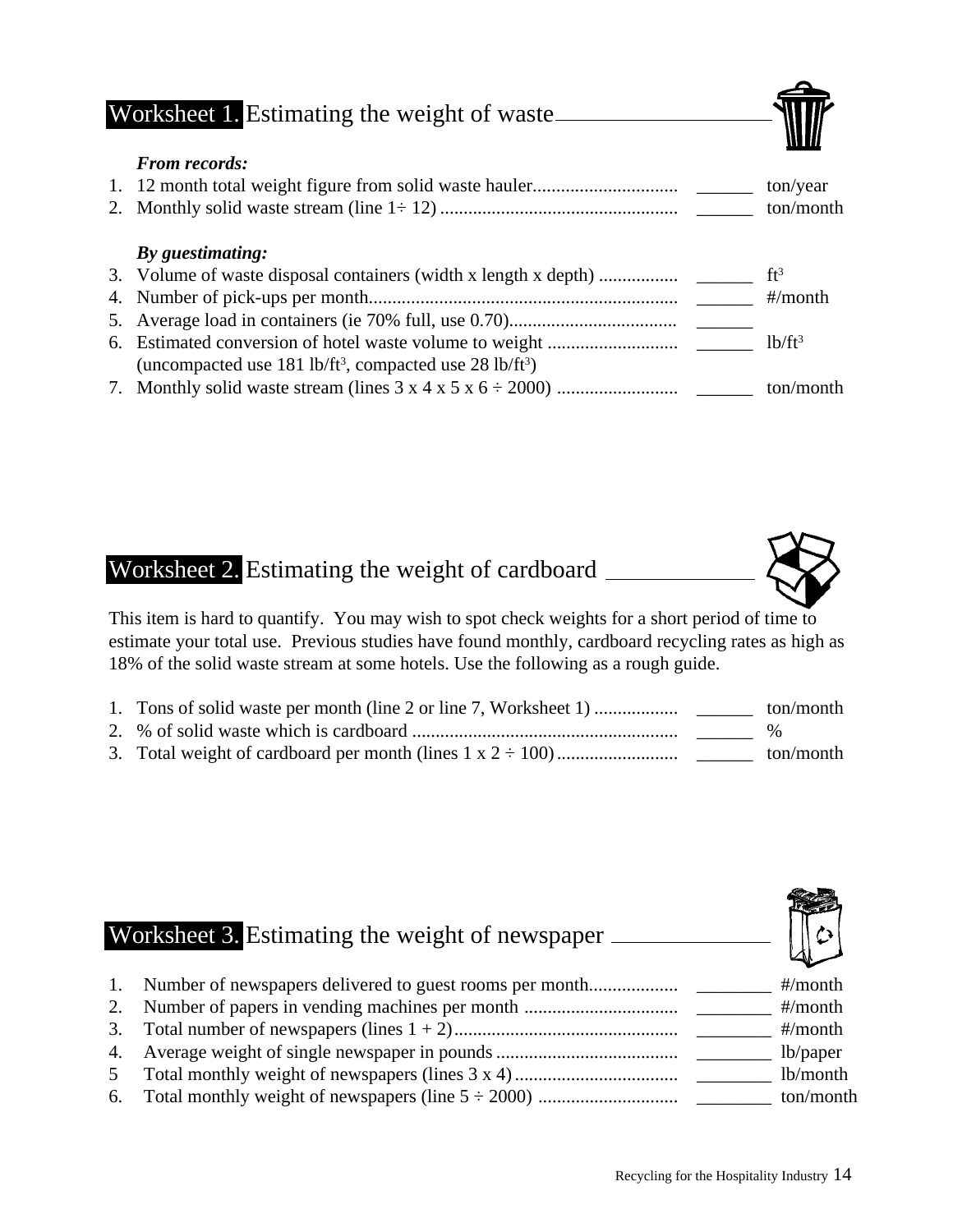#### Worksheet 4. Estimating the weight of glass

| 1.  | 12 oz. beer bottles (regular glass) ______               | cases x 10.50 lb/case  _________ lb/month   |          |
|-----|----------------------------------------------------------|---------------------------------------------|----------|
| 2.  | 12 oz. beer bottles (heavy glass)                        |                                             |          |
| 3.  |                                                          | cases x 12.75 lb/case  ___________ lb/month |          |
| 4.  |                                                          | cases $x$ 13.50 lb/case                     | lb/month |
| 5.  |                                                          |                                             | lb/month |
| 6.  |                                                          | cases x 10.25 lb/case  lb/month             |          |
| 7.  |                                                          | cases $x$ 09.00 lb/case $\ldots$            | lb/month |
| 8.  |                                                          |                                             | lb/month |
| 9.  |                                                          |                                             |          |
| 10. |                                                          |                                             | lb/month |
| 11. |                                                          |                                             | lb/month |
|     |                                                          |                                             |          |
|     |                                                          | cases $x$ 15.00 lb/case $\ldots$            | lb/month |
|     |                                                          |                                             | lb/month |
|     |                                                          |                                             | lb/month |
|     |                                                          | cases $x$ 19.50 lb/case $\ldots$            | lb/month |
|     |                                                          | cases x 10.50 lb/case  b/month              |          |
| 18. |                                                          | cases $x$ 08.40 lb/case $\ldots$            | lb/month |
| 19. |                                                          | cases $x$ 13.50 lb/case $\ldots$            | lb/month |
|     |                                                          |                                             | lb/month |
|     |                                                          |                                             | lb/month |
|     | 22. Total weight of glass in tons (line $21 \div 2000$ ) |                                             |          |
|     |                                                          |                                             |          |

# Worksheet 5. Estimating the weight of steel



This estimate relies upon purchase records and a spot check of weights to arrive at an answer.

|  | cases/month |
|--|-------------|
|  | $\#/case$   |
|  | lb/can      |
|  | lb/month    |
|  | cases/month |
|  | $\#/case$   |
|  | lb/can      |
|  | lb/month    |
|  | cases/month |
|  | $\#/case$   |
|  | lb/can      |
|  | lb/month    |
|  | lb/month    |
|  | ton/month   |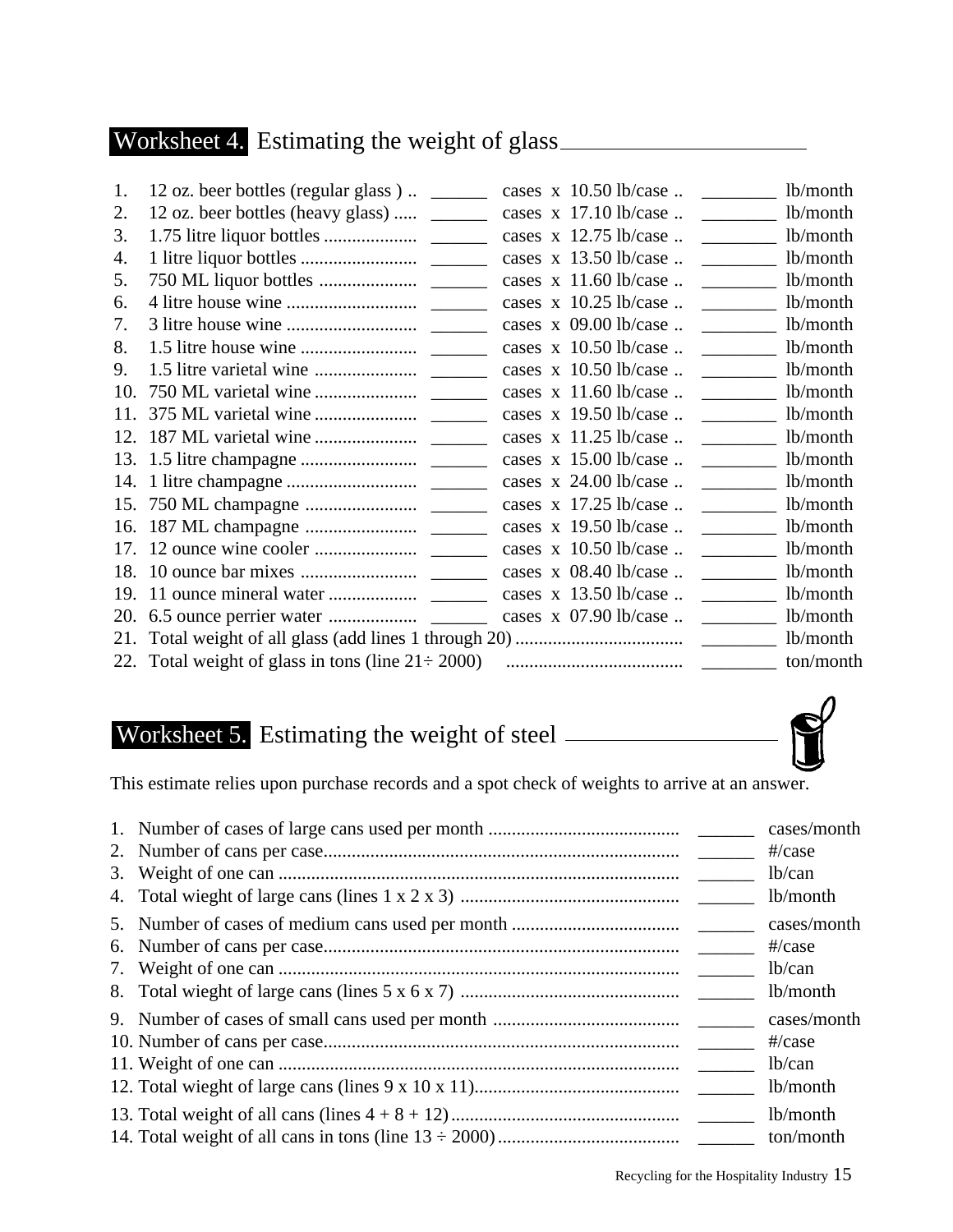# Worksheet 6. Waste disposal costs

|    |                                                               | $\frac{1}{2}$                 |
|----|---------------------------------------------------------------|-------------------------------|
|    |                                                               | $#$ month                     |
|    |                                                               | $\mathcal{S}/\text{month}$    |
|    |                                                               | $\frac{\text{S}}{\text{ton}}$ |
|    | 5. Solid waste generated per month (worksheet 1, line 2 or 7) | ton/month                     |
|    |                                                               | $\mathcal{S}/\text{month}$    |
| 7. |                                                               | $\mathcal{S}/\text{month}$    |
| 8. |                                                               |                               |
| 9. |                                                               |                               |

#### Worksheet 7. Summary of Potential Disposal Cost Reduction Due to Recycling



| 1. Estimated tons of cardboard (line 3, worksheet 2)    | ton/month                     |
|---------------------------------------------------------|-------------------------------|
| 2. Estimated tons of newspaper (line 6, worksheet 3)    | ton/month                     |
| 3. Estimated tons of glass (line 22, worksheet 4)       | ton/month                     |
| 4. Estimated tons of steel (line 14, worksheet 5)       | ton/month                     |
|                                                         | ton/month                     |
| 6. Cost of waste disposal per ton (line 9, worksheet 6) | $\frac{\text{S}}{\text{ton}}$ |
| 7. Potential savings from recycling (lines 5 x 6)       | $\mathcal{S}/\text{month}$    |
|                                                         |                               |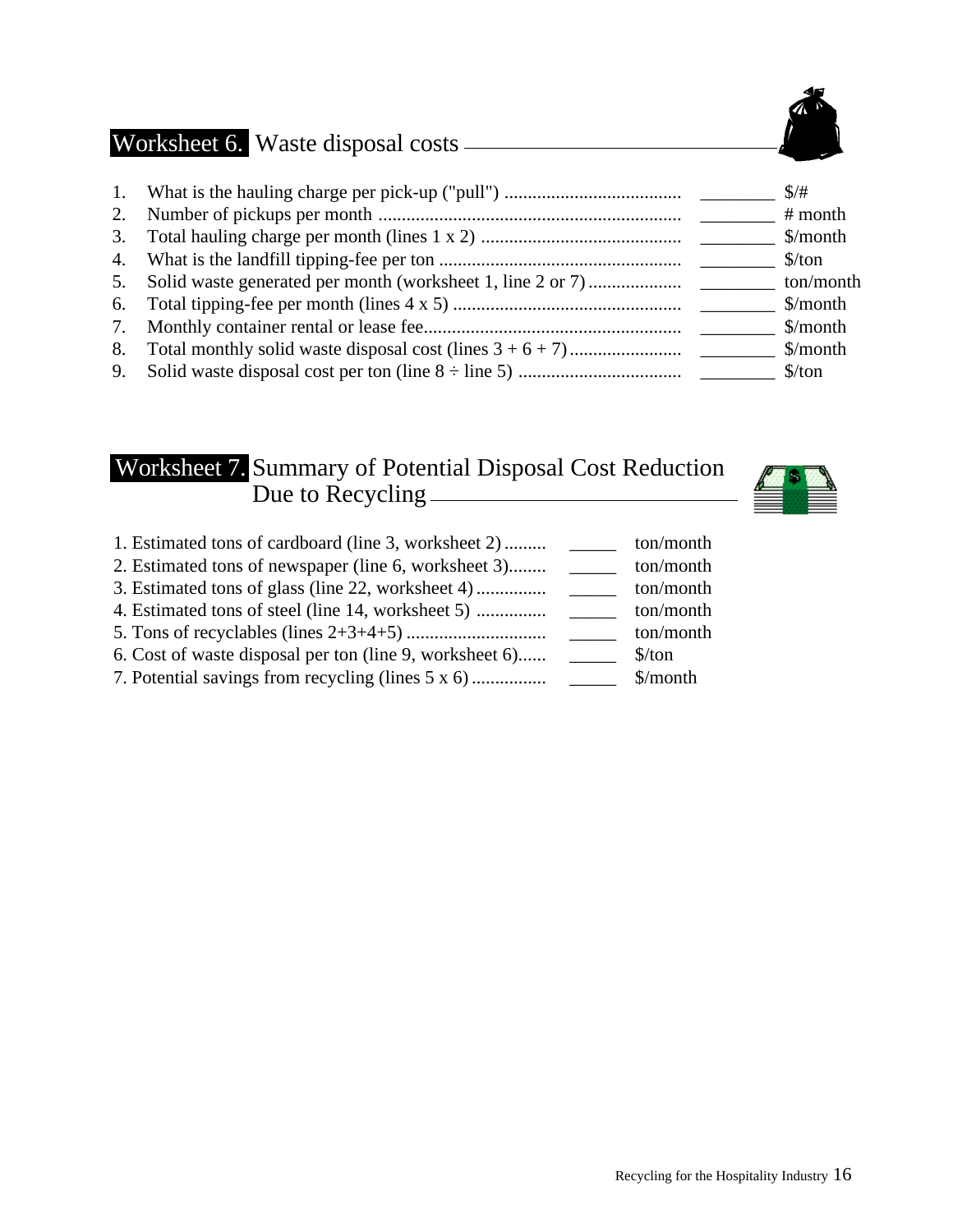# **Selection of Recycling Materials**

An indepth review of your initial waste audit will reveal the types of materials that offer opportunities for recycling. Your recycling team should fully review the waste audit and discuss any additional materials that may have been overlooked. Use the worksheet for selecting Intermediate Processor or Materials Recovery Facility, page16 to help identify materials which may have been overlooked in the waste audit.

 It has been established nationally that 50-65% of a hotel's waste is recyclable. The amount of recyclables generated depends on such factors as: type of facility, occupancy, number and size of meal functions, lounge activity, conven-



tions, guest and employee activities, and purchasing practices. It is essential that you identify those materials which will be readily received by processors\recycling companies.

# **Marketing of the Recyclables**

Before a hotel recycling progam can be implemented a decision must be made about where the recyclable materials are to be taken for processing. This decision can make the difference between simply disposing of recyclables or receiving money for them. It also determines the amount of materials preparation required for recycling. This important decision usually involves either public or private Processing Facilities of which there are several types.

An **intermediate processor** collects, consolidates, and prepares quantities of recyclable materials for shipment to manufacturers. Some processing facilities are owned and operated by mills or manufacturers. Processors offer different levels of services. Some processors operate buy-back centers where materials are weighed and payment is made for specific materials. Full-service processors accept all recyclable materials and may offer other services such as container leasing or loan and materials transportation.

A **Materials Recovery Facility (MRF)** accepts commingled recyclable materials for processing. Most MRFs accept glass, plastic, paper, aluminum, and steel materials. Each operation is different so contact the local MRF manager for information about acceptable materials and the preparation required. MRFs may be owned and operated by private industry or by city or county governments. In some states, MRFs are owned by counties and operated by private industry. MRFs may or may not pay for recyclable materials and occasionally there may be sorting or processing fees.

Investigate the rules and regulations governing hauling and tipping fees at MRFs in your county before choosing a processor for the hotel's recyclable materials.

Intermediate processors/recycling companies are listed in the yellow pages of telephone directories. New companies or smaller companies may not be listed in the yellow pages. Contact the local county or city recycling coordinator for a list of recycling companies servicing your area and a copy of local recycling rules and regulations at the County MRF, if there is one in your county. In addition, the South Carolina Department of Health and Enviromental Control (1-800- 768-7348) may be of assistance.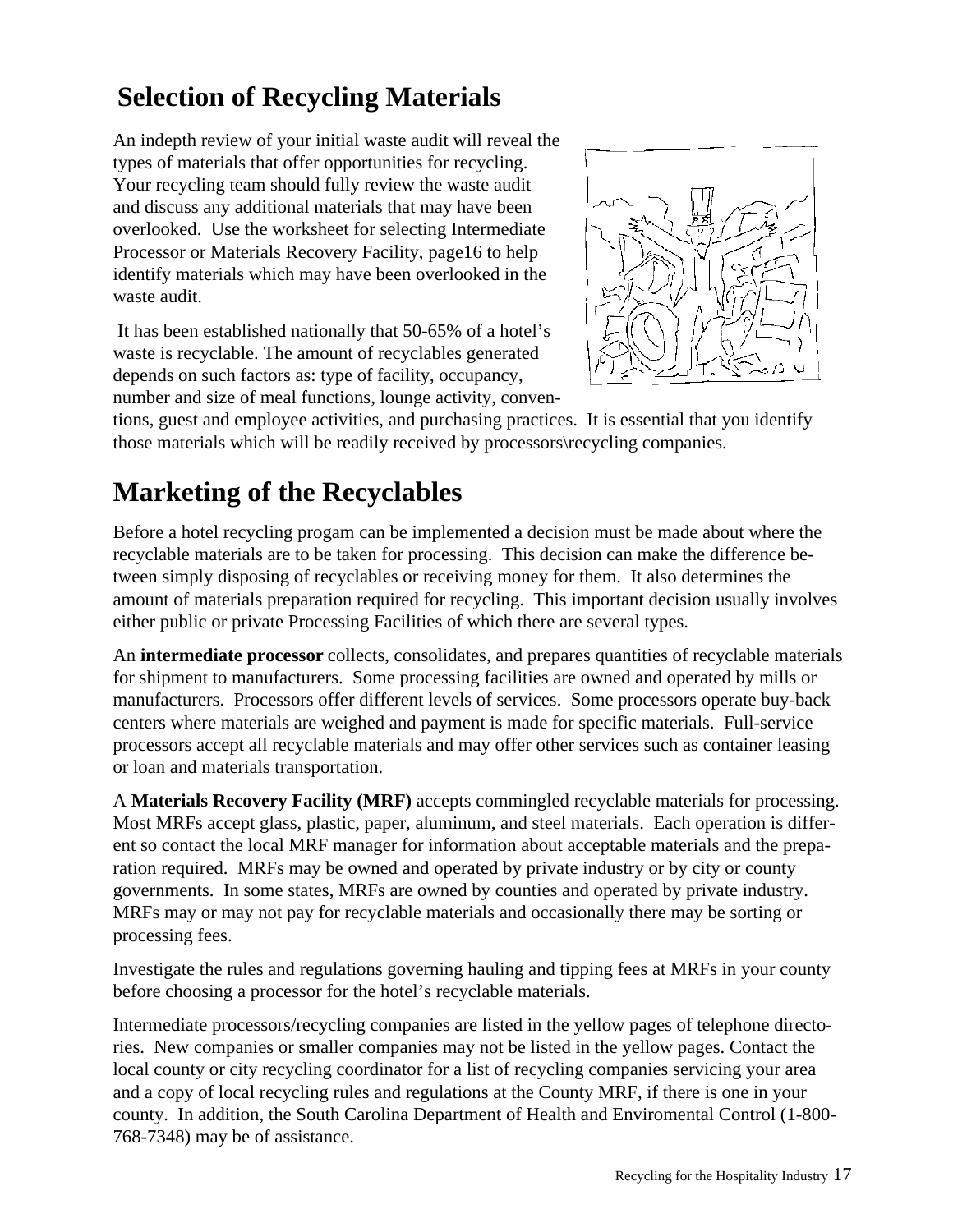

The following questions will help in gathering information for making an informed decision when selecting a company to process the hotel's recyclable materials.

> Which recyclable materials does the processor accept? Some processors accept all of the materials being recycled by hotels and motels. These materials include office paper, newspaper, cardboard, steel, plastic, aluminum, and glass. In contrast, some processors only accept one or two select materials. For example, an intermediate processor may recycle only aluminum or office paper. To reduce truck traffic at the hotel/motel, look for a processor who accepts all of the materials. (see Processor Worksheet on next page)

What are the materials preparation requirements? The degree of materials preparation will vary with the materials and with the processors. Some processors require that materials be clean and sorted and others accept clean commingled materials.

Does the processor pay the hotel/motel for the materials? Some processors pay for clean, high quality recyclable materials. Receiving payment for the materials should not be the motivating force for recycling; however, if payment is received for the materials, it can help finance the recycling program's start-up expenses and employee programs. If the processor pays for recyclable materials, establish how the price is determined and how often payment is made. Provide the processor with the hotel's name and address so payments are not sent to the hauling company.

Does the processor provide collection and/or storage recycling containers? If yes, are containers provided at no cost? How are old worn-out containers replaced? Processors may provide free recycling containers with an exclusive agreement for the materials.

Does the processor provide transportation for the materials? If yes, is there a charge? What is the frequency and time of materials pick-up? There are processors who may provide free transportation for some materials. This has been a trend in some states with mills and processors of newspaper, office paper, aluminum, and cooking oil. The transportation charges by waste hauling companies are very competitive. Hotels/motels have been successful in negotiating reasonable charges with waste hauling and processing companies. (See worksheet, page 17)

**6**

**1**

**2**

**3**

**4**

**5**

Are there charges for processing the recyclable materials? Process charges depend on the processor. Some charge fees to help cover their overhead. Generally processors who receive recyclable materials at no cost to them, do not charge for processing the recyclable materials.



Does the processor provide the hotel with the weight of recyclable materials? Material weights are of value in calculating the savings from the hotel's recycling program. Some processors estimate weights, while others weigh the materials. Weight receipts can help the hotel in record keeping for recycling materials payment purposes. It can also be used in reporting and publicizing the hotel's recycling program accomplishments. Request that the material's weight receipts be delivered or mailed to you on the same day the materials are received for processing.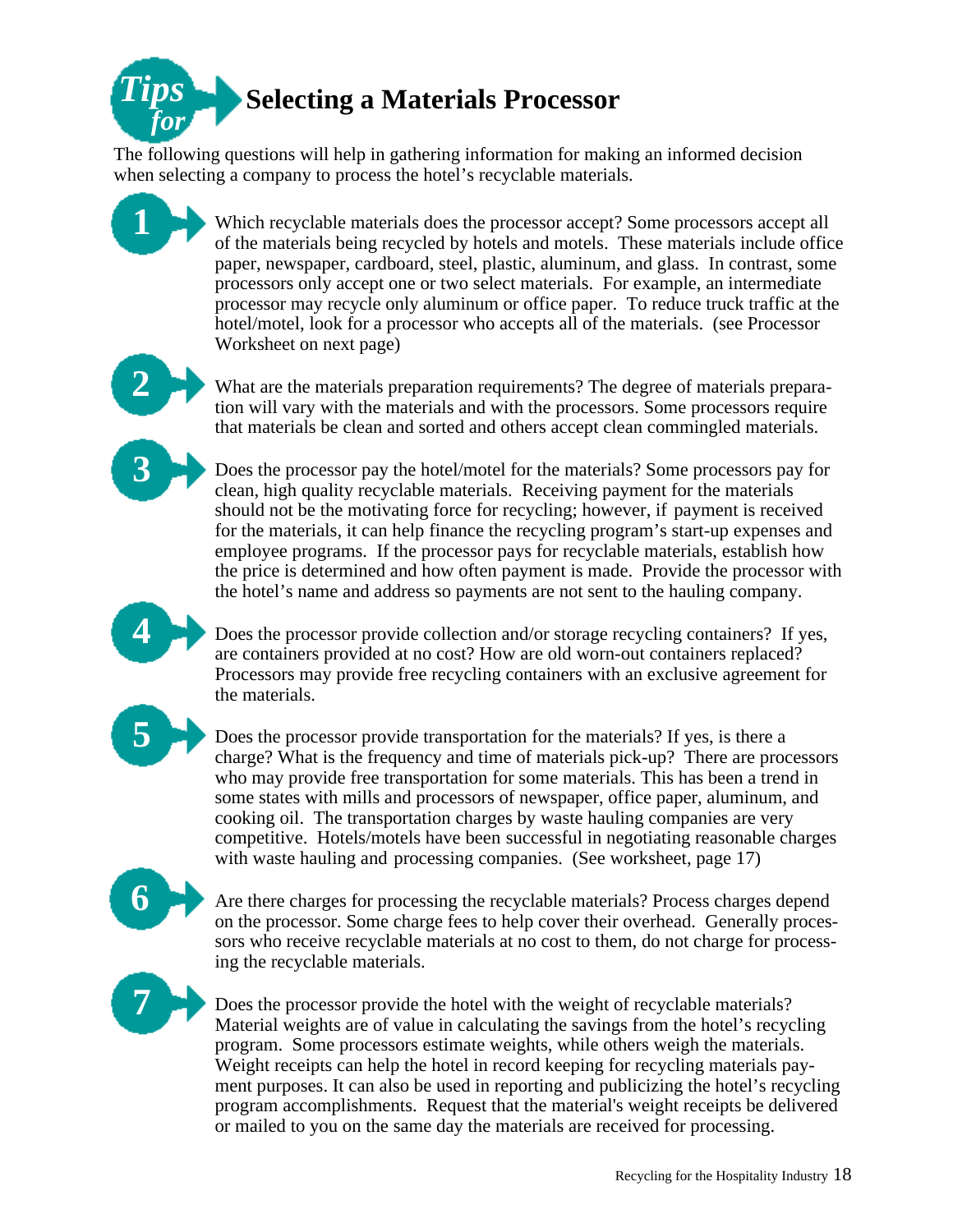### **For Selecting Intermediate Processor or Materials Recovery Facility**

| <b>Company Name</b><br>Contact<br><b>Phone Number</b> | <u> 1989 - Johann Barbara, martin amerikan basal dan berasal dalam basal dalam basal dalam basal dalam basal dala</u>                                                                                                                                                      |                                                                                                                                                                          |                                                                                                                          |  |  |
|-------------------------------------------------------|----------------------------------------------------------------------------------------------------------------------------------------------------------------------------------------------------------------------------------------------------------------------------|--------------------------------------------------------------------------------------------------------------------------------------------------------------------------|--------------------------------------------------------------------------------------------------------------------------|--|--|
| Materials Accepted                                    | $\Box$ Aluminum cans<br>$\Box$ Newspapers<br>$\Box$ Cardboard<br>$\Box$ Steel Cans<br>$\Box$ PET Plastic #1<br>$\Box$ Clear Glass<br>$\Box$ Linens, Uniforms, etc.<br>$\Box$ Appliances<br>$\square$ Batteries<br>$\square$ Pool Chemicals<br>□ Grass Clippings/Yard Waste | $\Box$ Aluminum foil<br>$\Box$ Office paper<br>$\Box$ Mixed paper<br>$\Box$ HDPE Plastic #2<br>$\Box$ Brown Glass<br>$\Box$ Equipment<br>$\Box$ Motor Oil<br>Cooking Oil | $\Box$ Magazines<br>$\Box$ Phone Books<br>$\Box$ Other Plastic<br>$\Box$ Green Glass<br>$\Box$ Furniture<br>$\Box$ Paint |  |  |
|                                                       |                                                                                                                                                                                                                                                                            |                                                                                                                                                                          |                                                                                                                          |  |  |
| <b>Provide Containers</b>                             |                                                                                                                                                                                                                                                                            |                                                                                                                                                                          |                                                                                                                          |  |  |
|                                                       |                                                                                                                                                                                                                                                                            |                                                                                                                                                                          |                                                                                                                          |  |  |
|                                                       |                                                                                                                                                                                                                                                                            |                                                                                                                                                                          |                                                                                                                          |  |  |
|                                                       |                                                                                                                                                                                                                                                                            |                                                                                                                                                                          |                                                                                                                          |  |  |
|                                                       |                                                                                                                                                                                                                                                                            |                                                                                                                                                                          |                                                                                                                          |  |  |
|                                                       |                                                                                                                                                                                                                                                                            |                                                                                                                                                                          |                                                                                                                          |  |  |
|                                                       |                                                                                                                                                                                                                                                                            |                                                                                                                                                                          |                                                                                                                          |  |  |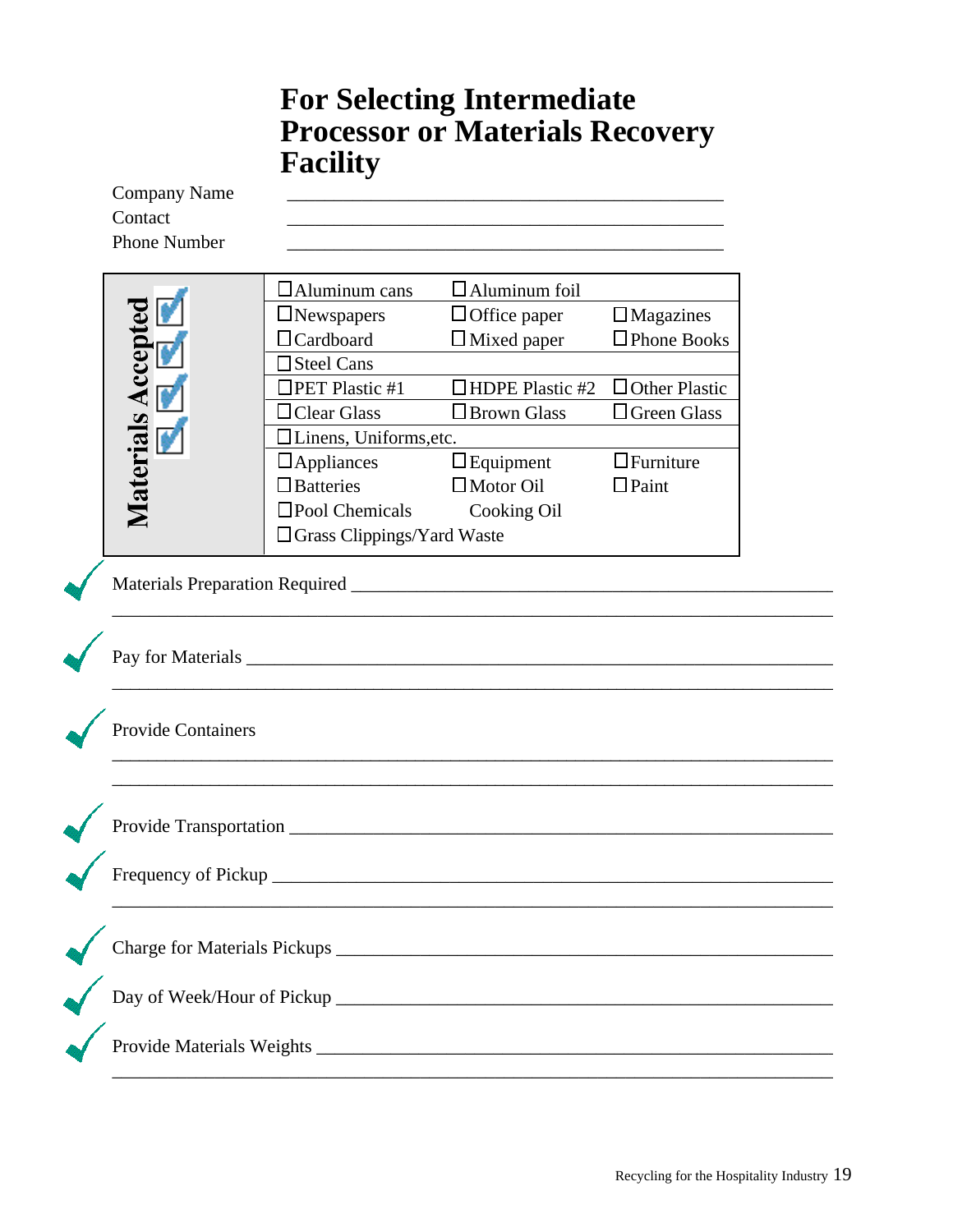# Worksheet For Selecting Materials Transportation

| Company Name<br>Contact<br><b>Phone Number</b> |                                                         | <u> 1980 - Johann Barn, mars and de British Barn, mars and de British Barn, mars and de British Barn, mars and de</u><br>the control of the control of the control of the control of the control of the control of             |  |
|------------------------------------------------|---------------------------------------------------------|--------------------------------------------------------------------------------------------------------------------------------------------------------------------------------------------------------------------------------|--|
|                                                | Charges for transporting a leased or purchased roll-off |                                                                                                                                                                                                                                |  |
|                                                | Fees for picking up materials in smaller containers     |                                                                                                                                                                                                                                |  |
|                                                |                                                         |                                                                                                                                                                                                                                |  |
|                                                |                                                         | Hours of pickup expression and the state of pickup expression of pickup expression of pickup expression of the state of the state of the state of the state of the state of the state of the state of the state of the state o |  |
| How often are materials picked up?             |                                                         |                                                                                                                                                                                                                                |  |
| How much notice is required for pickups?       |                                                         |                                                                                                                                                                                                                                |  |
|                                                |                                                         |                                                                                                                                                                                                                                |  |
| Provide Weight Records                         |                                                         |                                                                                                                                                                                                                                |  |
| How often are containers cleaned?              |                                                         |                                                                                                                                                                                                                                |  |
|                                                |                                                         |                                                                                                                                                                                                                                |  |
|                                                |                                                         |                                                                                                                                                                                                                                |  |
|                                                |                                                         |                                                                                                                                                                                                                                |  |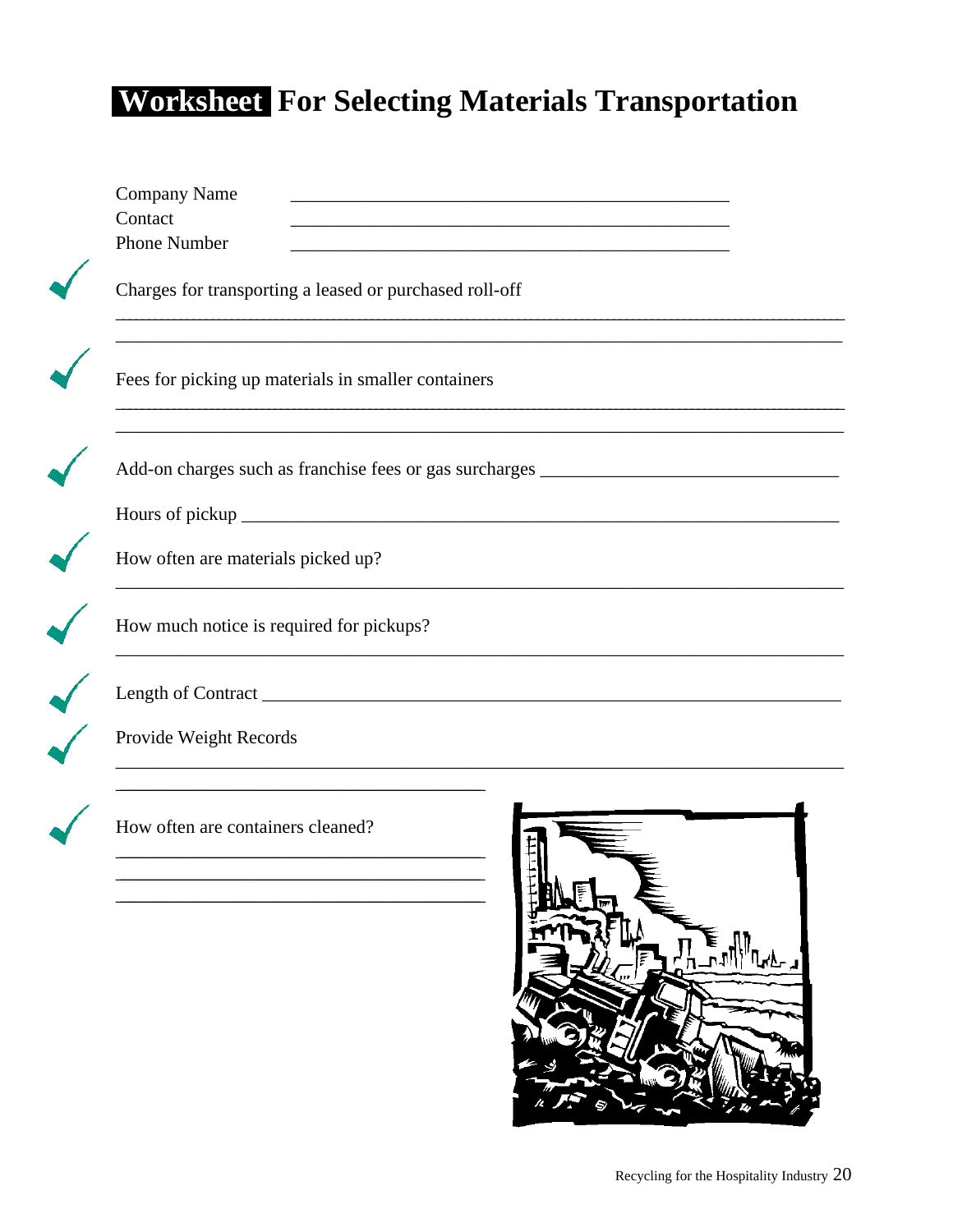# **Making It Work!**

# **The Central Recycling Center**

The Central Recycling Center (CRC) is an area where recyclable materials are stored at the hotel facility until transported to a processor.

#### **Location of the CRC**

Consideration should be given to the location of the CRC. For convenience, locate it outside the hotel near an employee



service exit. Easy access to the container(s) is needed for vehicles picking up and transporting the materials. The CRC is usually located outside the hotel because of the amount of space required for containers. Odors, insects, and rodents are also reasons for locating CRCs outside. The hotel's design, space limitations, and vehicle access may make it impossible to locate CRCs conveniently.

Visibility of the CRC is a concern for some hotel management. They are concerned that the visibility of recycling equipment and stored materials might create an undesirable appearance for the guests. However, guests are expressing interest in preserving the environment and recycling is one way for the hotel to create a positive environmental image. Well-kept CRCs that are visible to guests may create a positive image for the hotel.

Hotels concerned about CRC's visibility can conceal the area with fences, walls, and landscaping. Local zoning ordinances may regulate the CRC location.

#### **Central Recycling Center Equipment**

Research the available options before deciding the equipment needs of your recycling program.

The decision should be made by the hotel's Management and not by waste haulers, county or city government, or companies who transport recyclable materials.

Equipment is needed in the CRC to prepare materials and store them until they are hauled to the recycling materials processor. Equipment usually found in the CRC includes large storage containers such as a recycling roll-off containers and portable 92 gallon containers or dumpsters. Often a baler is needed for cardboard. A large trash container for disposing of nonrecyclables should also be placed in the CRC. If a trash container is not available, non-recyclables may be thrown into recycling containers or on the ground.

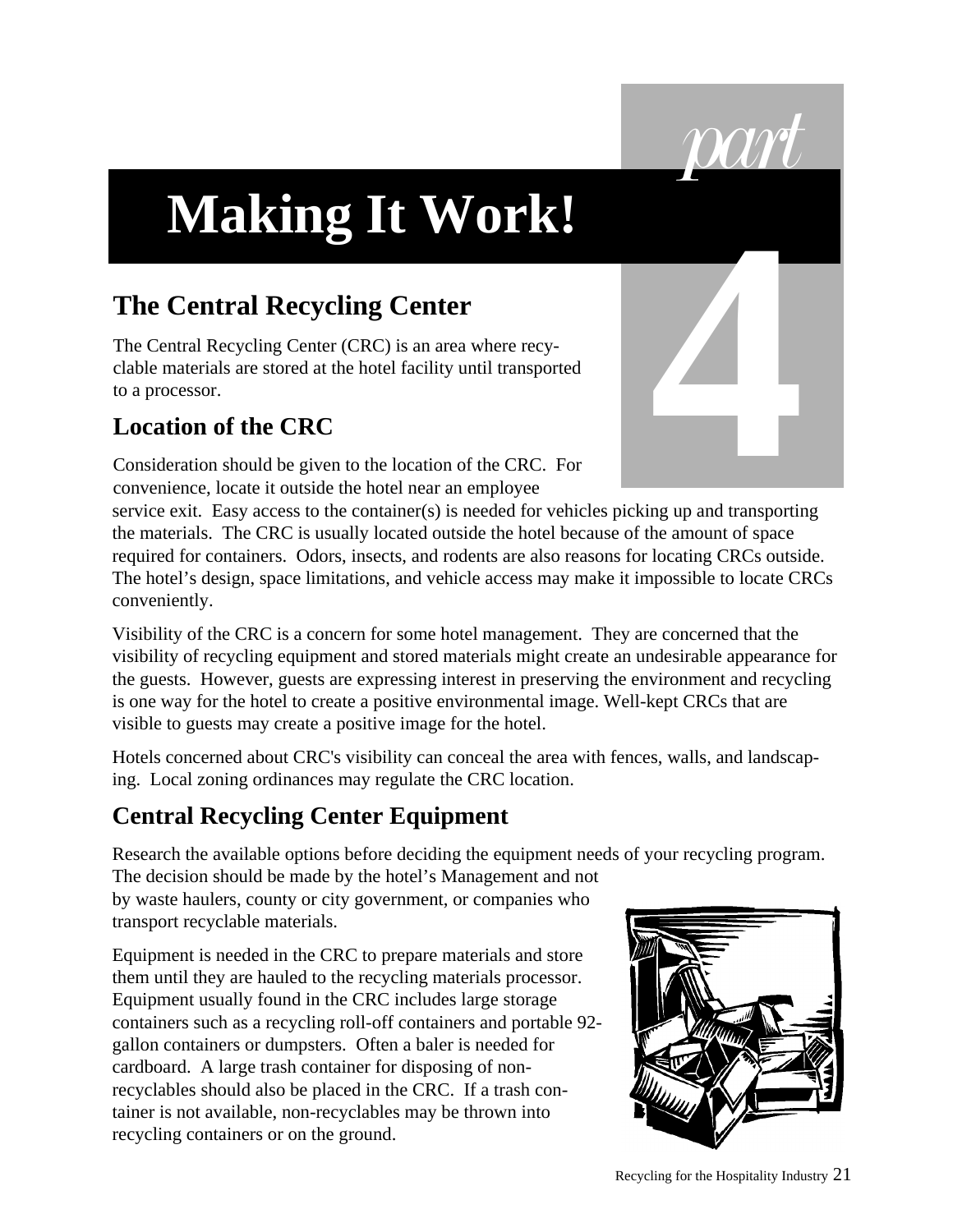#### **Recycling Roll-off Containers**

Large compartmentalized recycling roll-off containers are very popular containers for hotel CRCs. The unit may be compartmentalized for sorted recyclables or simply one large compartment for commingled materials. These recycling units are covered and have conveniently located sliding doors. They are available in different sizes but a word of **CAUTION! To reduce the number of times the container is hauled and/or emptied at the processor, select a container as large as space permits.** If the



hotel is paying for each container pull and processing fees, the savings from recycling is reduced when containers are pulled half full.

Recycling roll-off containers are available through

waste hauling companies and some

intermediate processors. Recycling containers may be purchased or leased. (A container worksheet is provided on page 22.)

#### **Recycling Dumpsters**

Dumpster waste containers are commonly used at smaller hotel/motel properties for storage of waste. On many properties they are now being used for storing specific recyclable materials such as newspaper, cardboard, and office paper. The dumpster container is not big enough for large hotels and will require more frequent emptying, thus increasing the cost of recycling.

A recycling dumpster is emptied into a larger container on the back of a truck. The dumpster is not removed from the hotel. Drivers may pick up materials from several locations and dump them into the same container before hauling to the processor or mill. This creates a question as to how the weights are determined. Weights of recyclables in dumpsters are usually estimates. Materials are not weighed before dumping into the large container on the truck. If the hotel expects payment for recyclable materials, ask how the weights are determined.

If dumpster containers are used for collection of recyclable and waste materials, the recycling dumpster needs to be painted a different color and labeled to prevent trash/waste materials being thrown into the recycling container. Dumpster recycling containers may be provided at no cost or may be leased or purchased from a waste hauler or intermediate processor.

#### **Portable Storage Containers**

Large 92-gallon portable rolling containers are the third type of container used in CRCs for collecting and storing materials. These containers are convenient for small hotels/motels that recycle only a few items such as aluminum cans and office paper. Individual containers have limitations on transportation and storage capacity. This smaller type container is usually transported by a recycling company or by a hotel vehicle.

Before making a final decision on storage containers for the hotel's CRC, compare cost benefits of container leasing and purchasing.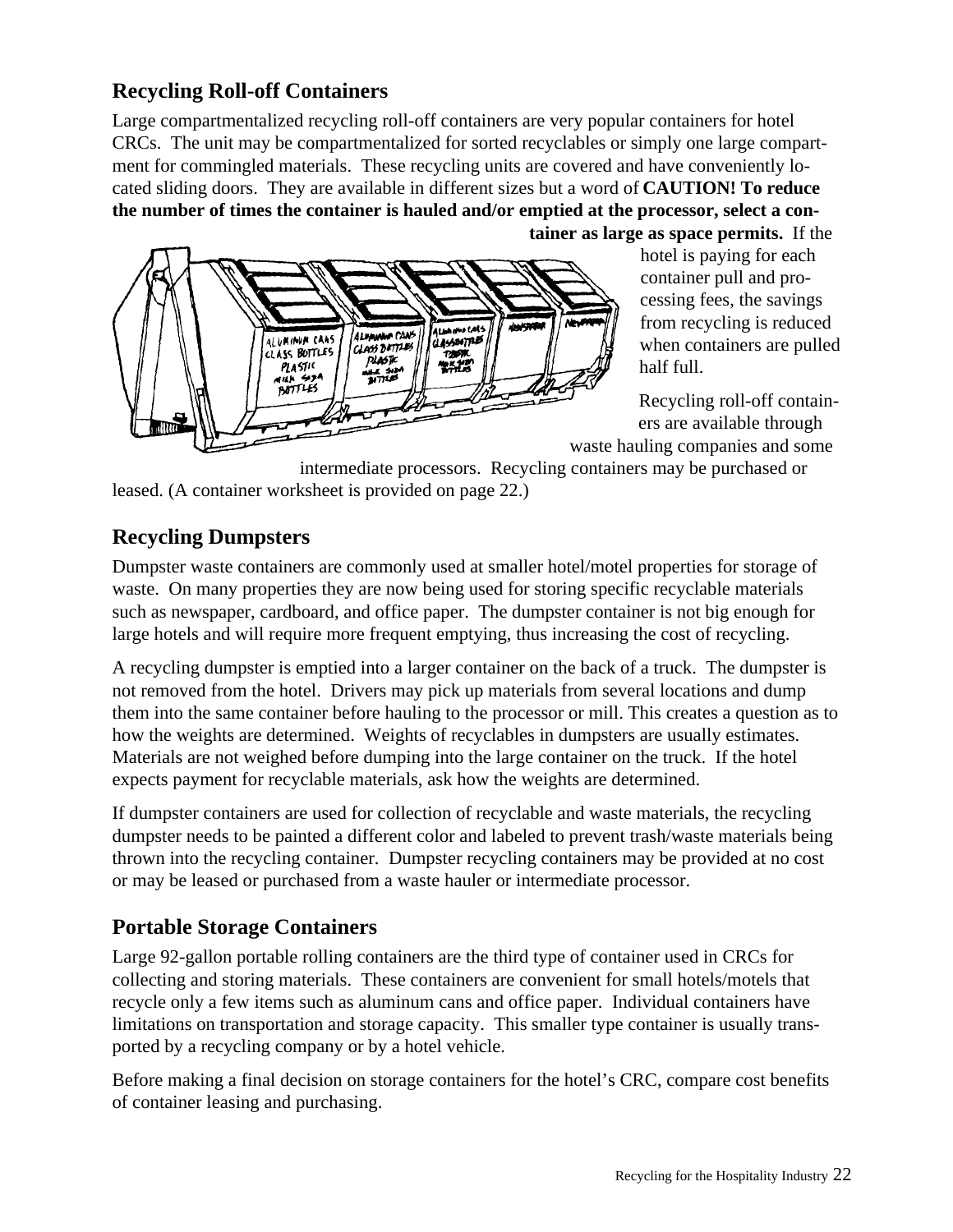#### **Other areas of consideration are listed below:**

*Contracts.* Sign a short-term contract (one to three months) for leasing recycling containers, processing, and hauling services. This will give the hotel time to evaluate the services of the hauler and processor and test the storage containers. If the service received from a hauler or processor is unsatisfactory, it is easier to switch at the end of a contract.

**Do not combine waste hauling and recycling contracts. If one of the services is satisfactory but the other is not, it is difficult to cancel the contract.** Combining contracts is becoming a common contract practice of many waste haulers. The expectations and service is not the same for recycling and trash removal. Recycling should not be connected with a franchised waste removal contract. The hotel should be free to stop and start a recycling service as desired. Recyclable materials are commodities and the hotel should be free to choose their method of recycling.

*Container Color.* Does the hotel have a choice of container color? Some hotel managers want the containers to blend with the hotel structure and others are painting the containers the color of their hotels.

*Container Repairs.* Who is responsible for container repairs? Include repair responsibility in the contract.

*Container Cleaning.* How often is the roll-off cleaned? In the summer time, it is recommended that large roll-off units be cleaned monthly to reduce odors. Where is the unit cleaned? Do not permit it to be cleaned at the hotel. There will be debris and cleaning chemicals which will be dumped on the pavement or grass at the hotel.

*Hotel Identification on the Recycling Roll-off.* Are hotel names and logos permitted on rented containers? Example: The Holiday Inn hotel in Orlando, Florida painted the Holiday Inn logo and words "Holiday Inn Recycles" across the front and back of their recycling roll-off. When the roll-off was hauled to the processor, the hotel received phone calls from people commenting on their recycling efforts.

*Collection Efficiency.* Will the hauler work to insure efficient collection by monitoring storage volumes and adjust collection, if needed?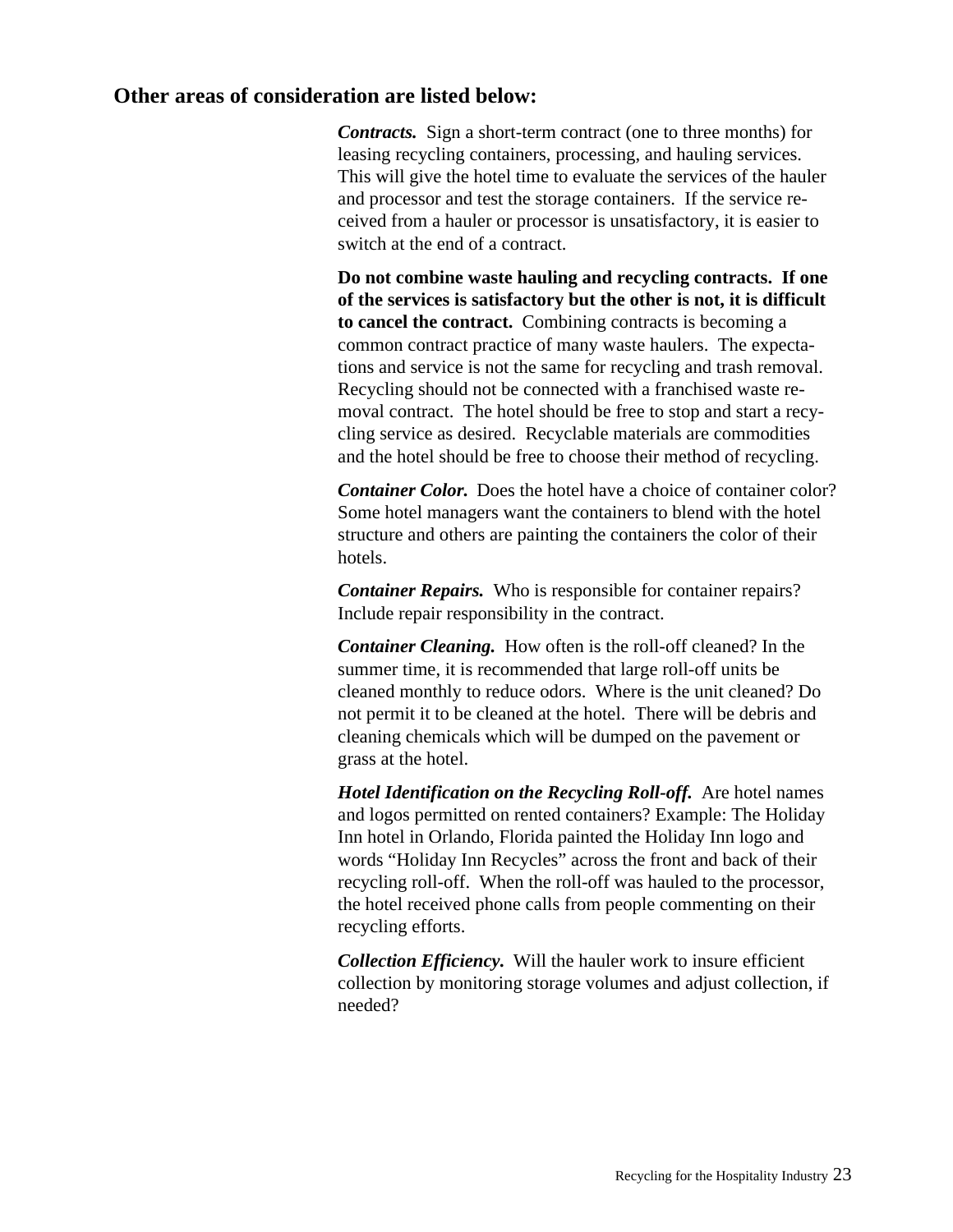# Worksheet Container Order

Department:

| Quantity | <b>Model or ID</b><br><b>Number</b> | Size | Color | Manufacturer<br>Suppplier |
|----------|-------------------------------------|------|-------|---------------------------|
|          |                                     |      |       |                           |
|          |                                     |      |       |                           |
|          |                                     |      |       |                           |
|          |                                     |      |       |                           |
|          |                                     |      |       |                           |
|          |                                     |      |       |                           |
|          |                                     |      |       |                           |
|          |                                     |      |       |                           |
|          |                                     |      |       |                           |
|          |                                     |      |       |                           |
|          |                                     |      |       |                           |
|          |                                     |      |       |                           |
|          |                                     |      |       |                           |
|          |                                     |      |       |                           |
|          |                                     |      |       |                           |
|          |                                     |      |       |                           |
|          |                                     |      |       |                           |
|          |                                     |      |       |                           |
|          |                                     |      |       |                           |
|          |                                     |      |       |                           |
|          |                                     |      |       |                           |
|          |                                     |      |       |                           |
|          |                                     |      |       |                           |
|          |                                     |      |       |                           |
|          |                                     |      |       |                           |
|          |                                     |      |       |                           |
|          |                                     |      |       |                           |
|          |                                     |      |       |                           |
|          |                                     |      |       |                           |
|          |                                     |      |       |                           |
|          |                                     |      |       |                           |
|          |                                     |      |       |                           |
|          |                                     |      |       |                           |
|          |                                     |      |       |                           |
|          |                                     |      |       |                           |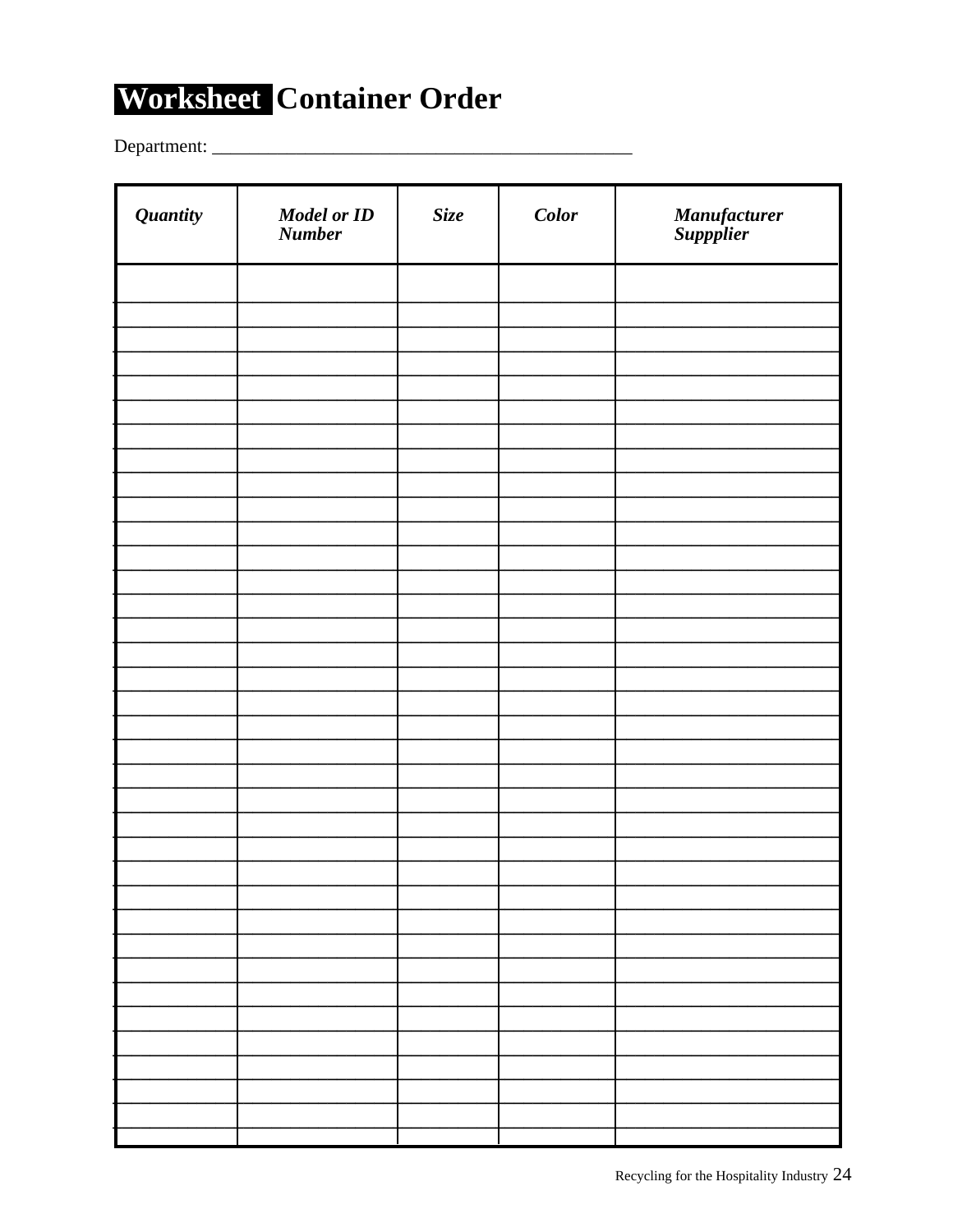# **Developing the Recycling Materials Flow Plans**

The first step in developing the recycling materials flow plan is to review the hotel's floor plan. Locate the storage spaces, hallways, equipment placement, and employee traffic patterns in all departments. From this information, decisions can be made on collection and storage container placement and on the movement of recyclables through the hotel. The movement paths should be the ones with the least amount of interference with hotel guests and employee activities.

#### **Placing Recycling Collection Containers**

Involve employees in deciding where the recycling collection containers will be located in their work areas. For greater employee participation in the recycling program, locate collection containers in or near work areas where recyclables are generated. This method is called collecting at the source or point of waste generation. For example, place a recycling collection con-

tainer near the can opener in the kitchen. When cans are opened and emptied they



can easily be placed in the appropriate collection containers.

Hotel design, equipment placement, and traffic patterns may prevent the containers from being placed in convenient locations. If this is the case, place the containers as close to the work area as possible.

To reduce the labor costs of recycling, plan to handle recycling materials as few times as possible. However, in areas such as offices there is a need for intermediate collection centers. Paper collection should begin at each desk or work station. The full desk containers are then emptied into intermediate collection containers that are located near the work area. At the end of the day or when the larger storage containers are full, they are emptied at the hotel's Central Recycling Center (CRC).

#### **Designing the Materials Flow Plan**

Once sites for recycling containers have been identified and storage containers selected, establish a materials flow plan. Developing a materials flow plan is a very important step in setting up the recycling program. The plan establishes which materials are to be recycled at specific locations, where materials are to be stored, the collection containers to be used, which employees do the tasks, and the direction the materials are to be moved through the property.

By completing materials flow plan worksheets for every department and marking the directions the materials are moved on a property floor plan, it is easy to identify and prevent traffic problems with guests and employees. The materials flow plan should start at the point where the recyclables are generated and continue until the materials are placed in the container(s) in the CRC. A recycling materials flow plan worksheet and associated flow process examples are on pages 25, 26, and 27.

#### **Selecting Recycling Containers:**

After the material collection points have been identified, it is time to choose the smaller, movable containers where recyclables are first collected and stored. Match the containers to materials to be collected and to the identified collection and storage spaces throughout the property. Consider color coding the containers for specific recyclable materials.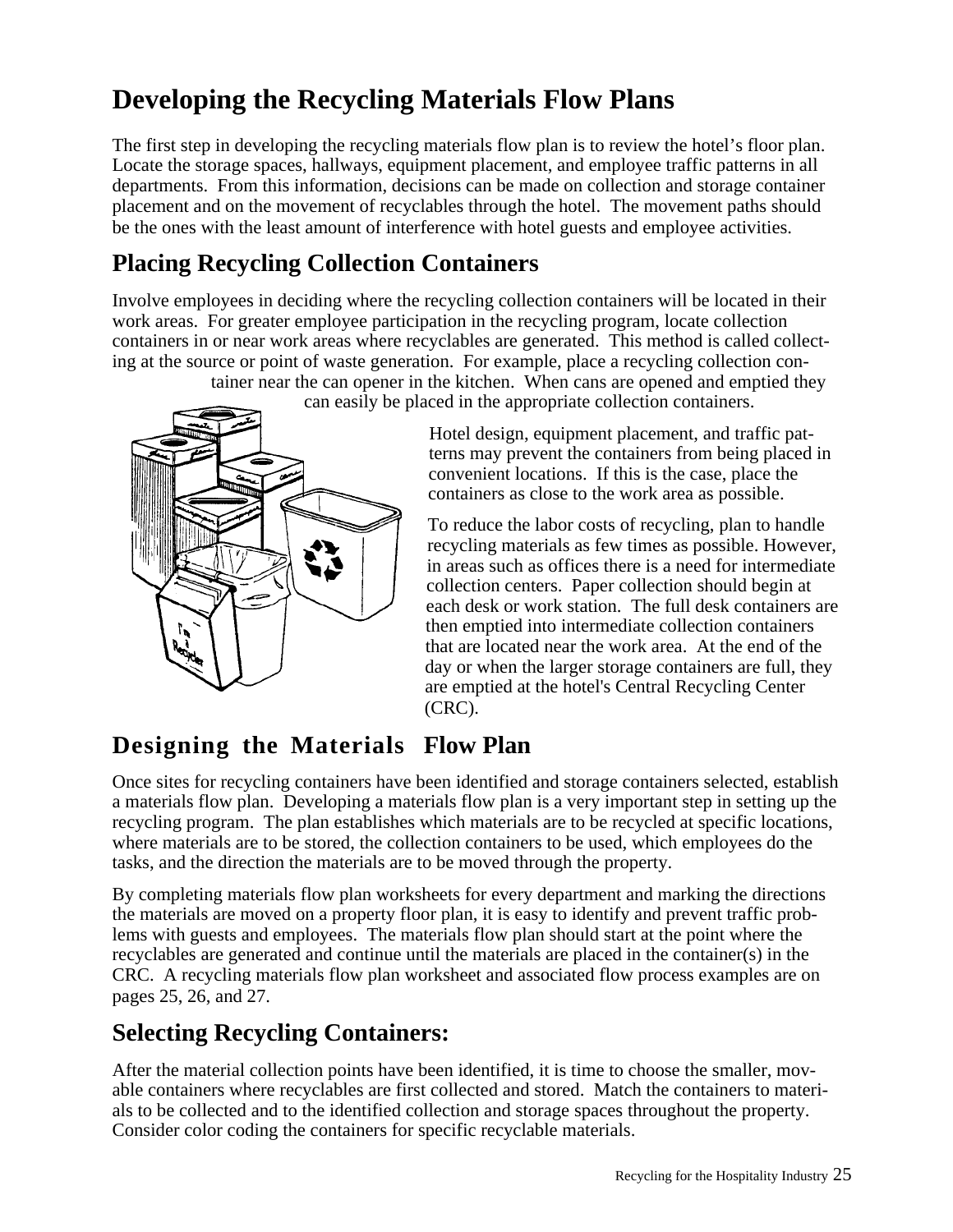#### **Select Recycling Containers**

made from durable, commercial weight materials designed to hold heavy recyclables (Recycling, collection, and storage containers that are going to be used for glass need to be exceptionally durable.)

made from recycled and recyclable materials

with solid bottoms to prevent spillage and stains on floors and carpets

made from washable materials

with durable wheel systems (Consider how much weight the wheel system will support)

with non-mar wheels if carts are to be rolled over carpet, marble, or other special floor coverings

that are transportable and easy to empty into storage containers at the CRC

#### **Materials Processing Equipment**

Most hotel recycling programs are designed to collect and store recyclable materials until the materials are transported to a processor. However, if storage space is limited or transportation fees are high, materials may need to be processed at the hotel to minimize the space required to store them. Materials processing, except for cardboard, is not recommended in hotel recycling programs.

A baler is the most frequently used recycling processing equipment in hotel/motel recycling programs. The massive amount of cardboard produced in hotel/motel operations quickly fills recycling roll-offs and dumpsters if a baler is not used.

Baled cardboard may be purchased by paper mills and some processors. In some cases mills and/or processors will pick up clean baled cardboard at the hotel and transport it to the mill at no cost to the hotel. In certain cases processors/haulers will pay for collected cardboard and charge a transportation fee. In either scenario, the hotel receives a waste disposal cost savings. From an economic standpoint, purchasing a baler is a wise decision for most hotels. Baling cardboard reduces the number of times the recycling roll-off or recycling dumpster must be emptied. Recycling baled cardboard provides a quick return on the investment in a baler. The savings from recycling baled cardboard has paid for balers in many locations.

#### **Equipment Issues:**

The following items should be analyzed when considering the use of processing equipment:

The amount of time required to process materials and the number of employees involved. When a hotel uses their employees to operate processing equipment, such as crushers or balers, they are doing work that is usually done by a processor.

Are labor and liability costs increased because of operating recycling processing equipment?

Is space available for the equipment and storage of processed materials?

The cost to purchase, install, and maintain the equipment.

Is there a financial benefit for processing materials at the site? If yes, evaluate if it covers the extra labor, liability, equipment cost, and maintenance.

Consider safety features of all equipment. Safety is one of the most important considerations when shopping for recycling equipment. Take the time to verify that the equipment complies with the American NationalStandards Institute's safety requirements. A worksheet for Baler selection can be found on page 28.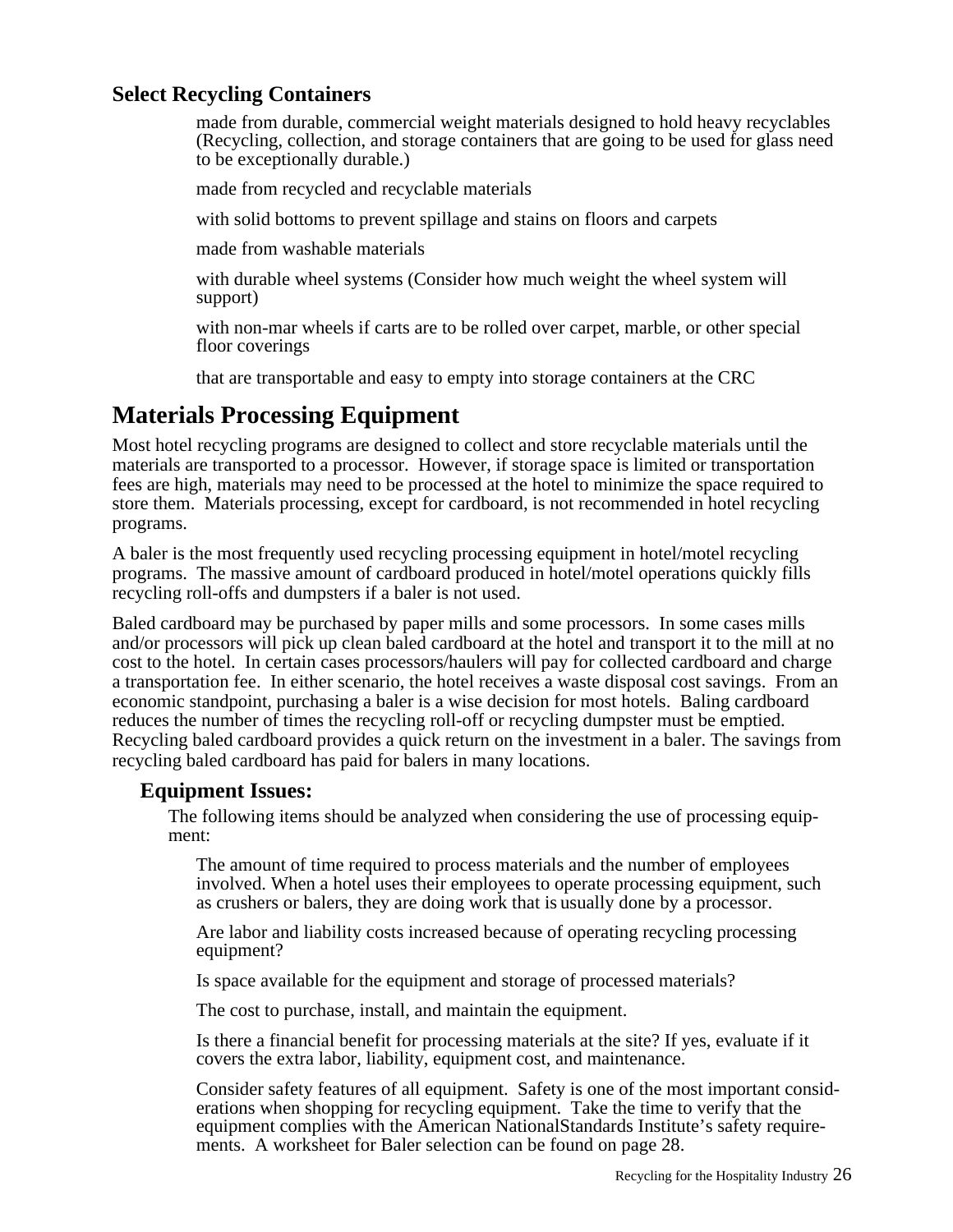# **Recycling Materials Flow Plan Worksheet**

#### Department:\_\_\_

#### **Instructions**

Complete a recycling flow plan(s) for each department in the hotel. Identify location(s) of the recyclables in each department at Location 1. Move the materials from Location 1 to Location 2, 3, etc. until it is picked up by the recycler/wastehauler. At each location in the flow procedure, identify the container(s) to be used and who will be handling the materials. Handle materials as few times as possible.

| <b>Location 1</b><br><b>Source of Materials</b>                                                         | List recyclabless to be collected at this<br>location. Move recyclables to storage<br>Locations 2 or 3.<br>A.<br>$\overline{B}$ .<br>$\overline{C}$<br>$\overline{D}$ . |                                                                                                        |
|---------------------------------------------------------------------------------------------------------|-------------------------------------------------------------------------------------------------------------------------------------------------------------------------|--------------------------------------------------------------------------------------------------------|
| <b>Collection Container(s)</b><br><b>A.</b><br>$\overline{B}$ .<br>$\overline{C}$ .<br>$\overline{D}$ . | List employees collecting material.<br>A.<br>$\overline{B}$ .<br>$\overline{C}$ .<br>$\overline{D}$ .                                                                   | List employees collecting material.<br>A.<br>$\overline{B}$ .<br>$\overline{C}$ .<br>$\overline{D}$ .  |
| <b>Location 2</b><br><b>Temporary Storage</b>                                                           | List containers to be used for storage or<br>moving of each recyclable list above.<br>A.<br>$\overline{B}$ .<br>$\overline{C}$ .<br>$\overline{D}$ .                    | List employees picking up materials.<br>A.<br>$\overline{B}$ .<br>$\overline{C}$ .<br>$\overline{D}$ . |
| <b>Location 3</b><br><b>Recycling Center</b><br>or Roll-Off Unit                                        | List containers to be used for storage or<br>moving of each recyclable list above.<br>A.<br>$\overline{B}$ .<br>$\overline{C}$ .<br>$\overline{D}$ .                    | List employees picking up materials.<br>A.<br>$\overline{B}$ .<br>$\overline{C}$ .<br>$\overline{D}$ . |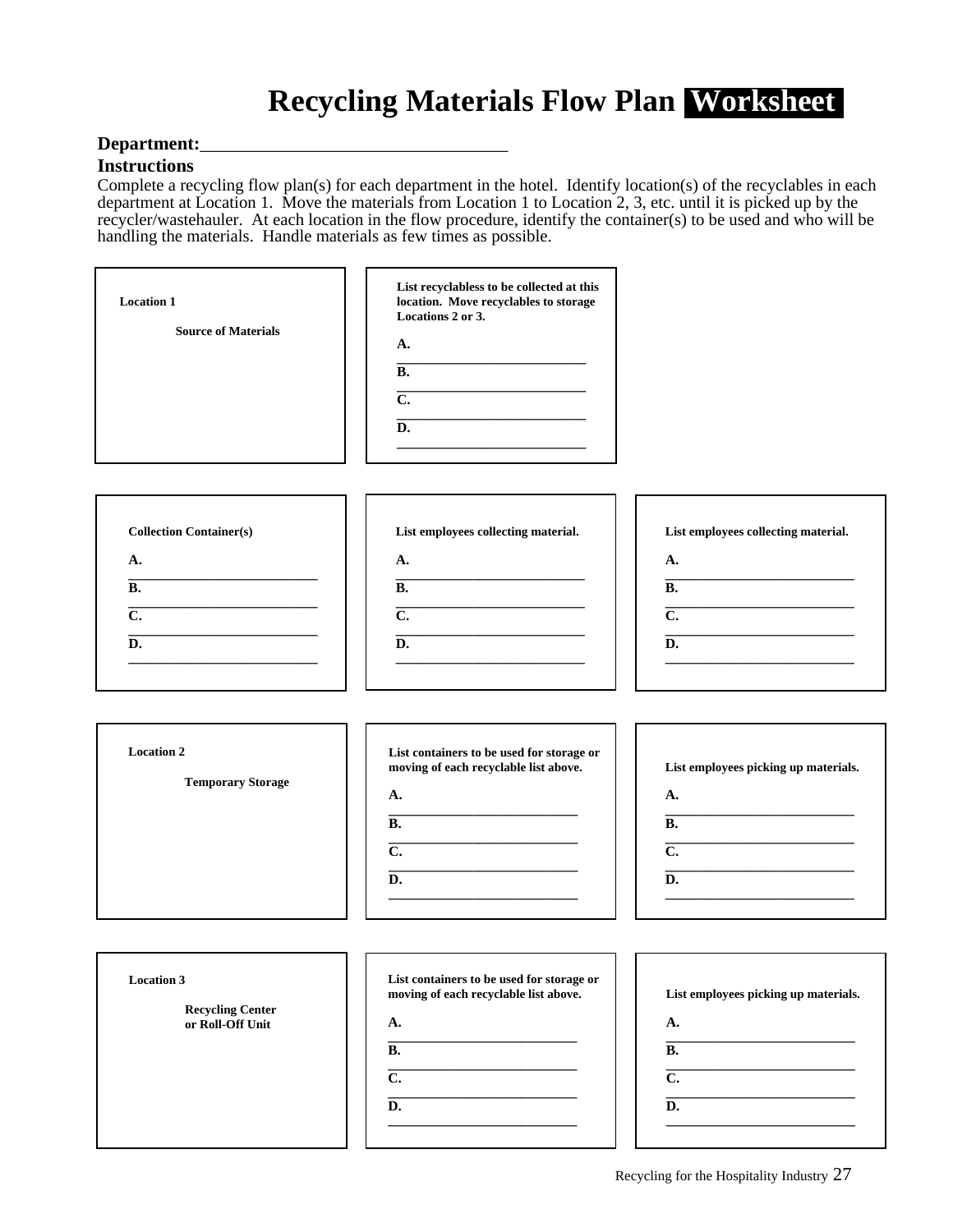# **Example Flow Process Sheet**

## **Aluminum Recycling Process1)**

#### **Color Code: Red**

#### **Materials Used:**

- 1. Nine 32 Gallon plastic trash containers with lids
- 2. Heavy duty plastic bags
- 3. Signs/labels

#### **Set-Up:**

- 1. Cut hole in each lid just large enough for can.
- 2. Label each container with "Aluminum Can Recycling."
- 3. Place plastic bag in each container as needed.
- 4. Locate plastic trash containers around poolside, snack bar, Carolina Cafe, copier room, banquet hallway, and hotel restaurant for convenience of disposal.

#### **Process:**

- 1. Guests and associates are responsible for voluntary recycling.
- 2. Plastic bags will be picked-up as needed on a daily basis by a poolside staff, others as designated.
- 3. Filled plastic bags will be taken to loading dock next to purchasing.
- 4. Purchasing staff will take to recycling center in Port Royal Plaza.
- 5. Environmental Committee to educate and coach all associates about process via displays.
- 6. Alumium Recycling subcommittee to track results.

 $1)$  Example Aluminim Flow Process Sheet, The Westin Resort, Hilton Head Island, S.C.

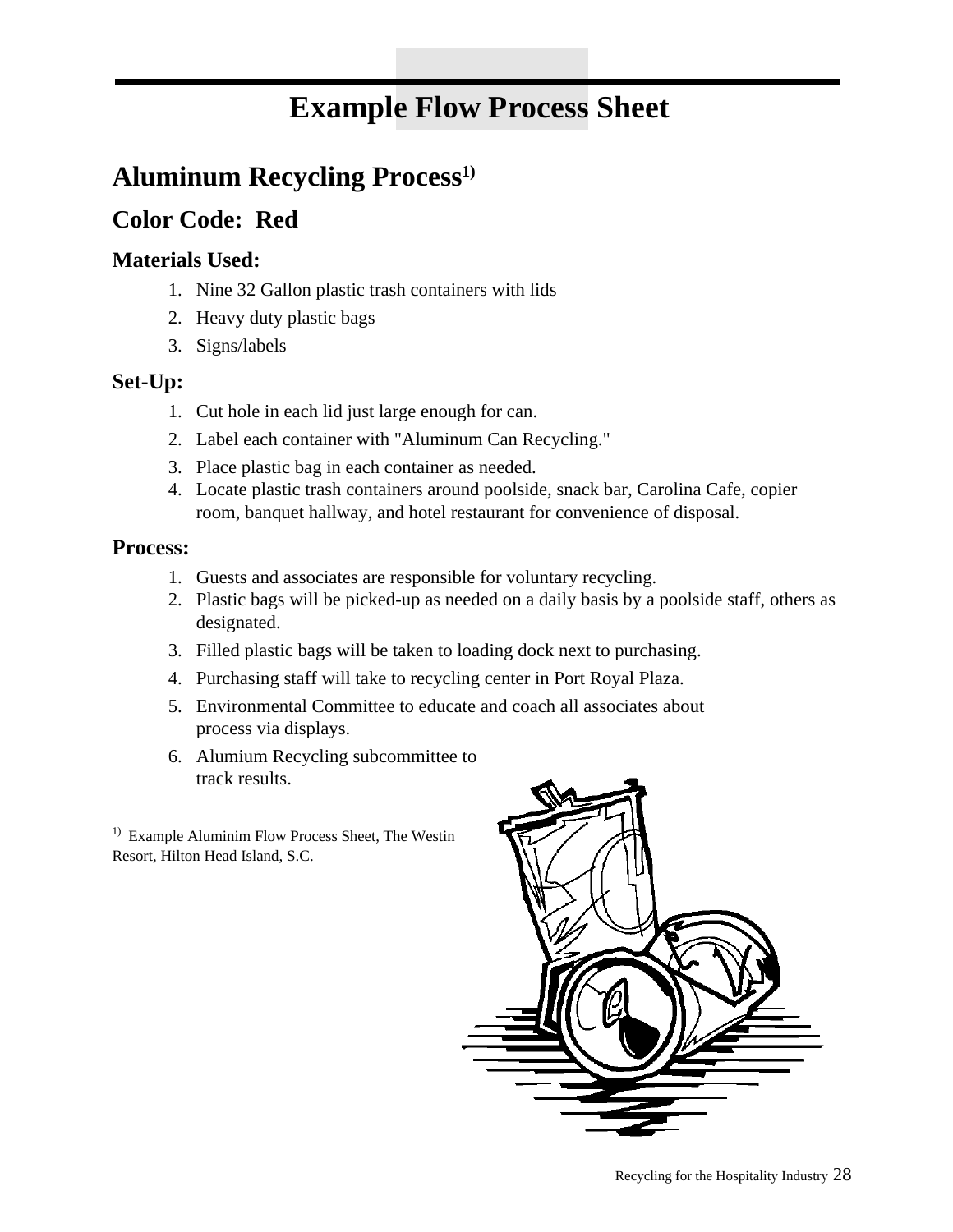# **Example Flow Process Sheet**

#### **Glass Recycling Process1)**

**Color Code: White, Green, & Brown**

#### **Materials Used:**

- 1. Color coded Barrels
	- White clear
	- Green green
	- Brown brown
- 2. Barrel Liners
	- Purchase resistant bags with drawstrings
- 3. Sign/Labels
- 4. Main collection bin supplied by Lowcountry Recycling

#### **Set-Up:**

- 1. Location of recycling areas
	- Two sets in the banquet hallway
	- One set in main kitchen close to stewarding
	- One set in Carolina Cafe back station
- 2. A set of three barrels placed in each location
- 3. Corresponding identification signs above each location
	- White clear
	- Green green
	- Brown brown
	- One recycling symbol above barrel signs
- 4. Put liner (bag) in barrels

#### **Process:**

- 1. Dispose of glass bottles in proper barrel.
- 2. Stewarding to empty full barrel by taking sealed bag of bottles to main collection bin at side entrance of hotel.
- 3. Stewarding to replace barrel liner bag.
- 4. Lowcountry Recycling picks up glass 1x/week in main bin.
- 5. Environmental Committee to educate and coach all associates about process via displays.
- 6. Glass Recycling subcommittee to track results.

<sup>1)</sup> Example Glass Flow Process Sheet, The Westin Resort, Hilton Head Island, S.C.

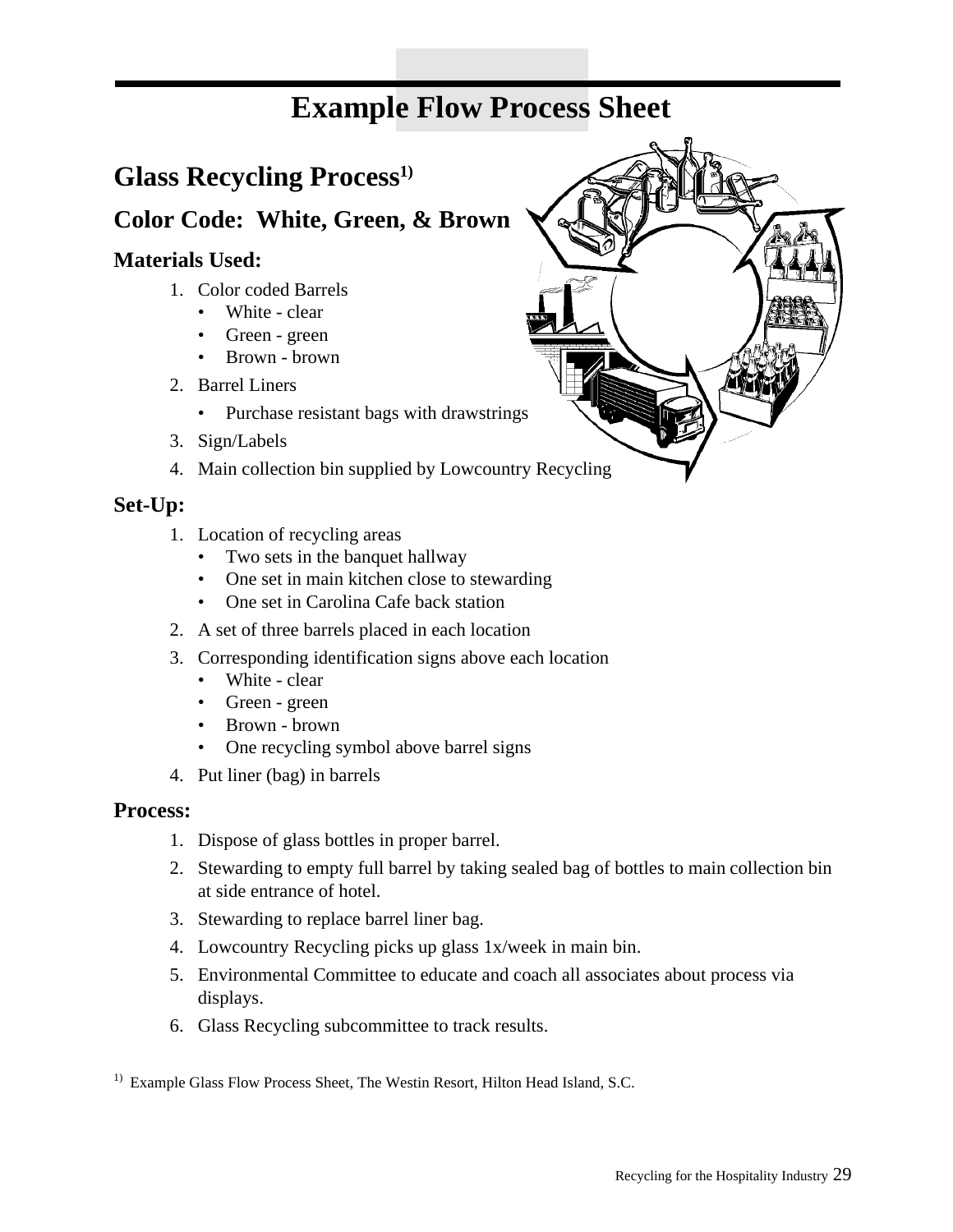# Worksheet for Selecting a Baler or Crusher

| Campany Name             |  |
|--------------------------|--|
| Contact                  |  |
| Phone Number             |  |
| Model Number             |  |
| <b>Bale Size</b>         |  |
| <b>Cost Information:</b> |  |
| Lease                    |  |
| Purchase                 |  |
| Maintenance &            |  |
| Repair                   |  |
| Delivery &               |  |
| Installation             |  |
|                          |  |
| Warranty                 |  |
| Equipment                |  |
| Features                 |  |
|                          |  |
|                          |  |
| Other                    |  |
|                          |  |
|                          |  |
|                          |  |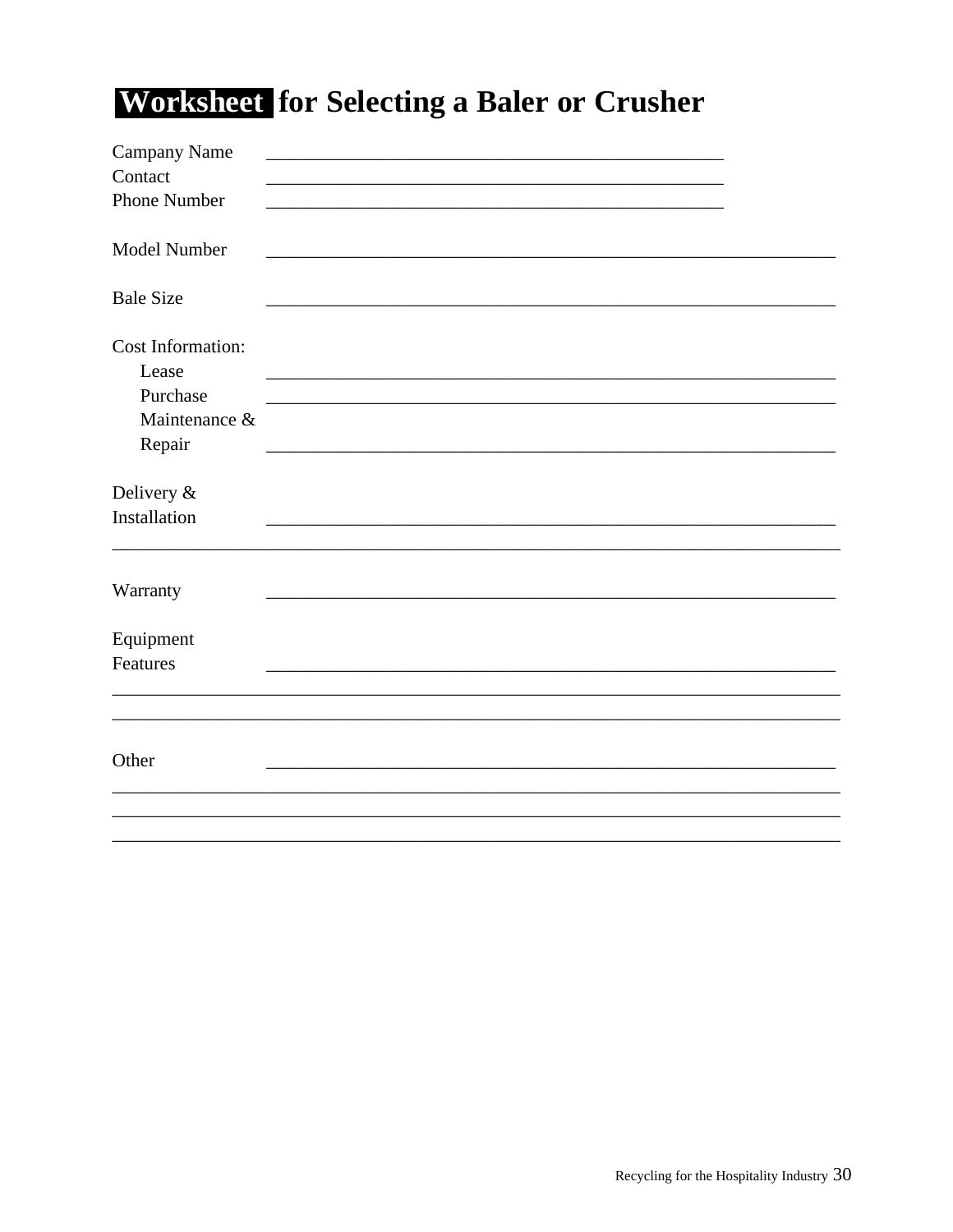# **Materials Collection and Preparation**

For a successful hotel recycling program, recycling materials collection and preparation must become the responsibility of every employee in the hotel. The method of materials collection and preparation depends on the degree of preparation required by the processor.

A small amount of preparation is required by all processors. It is easier and less time consuming to prepare the recyclables at the source. As products are used or containers are emptied, they are placed in specific recycling collection containers. This takes no more time or effort than throwing the materials into the trash.

#### **When evaluating how to collect and where to store recyclables, inquire about local codes for storing paper and other materials at intermediate and central recycling centers.**

There are two ways of storing recyclables in hotels. The choice depends on the requirements of the processor who is handling the hotel's recyclable materials.

• *Sorted Materials*

In a sorted materials recycling program, materials are sorted by type. Steel, aluminum, plastic, paper, and glass are each stored in separate recycling containers. These materials may be sorted further. For example, glass is sorted by color into clear, brown, and green.

• *Commingled Materials*

In a commingled recycling program, all the recyclable materials are stored together. Office paper is usually an exception. It must be kept clean and dry, so it is stored separately. The materials are taken to a materials recovery facility (MRF) where they are sorted and processed.

Before employees begin collecting materials and placing them in recycling containers, provide training on materials preparation procedures. Even if the materials go to a MRF, some sorting and preparation is required. Check with your processor or MRF as to the degree of preparation and sorting of recycled materials required before beginning the employee training program. Request that the processor assist with the initial training for the Employee Recycling Team.

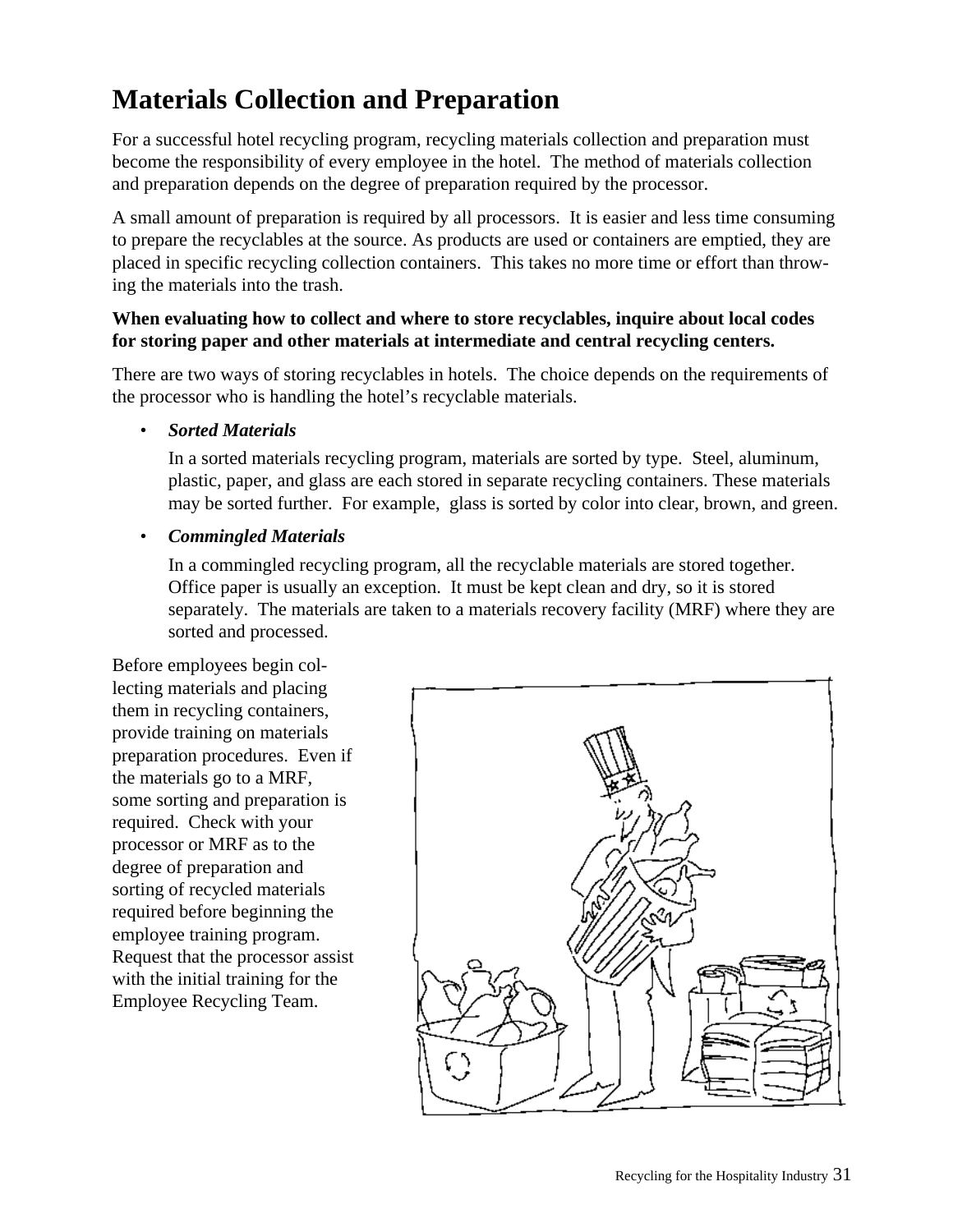# **Recycling Guidelines**

The following recycling guidelines provide basic recycling information regarding materials preparation. However, materials preparation may be slightly different with each processor, so consult your processor before beginning an employee training program.



#### **Paper**

Each department in the hotel generates recyclable office paper. Most of the recyclable paper is computer, white ledger, copy paper, letterhead, and envelopes. Incoming mail is another source of recyclable paper. Convention hotels have boxes of printed brochures and hand-out materials left by convention attendees and exhibitors. Most of these materials are recyclable with office paper. Check with your processor about accepting convention flyers and boxed materials.

*Recycle:* Computer and photocopy paper, writing and typing paper, envelopes, flip charts, and convention papers.

*Preparation:* To obtain maximum value for office paper, separate it into different categories. Common separations include green bar computer, white ledger, and colored ledger paper. Check with the processor on the sorting of colors and paper types. Office paper is valuable, and its value is highest when sorted by types. Remove adhesive labels and binding coils. Place clean, dry papers in containers.

*Items Not Accepted:* Waxed paper, used paper towels, napkins, plates and cups, carbon paper, envelopes with plastic windows, food wrappers, adhesive tape, magazines, fax glossy paper, rubber bands, Post-It Notes, mailing labels, and plastic.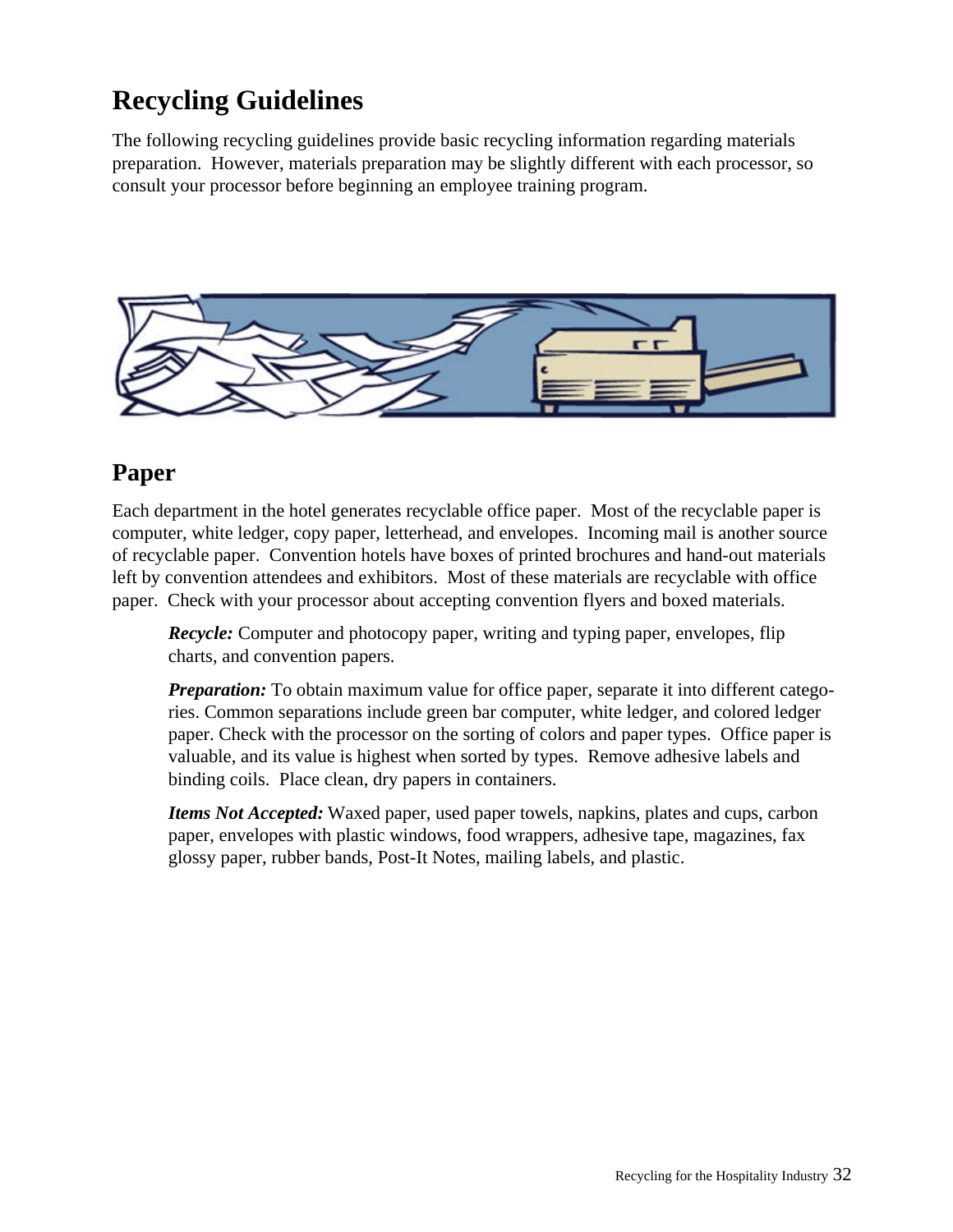#### **Metals**

Aluminum and steel cans are abundant in hotels and motels. Soft drink and juice machines are located throughout most properties. Steel cans are generated in the kitchens and food preparation areas.

> *Recycle:* Aluminum beverage cans, steel food cans, aerosol cans, and paint cans. Metal pipes, white goods (air conditioning units, refrigeration, etc.) motors, aluminum window frames, and lawn furniture are recyclable but need special arrangements with processor. Check with your local processor to make sure you are supplying only items that can be recycled.



*Preparation:* Empty and rinse cans to remove food residue. Remove both ends of large steel cans and flatten them to reduce size. Dry empty paint cans. Empty aerosol cans and dispose of the top.

*Items Not Accepted:* Pesticide cans, power tools, batteries, silverware/flatware, sterno fuel cans, cans with liquid or food in them, and cooking utensils.



#### **Glass**

Glass is primarily generated in the Food and Beverage Department. A small amount of glass may be generated from service bars in guest rooms. Most of the glass is generated from beer, wine, liquor, and food containers.

Some processors require that glass be sorted by color - clear, brown, and green. Processors with MRFs accept glass that is commingled. The glass is then color sorted by the processor.

*Recycle:* Glass containers used for juice, water, soft drinks, food, beer, wine, and liquor.

*Preparation:* Empty containers; rinse containers to remove food residue; sort the glass by color required by the processor; remove metal bottle collars and lids; and remove plastic safety seals. Do not break glass when collecting it. Broken commingled glass is very difficult to sort.

*Items Not Accepted:* Dishes and drinking glasses, container lids, baking dishes, mirrors, light bulbs, window glass, crystal, ceramics, television tubes, containers still containing food, and broken glass.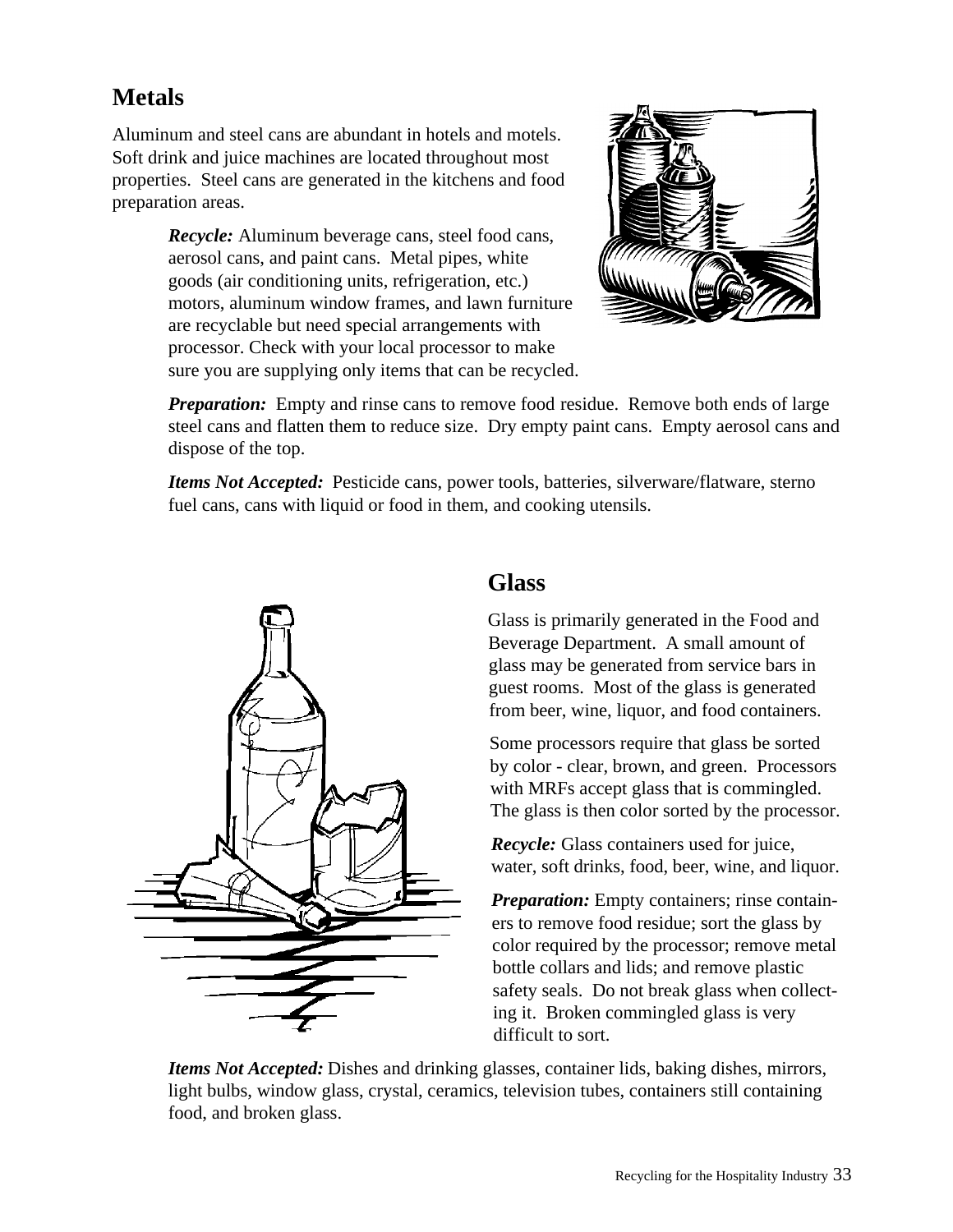#### **Plastic**

Recyclable plastic is abundant in the hotel. Plastic containers are found in the Food and Beverage, Housekeeping, and Engineering Departments. Guests often leave behind plastic bottles in guest rooms.

The Society of Plastics Industry (SPI) has developed a standard identification system which identifies the different kinds of plastic resins. This helps plastic processors recover different kinds of plastic materials. The coding system has a recycling triangle with numbers 1-7 which identifies the resin.



Originally only plastic bottles were coded, however, now most plastic containers have the recycling symbol on the bottom. Check with your processors as to the type of plastics they will accept. The most often recycled plastic types are PET (Code 1) and HDPE (CODE 2).

*Polyethylene Terephthalate (PET) Code 1,* is made from a strong, lightweight form of clear polyester material. PET is used for soft drink bottles, liquor bottles, and other food and non-food containers.

*High Density Polyethylene (HDPE) Code 2,* is used to produce plastic bottles for house hold, automotive, personal care, assorted food products, and cleaning supplies. Examples include milk, water, and laundry detergent bottles.

*Polyvinyl Chloride (PVC) Code 3, commonly used for "blister" packaging.* 

*Low Density Polyethylene (LDPE) Code 4,* examples include plastic trash bags, bread and bun wraps, and plastic sleeves for cups and lids.

*Polypropylene (PP) Code 5,* used for packaging such as yogurt containers, shampoo bottles, and margarine tubs.

*Polystyrene (PS) Code 6,* is used for making food service containers such as styrofoam cups food trays and "clamshell" packaging. PS products are recyclable; however, it is difficult to find a processor who will accept them.

*Other, Code 7,* includes multi-layer resins. It can include items manufactured using a combination of the plastics listed above.

*Recycle:* Plastic bottles used for juice, water, soft drinks, and food; soap and detergent containers; spice and flavoring containers; polystyrene cups and packing materials; and heat shrink wrap.

*Preparation:* Empty and rinse containers to remove residue. Remove lids and metal handles.

*Items Not Accepted:* Milk machine plastic bags, bottle caps, flower pots, and containers used for motor oil or gasoline.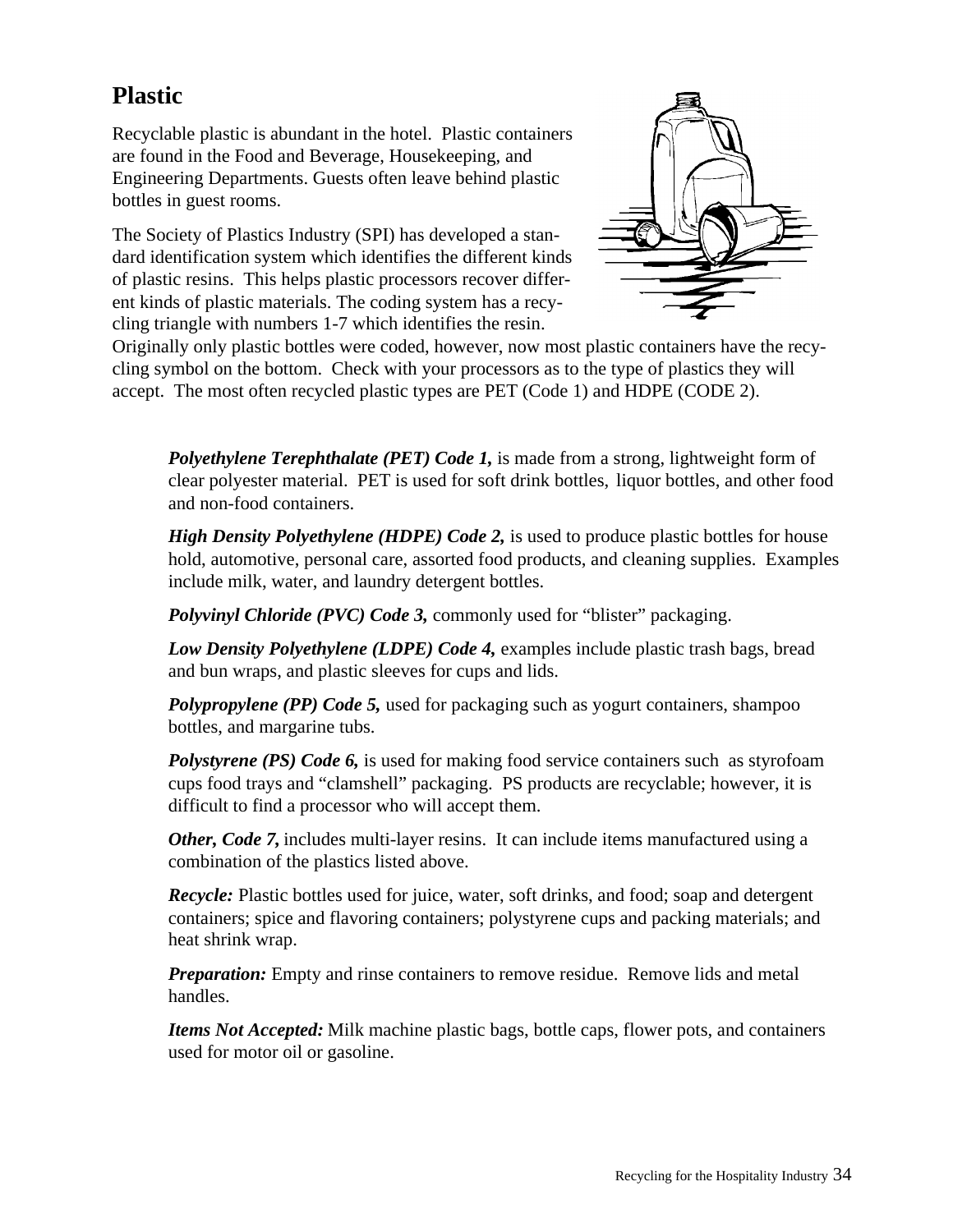# **The Next Step**

# **Source Reduction**

As you initiate your recycling program with a feasibility audit, it is appropriate to look for ways to avoid generating trash in the first place. Source reduction means avoiding the generation of waste by using less material, using supplies and equipment more efficiently, and buying products that are more durable, easily repairable, or recyclable.

In order for source reduction to work, employees and management must cooperate and communicate effectively. The following ideas are offered as examples which may be implemented at your location. With active participation of hotel management and staff, many other ideas will come forward. **5**

#### **Writing/Printing Paper**

- Establish a company-wide double-sided copying policy, and be sure future copiers purchased by your company have double-sided capability.
- Reuse envelopes or use two-way ("send-'n-return") envelopes.
- Keep mailing lists current to avoid duplication.
- Make scratch pads from used paper.
- Circulate (rather than copy) memos, documents, periodicals, and reports.
- Reduce the amount of advertising mail you receive by writing to the Direct Marketing Association Mail Preference Service, P. O. Box 9008, Farmingdale, NY 11735-9008, and ask that your business be eliminated from mailing lists.
- Use outdated letterhead for in-house memos.
- Put company bulletins on voice or electronic mail or post on a central bulletin board.
- Save documents on hard drives and/or floppy disks instead of making paper copies.
- Use central files to reduce the number of hard copies your company retains.
- Proof documents on the computer screen before printing.
- Eliminate unnecessary reports.
- Donate old magazines and journals to hospitals, clinics, or libraries.



*part*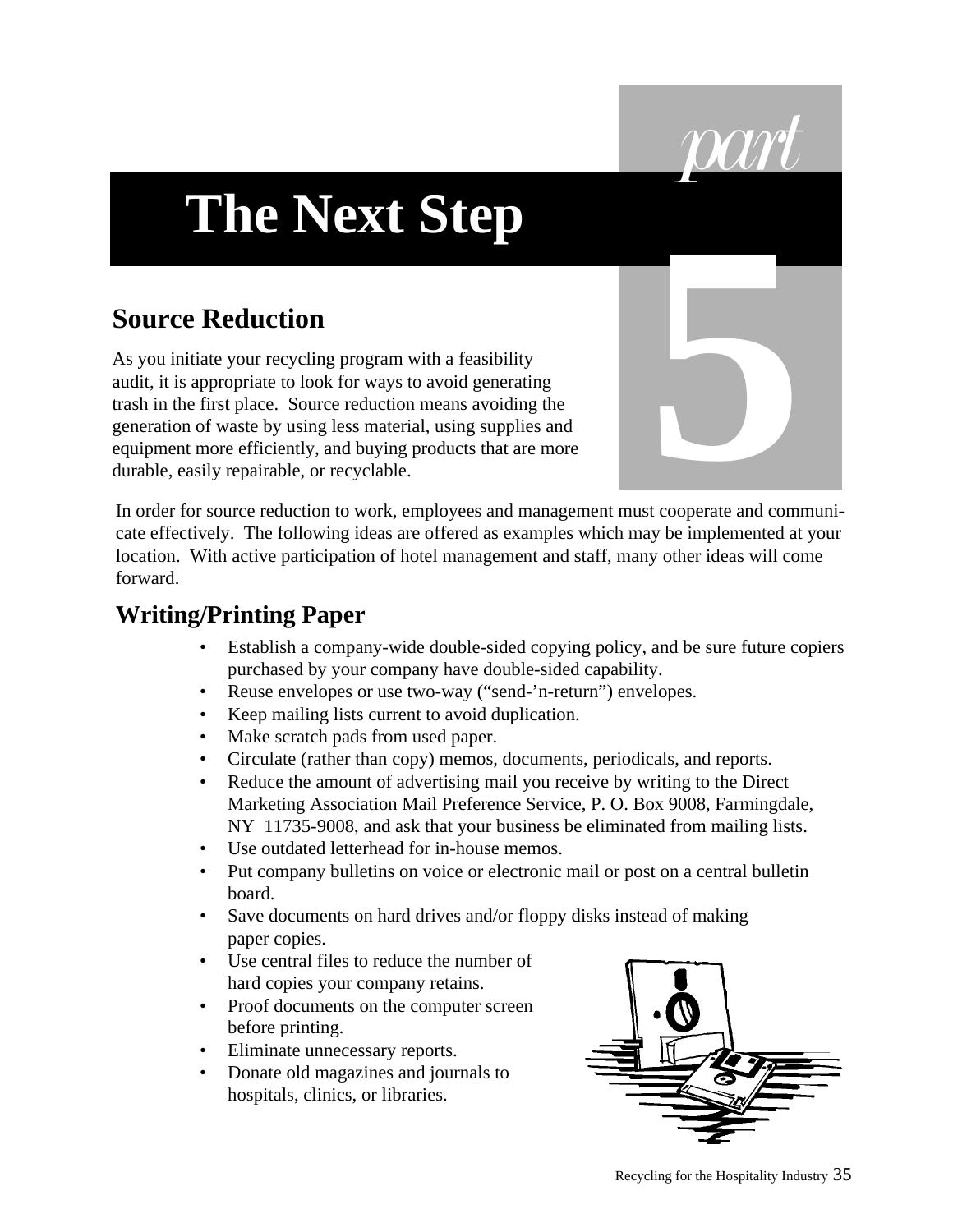#### **Packaging**

- Order merchandise in bulk.
- Purchase products with minimum packaging and/or in concentrated form.
- Work with suppliers to minimize the packaging used to protect their products.
- Establish a system for returning cardboard boxes and foam peanuts to suppliers for reuse.
- Request that deliveries be shipped in returnable and/or recyclable containers.
- Minimize the packaging used for your products.
- Use reusable and/or recyclable containers for shipping your products.
- Repair and reuse pallets or return them to your supplier.
- Reuse newspaper and shredded paper for packaging.
- Reuse foam packing peanuts, "bubblewrap," and cardboard boxes, or donate to another organization.

#### **Equipment**

- Rent equipment that is used only occasionally.
- Reuse worn out tires for landscaping, swings, etc.
- Purchase remanufactured office equipment.
- Establish a regular maintenance routine to prolong the life of equipment such as copiers, computers, and heavy tools.
- Use rechargeable batteries where practical.
- Install reusable furnace and air conditioner filters.
- Reclaim usable parts from old equipment.
- Recharge fax and printer cartridges or return them to the suppliers for remanufacture.
- Sell or give old furniture and equipment to other businesses, local charitable organizations, or employees.

#### **Organic Waste**

- Compost yard trimmings or ask your landscape contractor to compost them.
- If unable to compost on site, investigate participating in a municipal composting program.
- Choose a landscape design that needs low maintenance.
- Use a worm bin to convert non-fatty food wastes into potting soil (called ermicompost).
- Use a mulching lawnmower and leave grass clippings on the lawn.

#### **Inventory/Purchasing**

- Implement an improved system (such as systems based on optical scanners) to provide more precise control over supplies.
- Avoid ordering excess supplies that may never be used.
- Advertise surplus and reusable waste items through a materials exchange.
- Set up an area in your business for employees to exchange used items.
- Donate surplus products to food banks, if still edible.
- Substitute less toxic or nontoxic products for products such as inks, paints, and cleaning solvents.
- Use products that promote waste reduction (products that are more durable, of higher quality, recyclable, reusable).
- Where appropriate, order supplies in bulk to reduce excess packaging.

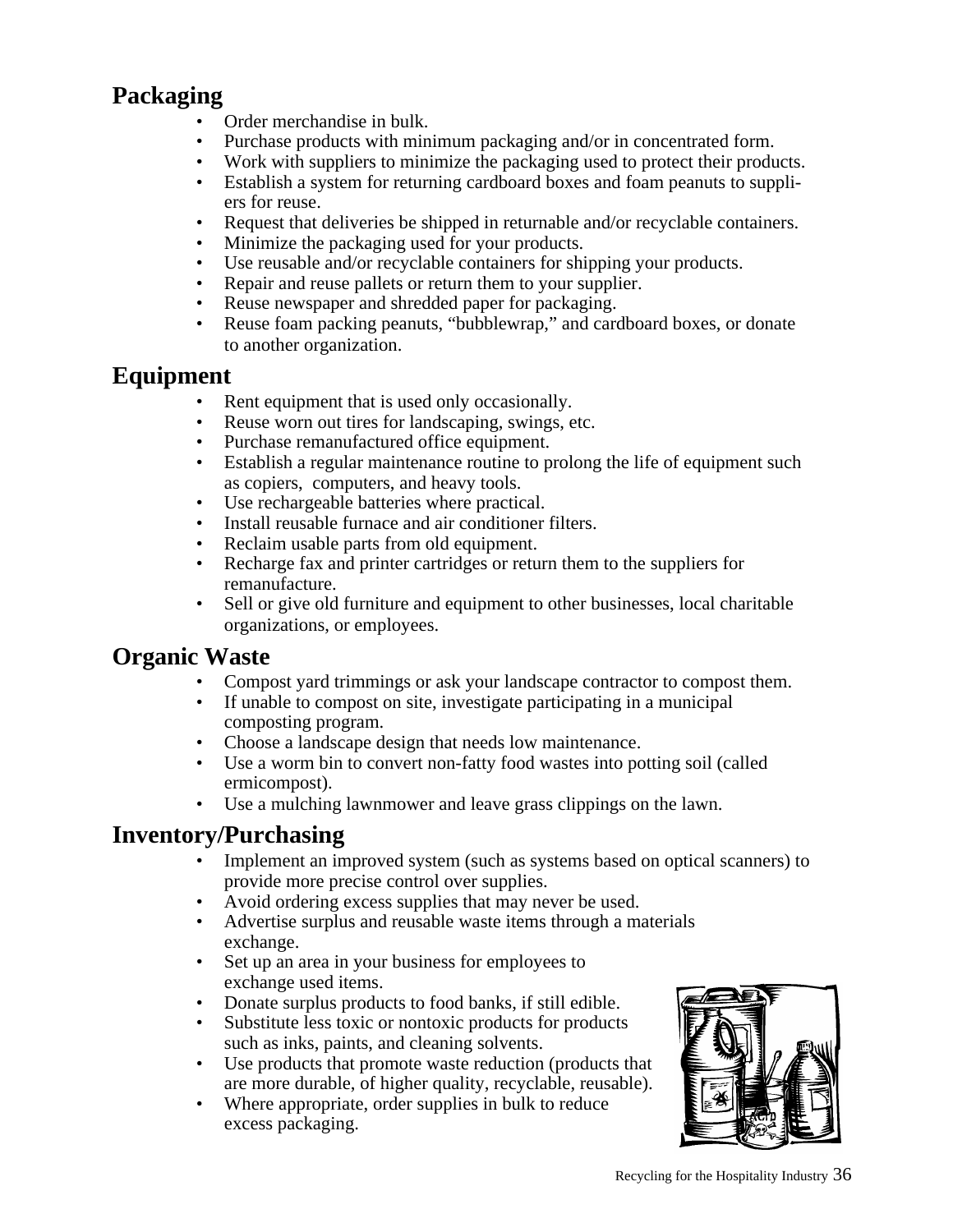# **Buying Recycled Products**

The term "recycled product" describes a product produced in whole or in part from secondary material recovered from pre-consumer or post-consumer waste. Recycled product may also refer a product that has been rebuild, such as a rebuilt engine.

The overall goal of a "Buy Recycled" program is to "close-the-loop" by demonstrating that a demand exists for recycled products. This provides an incentive for manufacturers to make investments in new recycling equipment. Buying recycled content materials is not only a positive reinforcement for recycling, but a key positive reinforcement for staff involved in recycling.

South Carolina law encourages state government to include a twenty five percent preference for recycled products subject to availability. Additionally, a number of local governments and

regional organizations in South Carolina have instituted buying policies that favor recycled products. At the national level, the Environmental Protection Agency (EPA) has published purchasing guidelines for five products: recycled paper and paper products, rerefined oil, retread tires, building insulation, and cement and concrete made with fly ash.

Businesses and non-profits in South Carolina also are beginning to use recycled products, but much more remains to be done. Buying recycled products, a major step in the waste reduction and recycling process, requires that the following tasks be accomplished:

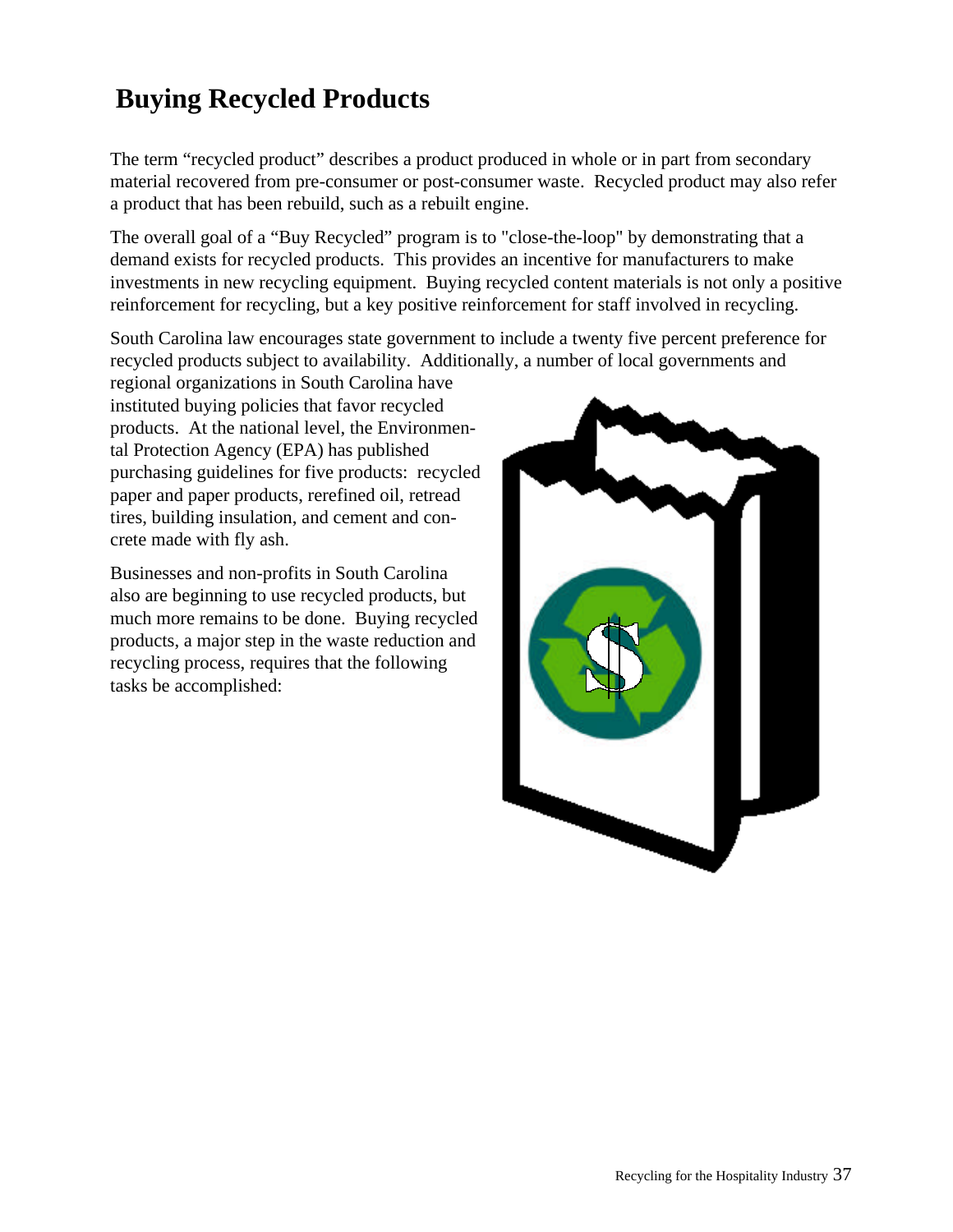## **How to Implement a Recycled Product Purchasing Program**

- **1. Make a Commitment to Buy:** Establish a policy to buy recycled products. This commitment will provide leadership to users. It shows manufacturers and suppliers that a consistent, long-term demand exists.
- **2. Review Purchasing Specifications:** Review existing specifications to eliminate prohibitions or limitations against recycled products. This includes obvious clauses such as "virgin products only" and more subtle specifications such as brightness levels of paper.
- **3. Use Common Definitions and Percentages:** Organizations should use existing minimum content standards and definitions. Manufacturers cannot supply different products for every organization. Standard specifications enable manufacturers to offer commodity items at a lower cost than specialty items.
- **4. Buy a Variety of Recycled Products:** Even though paper makes up the largest portion of the waste stream, buying recycled paper alone is not enough. Consider buying these recycled products:

| Paper:           | <b>letterheads</b><br>corrugated<br>files/folders<br>adding machine tape<br>food service products<br>fax paper<br>printing papers | copy paper<br>newsprint<br>packaging<br>cash register tape<br>pads<br>bond offset & mimeo<br>envelopes |
|------------------|-----------------------------------------------------------------------------------------------------------------------------------|--------------------------------------------------------------------------------------------------------|
| <b>Plastics:</b> | garbage bags<br>carpets<br>collection containers<br>mats<br>parking stops<br>wall partitions                                      | <b>brooms</b><br>buckets/trash cans<br><b>lumber</b><br>office supplies<br>urinal screens              |
| <b>Rubber:</b>   | retread tires<br>floor tiles                                                                                                      | floor mats                                                                                             |
| Other:           | uniforms,<br>rerefined oil<br>wiping cloths                                                                                       | auto parts<br>compost                                                                                  |

Also consider using recycling services such as tire retreading and oil recycling companies.

**5. Test Products:** Test recycled products to determine how they work on certain equipment and for particular end use before purchasing large amounts. Consider "blind" tests of products to avoid bias against recycled products.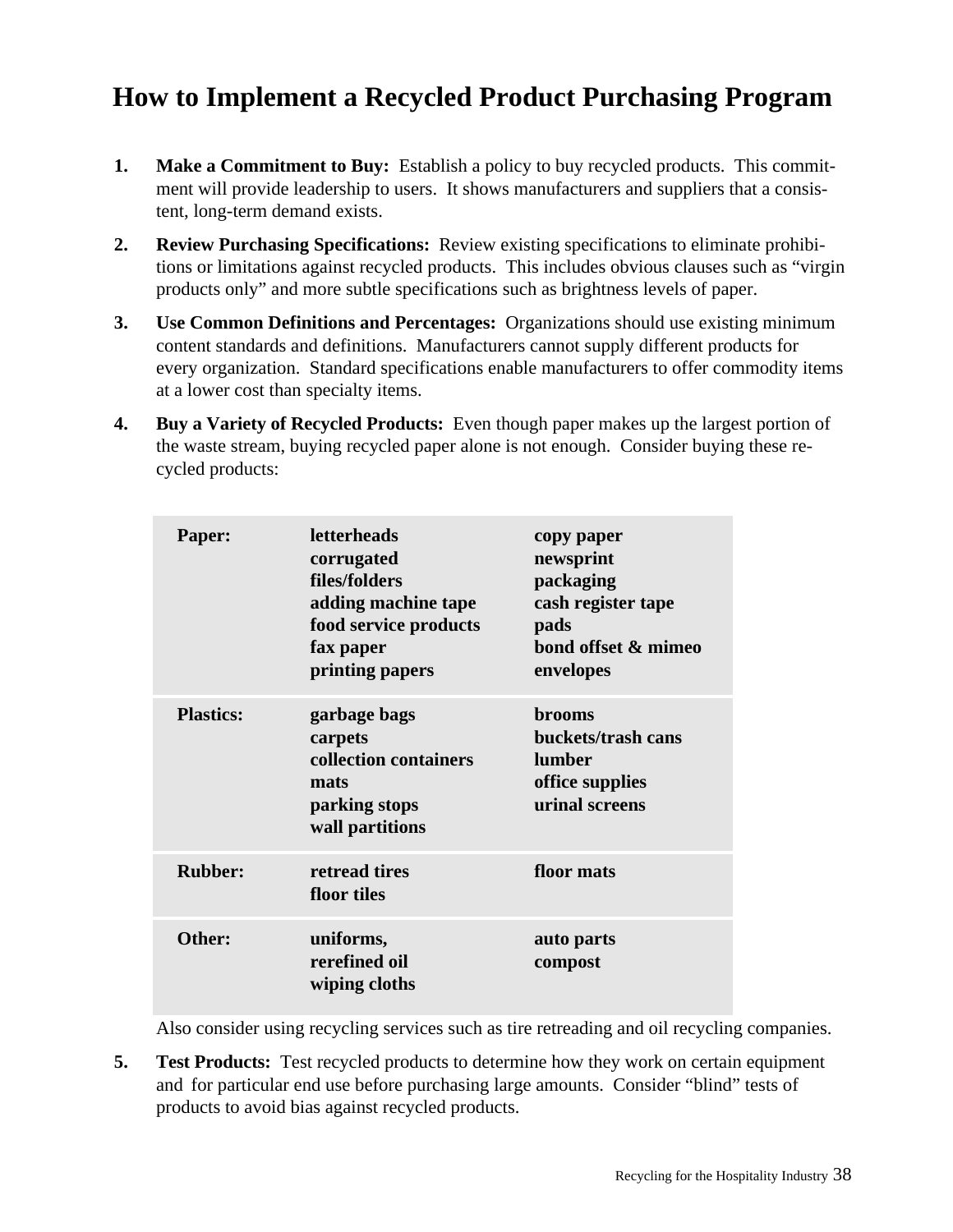- **6. Use a Phase-In Approach:** It is wise to phase-in the use of recycled products so that users can adjust to the program and manufacturers can make capital investments to produce recycled products.
- **7. Offer Price Incentives:** Recycled products may be more expensive than virgin products. This may be due to the small number of manufacturers producing recycled products or changing economics conditions. The following three measures have been used by public/ governmental organizations to fulfill commitments to buy recycled products:
	- a. Offer a small price preference to suppliers (allow recycled products to be five to ten percent more expensive).
	- b. Consider life-cycle costing (where factors such as disposal costs are factored into the initial price).
	- c. Establish set-asides (where a certain percentage of purchases are reserved for recycled products.)

Many public sector organizations have adopted price incentives as an investment in market development. Some private sector organizations have simply demanded that suppliers provide materials with recycled content. Depending upon the size of the organization, negotiations often lead to the securing of recycled content materials at no additional expense when compared to all virgin content materials.

- **8. Foster Cooperation Among Manufacturers, Vendors and Users:** Organizations must actively solicit bids from manufacturers and vendors of recycled products and widely publicize the bids. Manufacturers and vendors must be encouraged to provide a wide range of products and let users know about them.
- **9. Participate in Cooperative Purchasing:** Organizations should join together to buy recycled products. Cooperative purchases expand the volume purchased, reduce unit costs, help ensure availability, and establish common specifications.
- **10. Waste Reduction and Recyclability:** In addition to buying recycled products, organizations should buy recyclable products.
- **11. Educate Employees:** Encourage your employees to request recycled products for their office product needs.
- **12. Keep Records:** Keep good records on the recycled products you buy,their costs, and performance.
- **13. Publicize Your Efforts:** Provide information on the amount of recycled products purchased. This will encourage enthusiasm and increased participation in the program. It may encourage other organizations to establish similar efforts.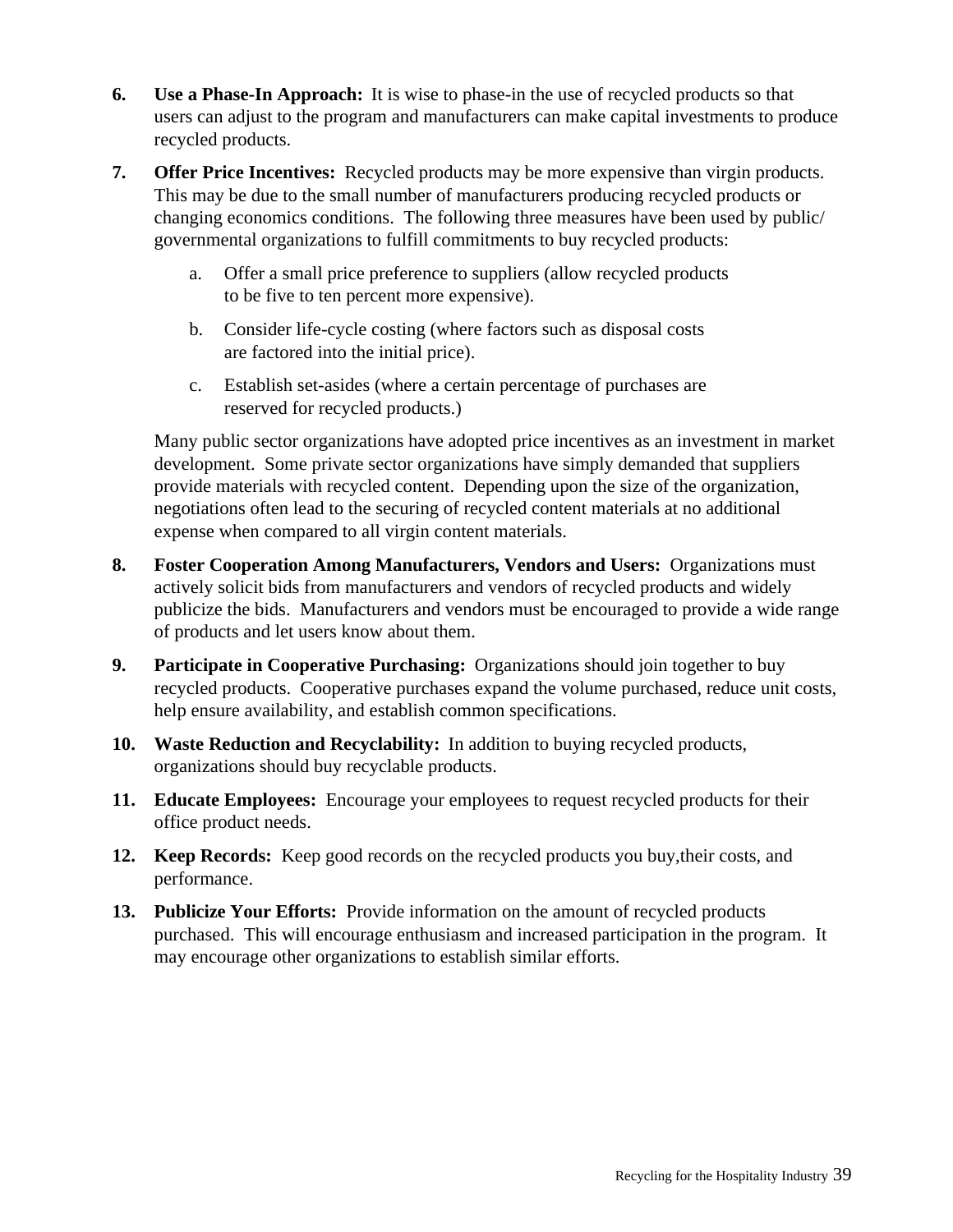# **Implementation Schedules for Year One**

The charts below present reasonable time frames within a 12-month period for implementing waste reduction and recycling programs. Some organizations may be able to move faster than others but one year is generally sufficient for new programs to be established. These charts can be used by program managers to track the progress of each program and to prepare annual progress reports.

|                                                              |   |                |   | <b>Waste Reduction Program</b>  |   |   |                |   |   |           |    |    |
|--------------------------------------------------------------|---|----------------|---|---------------------------------|---|---|----------------|---|---|-----------|----|----|
| <b>Months</b>                                                | 1 | 2              | 3 | 4                               | 5 | 6 | 7              | 8 | 9 | <b>10</b> | 11 | 12 |
| Secure top level management<br>support                       |   |                |   |                                 |   |   |                |   |   |           |    |    |
| Appoint program coordinator                                  |   |                |   |                                 |   |   |                |   |   |           |    |    |
| Conduct waste audit                                          |   |                |   |                                 |   |   |                |   |   |           |    |    |
| Establish waste reduction<br>and recycling policies          |   |                |   |                                 |   |   |                |   |   |           |    |    |
| Publicize program kick-off                                   |   |                |   |                                 |   |   |                |   |   |           |    |    |
| Educate/train staff                                          |   |                |   |                                 |   |   |                |   |   |           |    |    |
| Institute program                                            |   |                |   |                                 |   |   |                |   |   |           |    |    |
| • Initiate paper reduction<br>strategies                     |   |                |   |                                 |   |   |                |   |   |           |    |    |
| • Develop and initiate<br>"Buy Recycled" campaign            |   |                |   |                                 |   |   |                |   |   |           |    |    |
| • Establish inventory control system                         |   |                |   |                                 |   |   |                |   |   |           |    |    |
| • Conduct semi-annual donation<br>drive                      |   |                |   |                                 |   |   |                |   |   |           |    |    |
| Track program progress<br>and provide feedback               |   |                |   |                                 |   |   |                |   |   |           |    |    |
| Develop and present annual<br>progress report                |   |                |   |                                 |   |   |                |   |   |           |    |    |
|                                                              |   |                |   | <b>Office Recycling Program</b> |   |   |                |   |   |           |    |    |
| <b>Months</b>                                                | 1 | $\overline{2}$ | 3 | $\overline{\mathbf{4}}$         | 5 | 6 | $\overline{7}$ | 8 | 9 | 10        | 11 | 12 |
| Obtain support of Executive<br>Management                    |   |                |   |                                 |   |   |                |   |   |           |    |    |
| Designate coordinator and, if<br>necessary, program monitors |   |                |   |                                 |   |   |                |   |   |           |    |    |
| Determine types and amounts of<br>recyclables generated      |   |                |   |                                 |   |   |                |   |   |           |    |    |
| Survey/select markets                                        |   |                |   |                                 |   |   |                |   |   |           |    |    |
| Develop collection system for<br>each recyclable             |   |                |   |                                 |   |   |                |   |   |           |    |    |
| Publicize program kick-off<br>Educate/train employees        |   |                |   |                                 |   |   |                |   |   |           |    |    |
| Initiate program                                             |   |                |   |                                 |   |   |                |   |   |           |    |    |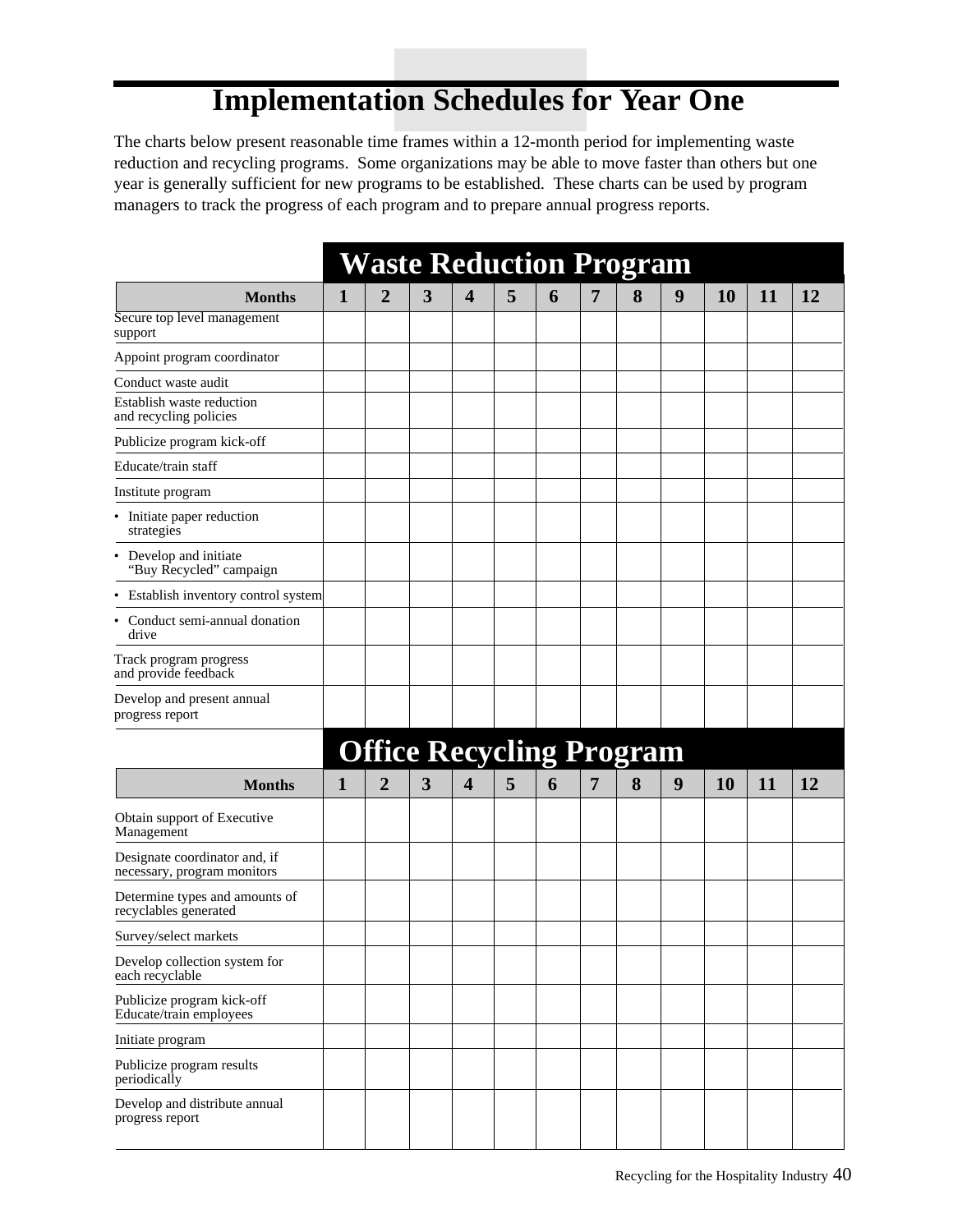# **Evaluation**

Evaluation is an ongoing process that will measure your success and help determine corrections needed in planning. It is useful to develop both formal and informal measures of program success. While it is beyond the scope of this manual to go into detail in evaluation techniques, use the following as a guide to the types and sources of information which need to be gathered in the evaluation process.

The recycling team is a key source of feedback. They should be operating in an environment where their comments are heard and acted upon. They will be a valuable resource in helping gather information from other sources also. **6**

The hotel staff are a key source of information. By having an open team approach, valuable feedback will be derived. Hotel staff are key in implementing plans. They are on the "frontlines" of recycling. Their input and suggestions for improvement are critical to implementation of a good plan.

Guests of the hotel are a key source of information. Both formal and informal methods to gauge their attitudes are needed. They are the ultimate "boss". It pays to find out what they think. Not only can their attitudes be reflected in future actions, but a positive statement is made by asking the customer, "What can we do better?"

#### **How Much Have We Recycled?**

One measure of evaluation is economic impact. Accounting figures can be used to compare the reduced cost of solid waste disposal with the cost of recycling. Hopefully the hotel will realize a reduction in out to pocket costs. It is important to also incorporate the intangible or advertising value associated with recycling when conducting the economic analysis.

Another measure of program success is the percent of the solid waste stream which has been diverted from the landfill. This measure requires that the total weight of recyclables and solid waste which is being landfilled are both known. The amount of material being recycled can then be expressed as a percentage of the total solid waste stream generated by the property.

It will be a source of pride and accomplishment to be able to accurately say what percent of solid waste generated was diverted from the landfill by recycling. In order to do this accurate records must be maintained. If your waste and recycling processors provide weight figures, then the it is simply a matter of analyzing the existing data. If weights are not available, then the data in Figure 2 can be used to estimate weights.

*part*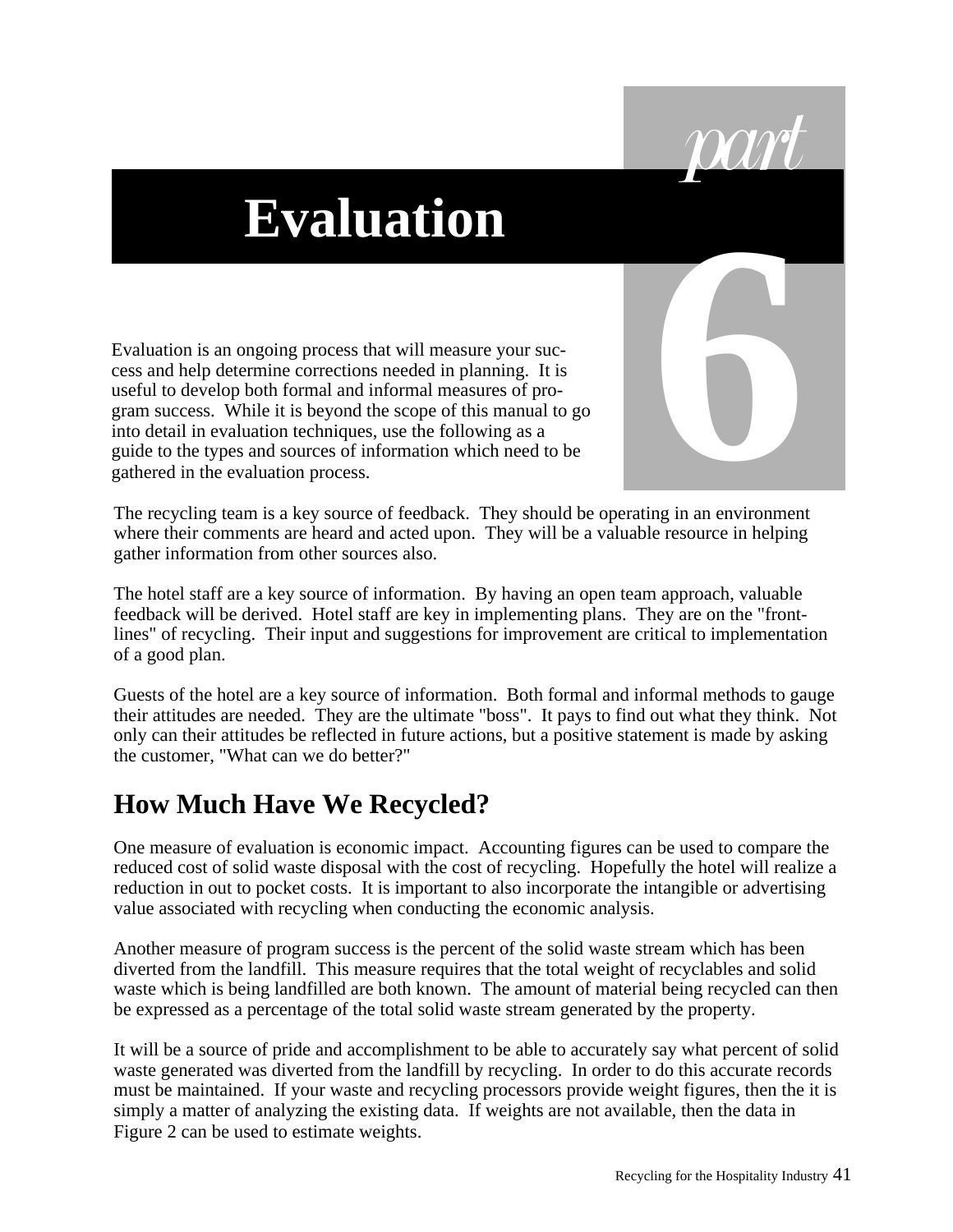# **Volume to Weight Conversion for Selected Items**

#### Sample Weight to Volume Conversion Factors for Recyclable Material

*Figure 2*

| <b>PAPER</b>                                        | <b>VOLUME</b>                   | <b>WEIGHT IN POUNDS</b> |
|-----------------------------------------------------|---------------------------------|-------------------------|
| Newsprint, Loose                                    | one cubic yard                  | 360-500                 |
| Newsprint, compacted                                | one cubic yard                  | 720-1000                |
| Newsprint                                           | 12" stack                       | 35                      |
| Corrugated cardboard, loose                         | one cubic yard                  | 50-150                  |
| Corrugated cardboard, compacted                     | one cubic yard                  | 300-500 C               |
| Corrugated cardboard, baled                         | one cubic yard                  | 1000-1100               |
| Computer paper, stacked                             | one cubic yard                  | 655                     |
| Computer paper, compacted/baled                     | one cubic yard                  | 1310                    |
| Mixed ledger/office paper, flat,<br>uncompacted     | one cubic yard                  | 380                     |
| Mixed ledger/office paper, flat,<br>compacted       | one cubic yard                  | 755                     |
| Mixed ledger/office paper, crumpled,<br>uncompacted | one cubic yard                  | 110-205                 |
| Mixed ledger/office paper, crumpled,<br>compacted   | one cubic yard                  | 610                     |
| <b>GLASS</b>                                        |                                 |                         |
| Glass, whole bottles                                | one cubic yard                  | 500-700                 |
| Glass, semi crushed                                 | one cubic yard                  | 1000-1800               |
| Glass, crushed (mechanically)                       | one cubic yard                  | 1800-2700               |
| Glass, whole bottles                                | one full grocery bag            | 16                      |
| Glass, uncrushed to manually broken                 | 55 gallon drum                  | 125-500                 |
| PET soda bottles, whole, loose                      | one cubic yard                  | $30 - 40$               |
| PET soda bottles, whole, loose                      | gaylord*                        | 40-53                   |
| PET soda bottles, baled                             | 30'x 48'x 60'                   | 500                     |
| HPDE (dairy only), whole, loose                     | one cubic yard                  | 24                      |
| HPDE (dairy only), baled                            | 30'x 48'x 60'                   | 500-800                 |
| HPDE (mixed), baled                                 | 30'x 48'x 60'                   | 600-900                 |
| <b>ALUMINUM</b>                                     |                                 |                         |
| Aluminum cans, whole                                | one cubic yard                  | 50-74                   |
| Aluminum cans, whole                                | one fulldraft paper grocery bag | average 1.5             |
| Aluminum cans                                       | one 55 gallon plastic bag       | $13 - 20$               |
| Ferrous cans, whole                                 | one cubic yard                  | 150                     |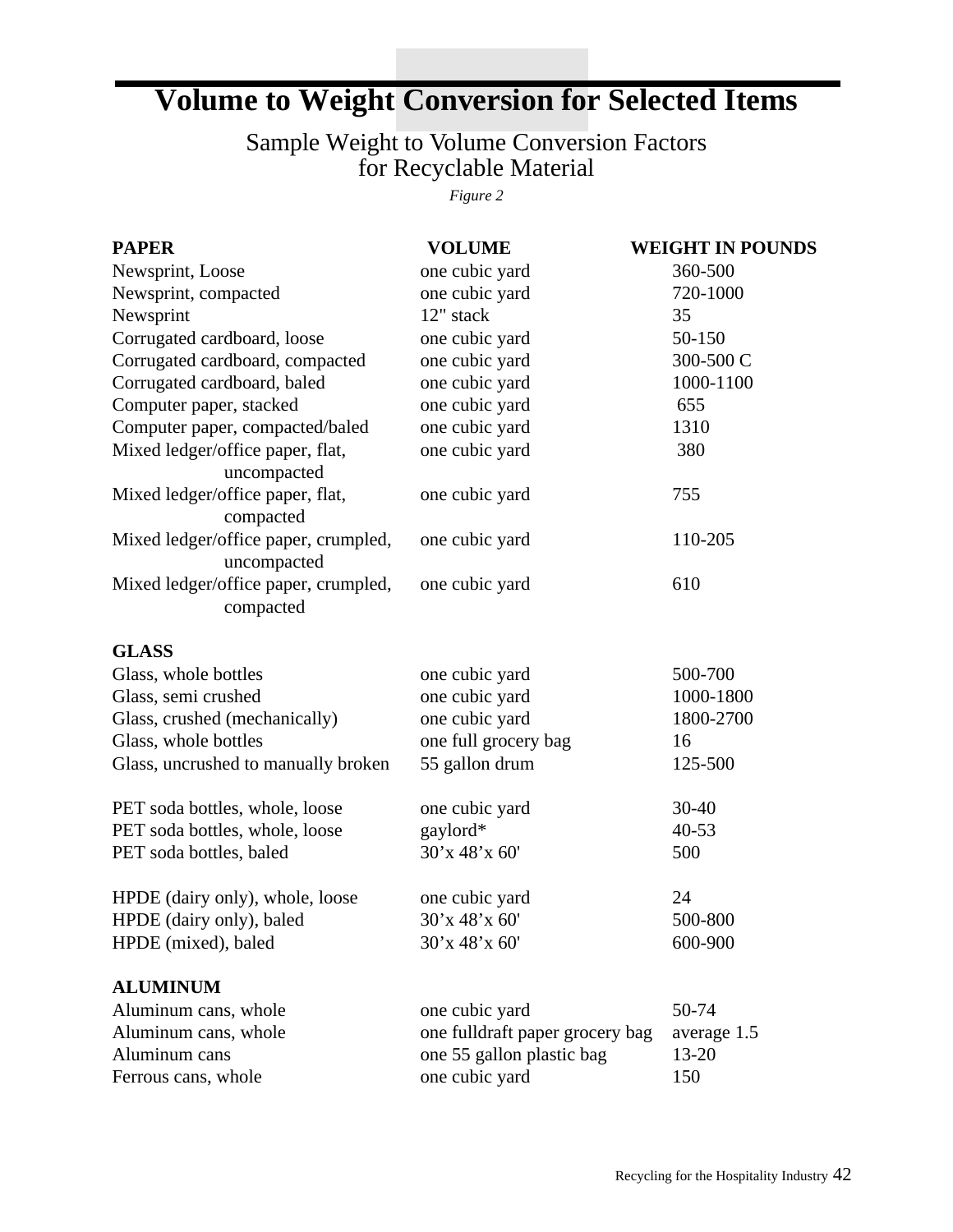| Ferrous cans, flattened           | one cubic yard | 850      |  |  |
|-----------------------------------|----------------|----------|--|--|
| <b>ORGANIC</b>                    |                |          |  |  |
| Leaves, uncompacted               | one cubic yard | 250-500  |  |  |
| Leaves, compacted                 | one cubic yard | 320-450  |  |  |
| Leaves, vacuumed                  | one cubic yard | 350      |  |  |
| Wood chips                        | one cubic yard | 500      |  |  |
| Grass clippings, uncompacted      | one cubic yard | 350-450  |  |  |
| Grass clippings, compacted        | one cubic yard | 550-1500 |  |  |
| <b>CAR BY-PRODUCTS</b>            |                |          |  |  |
| <b>Used Motor Oil</b>             | one gallon     | 7        |  |  |
| Tire - Passenger Car              | one            | 12       |  |  |
| Tire - Truck                      | one            | 60       |  |  |
| Food Waste, solid and liquid fats | 55 gallon drum | 412      |  |  |

*\* Gaylord size most commonly used 40' x 48' x 36' National Recycling Coalition Measurement Standards and Reporting Guidelines, October 31, 1989*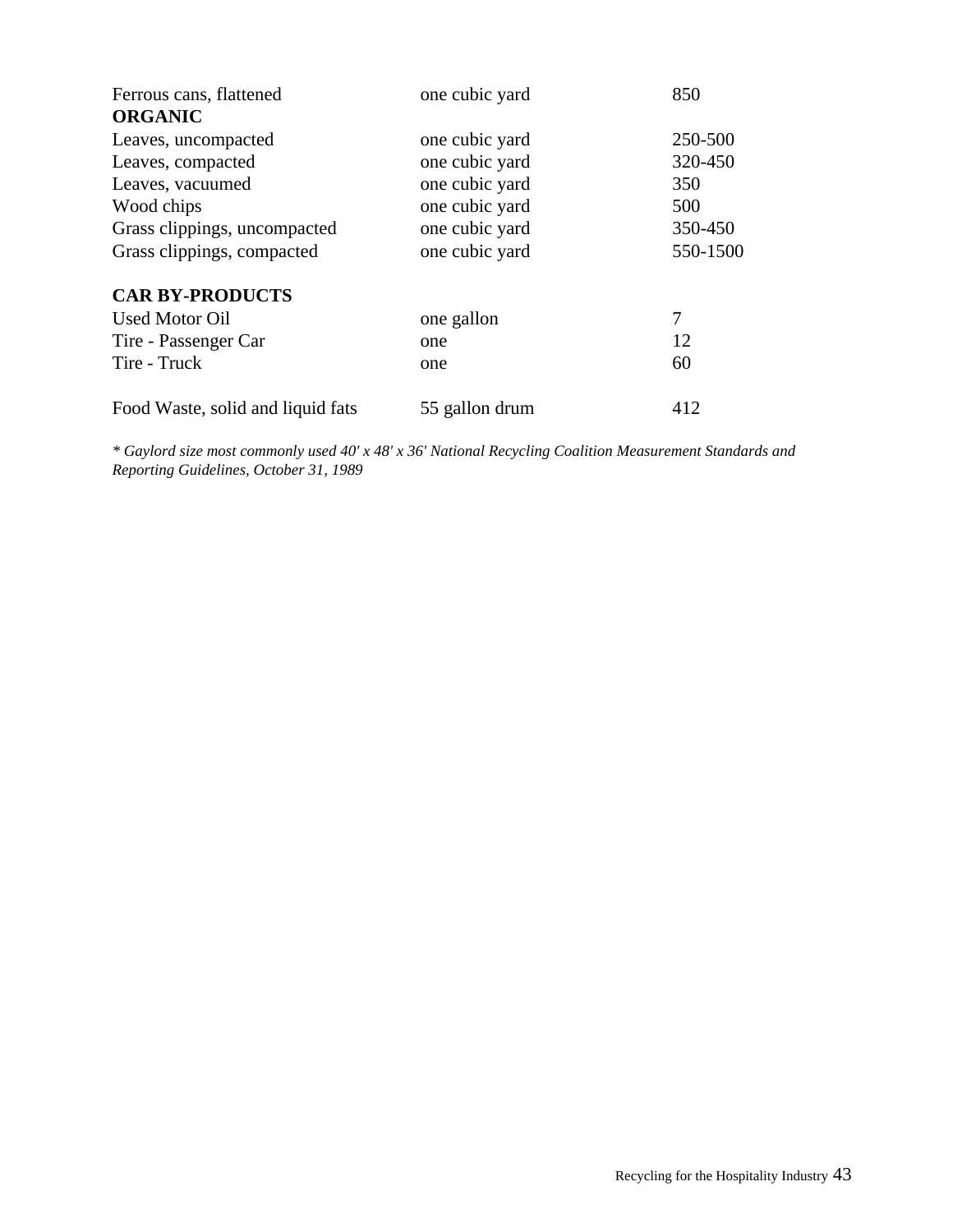#### **References and Guides**

**A Business Guide for Reducing Waste,** EPA/530-K-92-004, U. S. EPA, Office of Solid Waste, 401 M Street SW, Washington, DC 20460, 713-941-4452

**Buy Recycled Guide,** National Recycling Coalition, Inc. 1101-30th Street NW, Suite 305, Washington, DC 20007, 202-625-6406; Fax: 202-625-6409.

**Decision Makers Guide To Solid Waste Management,** EPA/530-SW-89-072, U. S. EPA, Office of Solid Waste, 401 M Street SW, Washington, DC 20460, 713-941-4452

**Energy Efficiency For Florida's Hospitality Industry,** florida Energy Extension Service, P. O. Box 110940, Gainesville, FL 32611, 904-392-1511; Fax: 904-392-9033.

**Food For Thought,** San Francisco Restaurants' Guide to Waste Reduction and Recycling, San Francisco Recycling Program, Office of the Chief Administrative Officer, 4145 Market Street, #401, San Francisco, CA 94103, 415-554-3400.

**Guide to Recycling Products for Consumers and Small Business,** Pennsylvania Resources Council, P. O. Box 88, Media, PA 19063. Phone: 215-565-9131.

**How Businesses are Saving Money by Reducing Waste,** EPA/530-K-92-005, U. S. EPA, Office of Solid Waste, 401 M Street SW, Washington, DC 20460, EPA/RCRA Hotline 1-800- 424-9346.

**How to Organize a Hotel/Motel Recycling Program,** Townsend, J. and J.F.K. Earle, PhD, PE. Florida Energy Extension Service, Institute of Food and Agricultural Sciences, University of Florida. Gainesville, FL 32611, 904-392-1511 or 904-392-1945.

**Making Less Garbage: A Planning Guide For Communities,** Fishbein, B. K. and C. Gerlb. INFORM, Inc., 381 Park Avenue S., New York, NY 10016-880, 212-689-4040.

**Recycling Guide For Hotels and Motels,** publication and video, available from Dr. Thomas McCall, Instructional Materials Service, 101 Rolfs Hall, University of Florida, Gainesville, FL 32611-0131, 904-392-0502; Fax: 904-392-9585.

**Recycled Products Guide,** P. O. Box 577, Ogdensburg, NY 13669, 1-800-267-0707. Over 400 recycled product classifications and 2600 cross-referenced listing; published twice yearly.

**Waste in the Workplace,** Keep American Beautiful, Inc., 9 W. Broad Street, Stamford, CT 06902, 203-323-8987.

**Business Recycling Manual,** 1991, over 202 pages, compiled for the Westchester County Association, by Recourse Systems, Inc. and INFORM, Inc., 381 Park Avenue S., New York, NY 10016-8806, 212-689-4040, \$85.

**How to Recycle Waste Paper,** 1985, 20 pages, free, American Institute, Paper Recycling Committee, 260 Madison Avenue, New York, NY 10016.

**Developing an Office Paper Recycling Program,** 1990, 30 pages, Lancaster County Solid Waste Management Authority, Recycling Division, 1299 Harrisburg Pike, P O Box 4425, Lancaster, PA 17604.

**Waste Reduction and Recycling Manual for Commercial,** Industrial, and Institutional Operations, 1990, 44 pages, Lancaster County Solid Waste Management Authority, Recycling Division, 1299 Harrisburg Pike, P O Box 4425, Lancaster, PA 17604.